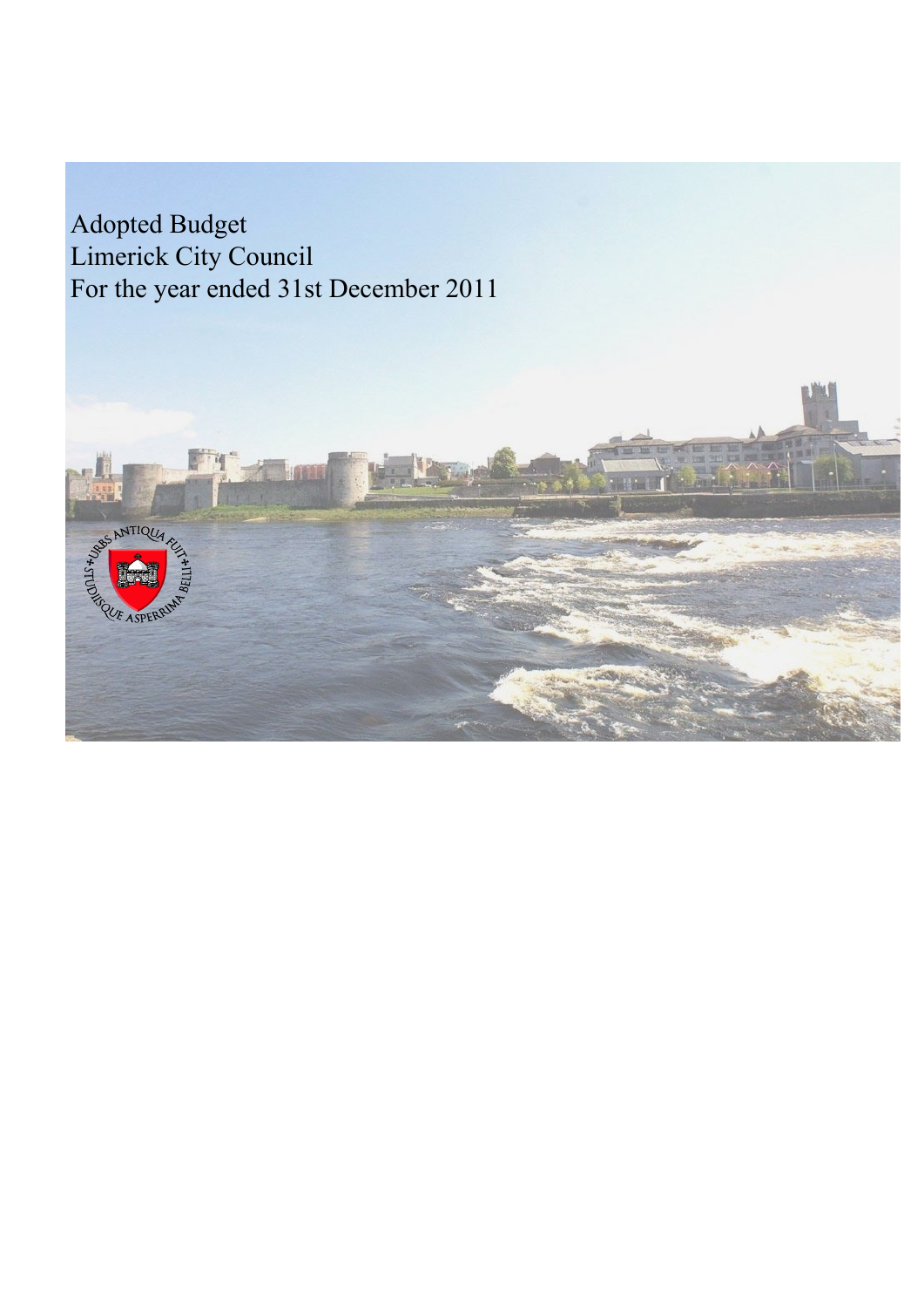

## **LIMERICK CITY COUNCIL**

## **ANNUAL BUDGET**

For the Year Ending  $31<sup>st</sup>$  December, 2011

out in Tables  $\mathbb{R}^n$ 

 $\epsilon$  the Budget meeting of Limeriak  $C$ in  $C$ Council by resolution adopted for accordance with the said Budget the

Rates set out in Table B to be the annual rate on valuation to be levied for that year for the purposes set out in that Table. **\***Manager/Secretary

| Signed:        | Mayor                          |
|----------------|--------------------------------|
| Countersigned: | achey<br>City Manager          |
| Date:          | 21 <sup>st</sup> December 2016 |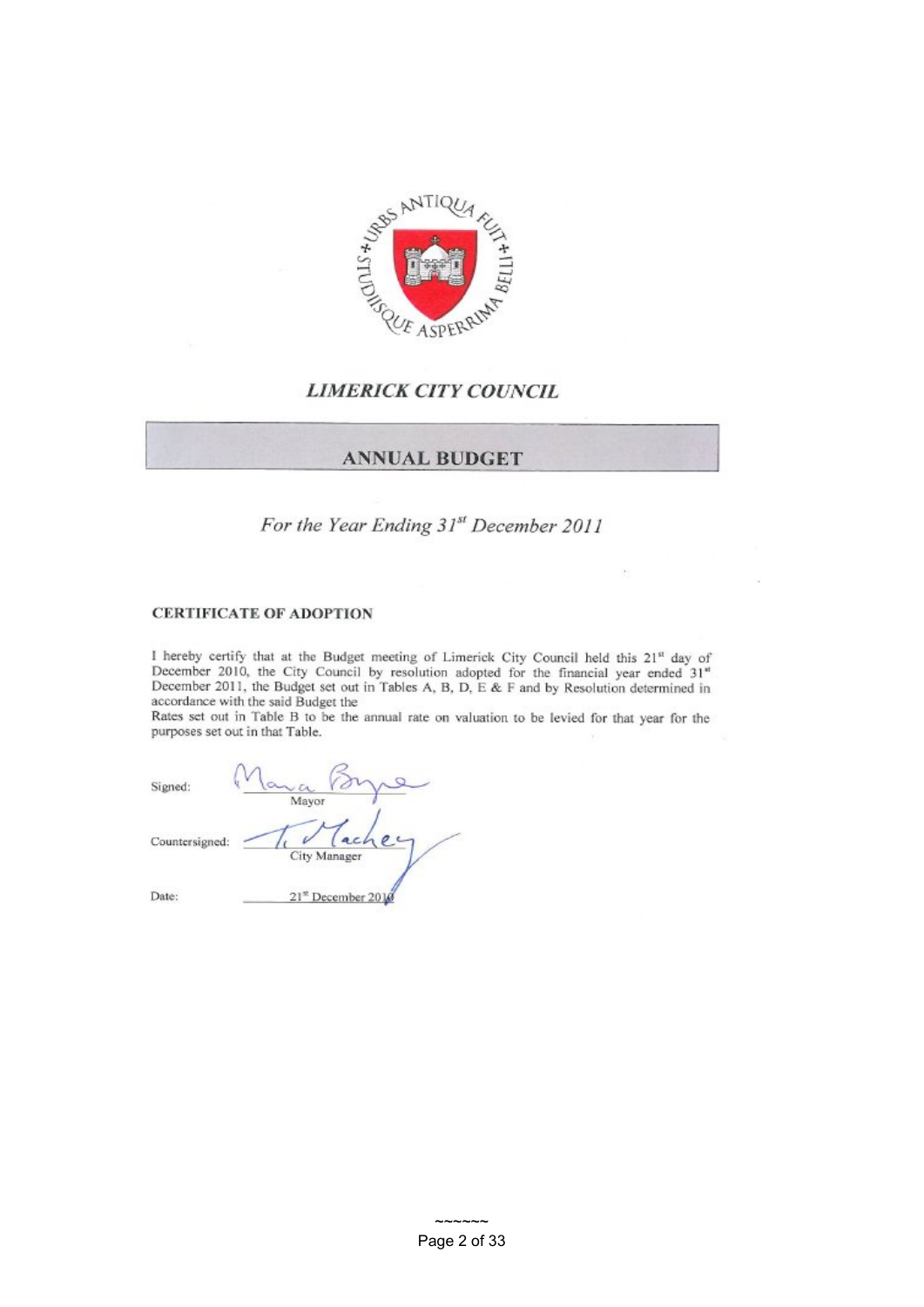## *ADOPTED BUDGET 2011 FOR LIMERICK CITY COUNCIL*

|                                                    | TABLE A - CALCULATION OF ANNUAL RATE ON VALUATION |                                 |                                                 |               |                                                                             |               |  |  |  |
|----------------------------------------------------|---------------------------------------------------|---------------------------------|-------------------------------------------------|---------------|-----------------------------------------------------------------------------|---------------|--|--|--|
|                                                    |                                                   | <b>Summary per Table A 2011</b> |                                                 |               |                                                                             |               |  |  |  |
| <b>Summary by Service Division</b>                 | <b>Expenditure</b>                                | <b>Income</b>                   | <b>Budget Net</b><br><b>Expenditure</b><br>2011 |               | <b>Estimated Net</b><br><b>Expenditure</b><br>Outturn 2010<br>(as restated) |               |  |  |  |
|                                                    | €                                                 | €                               | €                                               | $\frac{6}{6}$ | €                                                                           | $\frac{6}{6}$ |  |  |  |
| <b>Gross Revenue Expenditure &amp; Income</b>      |                                                   |                                 |                                                 |               |                                                                             |               |  |  |  |
| Housing and Building                               | 16,592,076                                        | 14,620,964                      | 1,971,112                                       | 5%            | 2,171,152                                                                   | $5\%$         |  |  |  |
| Road Transport & Safety                            | 9,566,944                                         | 4,720,611                       | 4,846,333                                       | 12%           | 6,215,754                                                                   | 15%           |  |  |  |
| <b>Water Services</b>                              | 14,538,067                                        | 9,671,359                       | 4,866,708                                       | 12%           | 5,297,821                                                                   | 13%           |  |  |  |
| Development Management                             | 4,238,481                                         | 969,045                         | 3,269,436                                       | 8%            | 3,427,246                                                                   | 8%            |  |  |  |
| <b>Environmental Services</b>                      | 18,740,915                                        | 6,968,195                       | 11,772,720                                      | 29%           | 10,928,669                                                                  | 27%           |  |  |  |
| <b>Recreation and Amenity</b>                      | 5,680,462                                         | 449,359                         | 5,231,103                                       | 13%           | 5,649,080                                                                   | 14%           |  |  |  |
| Agriculture, Education, Health & Welfare           | 9,128,599                                         | 8,221,950                       | 906,649                                         | $2\%$         | 111,531                                                                     | $0\%$         |  |  |  |
| <b>Miscellaneous Services</b>                      | 8,926,631                                         | 1,642,846                       | 7,283,785                                       | 18%           | 7,319,467                                                                   | 18%           |  |  |  |
|                                                    | 87,412,175                                        | 47,264,329                      | 40,147,846                                      | 100%          | 41,120,719                                                                  | 100%          |  |  |  |
| + County Charge                                    |                                                   |                                 |                                                 |               |                                                                             |               |  |  |  |
| - County Charge                                    |                                                   |                                 |                                                 |               |                                                                             |               |  |  |  |
| Provision for Debit Balance                        |                                                   |                                 |                                                 |               |                                                                             |               |  |  |  |
| Adjusted Gross Expenditure & Income (A)            | 87,412,175                                        | 47,264,329                      | 40,147,846                                      |               | 41,120,719                                                                  |               |  |  |  |
| <b>Financed by Other Income/Credit Balances</b>    |                                                   |                                 |                                                 |               |                                                                             |               |  |  |  |
| Provision for Credit Balance                       |                                                   |                                 |                                                 |               |                                                                             |               |  |  |  |
| Local Government Fund /General Purpose Grant       |                                                   | 8,338,920                       | 8,338,920                                       |               | 9,295,040                                                                   |               |  |  |  |
| <b>Penson Related Deduction</b>                    |                                                   | 1,300,000                       | 1,300,000                                       |               | 1,300,000                                                                   |               |  |  |  |
| <b>Sub</b> - Total<br><b>(B)</b>                   |                                                   |                                 | 9,638,920                                       |               | 30,525,679                                                                  |               |  |  |  |
| <b>Amount of Rates to be Levied</b><br>$C = (A-B)$ |                                                   |                                 | 30,508,926                                      |               |                                                                             |               |  |  |  |
| <b>Net Effective Valuation</b><br>D                |                                                   |                                 | 401,036                                         |               |                                                                             |               |  |  |  |
| <b>General Annual Rate on Valuation</b><br>C/D     |                                                   |                                 | 76.0753                                         |               |                                                                             |               |  |  |  |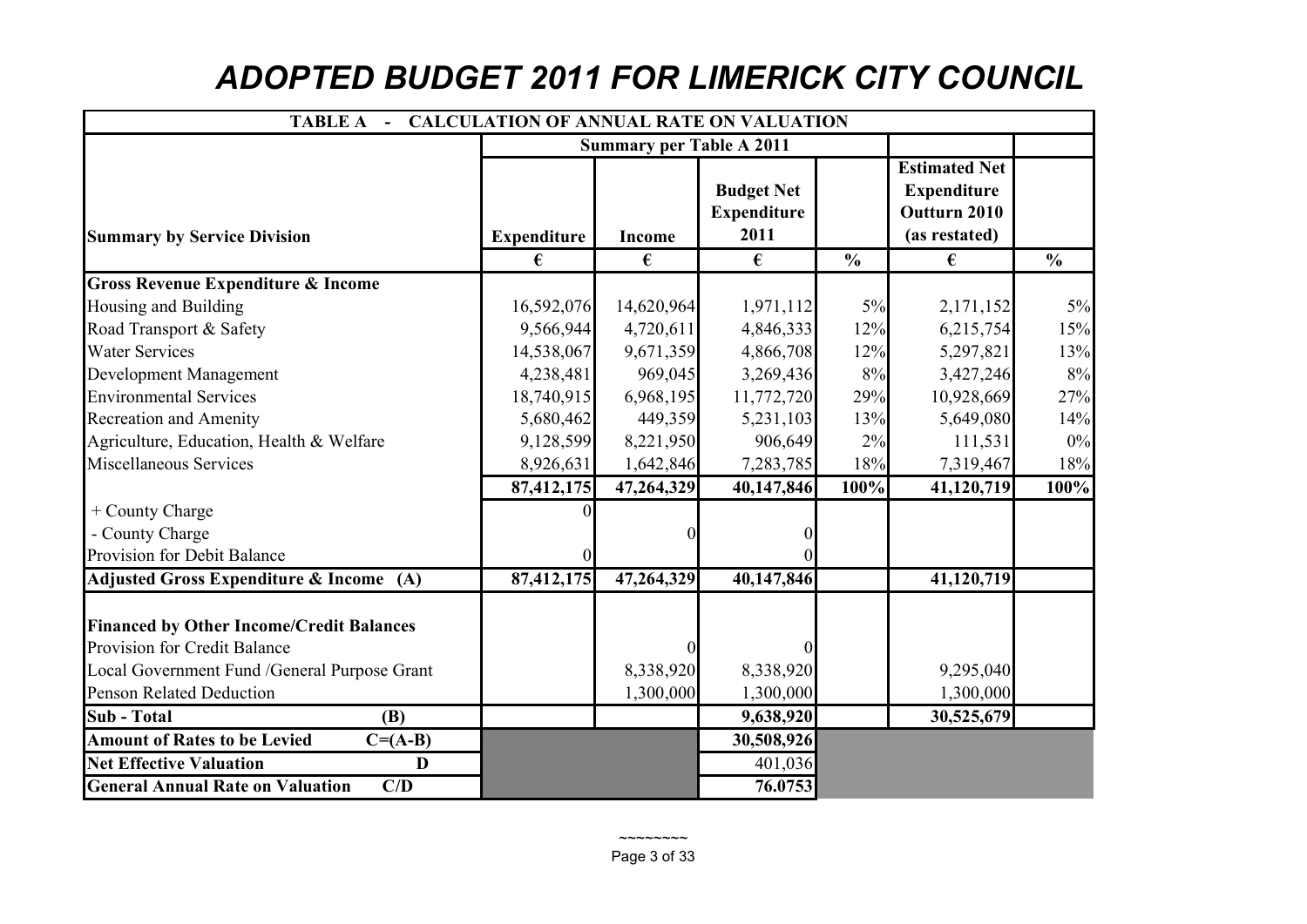|            | <b>Table B</b><br>Expenditure & Income for 2011 and Estimated Outturn for 2010 |                    |                                |                   |                     |                    |                  |                   |                  |
|------------|--------------------------------------------------------------------------------|--------------------|--------------------------------|-------------------|---------------------|--------------------|------------------|-------------------|------------------|
|            |                                                                                |                    | 2011                           |                   |                     | 2010               |                  |                   |                  |
|            |                                                                                | <b>Expenditure</b> |                                | <b>Income</b>     |                     | <b>Expenditure</b> |                  | <b>Income</b>     |                  |
|            |                                                                                |                    | <b>Adopted by Estimated by</b> | <b>Adopted by</b> | <b>Estimated by</b> | <b>Adopted by</b>  | <b>Estimated</b> | <b>Adopted by</b> | <b>Estimated</b> |
|            | <b>Division &amp; Services</b>                                                 | Council            | <b>Manager</b>                 | Council           | <b>Manager</b>      | Council            | Outturn          | Council           | Outturn          |
|            |                                                                                | €                  | €                              | €                 | €                   | €                  | €                | €                 | €                |
|            | <b>Housing and Building</b>                                                    |                    |                                |                   |                     |                    |                  |                   |                  |
| Code       |                                                                                |                    |                                |                   |                     |                    |                  |                   |                  |
| A01        | Maintenance/Improvement of LA Housing Units                                    | 4,917,652          | 4,929,865                      | 370,262           | 370,262             | 4,987,056          | 5,000,577        | 364,162           | 377,290          |
| A02        | Housing Assessment, Allocation and Transfer                                    | 563,989            | 565,795                        | 16,662            | 16,662              | 526,129            | 526,129          | 16,080            | 17,756           |
| A03        | Housing Rent and Tenant Purchase Administration                                | 972,858            | 974,933                        | 7,285,379         | 7,285,379           | 739,304            | 739,304          | 6,824,011         | 6,982,567        |
| A04        | Housing Community Development Support                                          | 502,583            | 503,103                        | 318,020           | 318,020             | 669,153            | 669,153          | 376,090           | 263,307          |
| A05        | <b>Administration of Homeless Service</b>                                      | 2,675,783          | 2,676,852                      | 2,317,261         | 2,317,261           | 2,782,748          | 2,868,274        | 2,406,198         | 2,406,321        |
| A06        | Support to Housing Capital Prog.                                               | 1,371,986          | 1,374,668                      | 16,693            | 16,693              | 1,471,884          | 1,387,957        | 20,366            | 18,280           |
| A07        | <b>RAS</b> Programme                                                           | 4,008,682          | 4,009,898                      | 3,704,927         | 3,704,927           | 3,548,547          | 3,230,775        | 3,476,407         | 3,475,748        |
| A08        | <b>Housing Loans</b>                                                           | 785,782            | 786,545                        | 260,240           | 260,240             | 748,956            | 742,026          | 230,158           | 171,141          |
| A09        | <b>Housing Grants</b>                                                          | 684,596            | 685,125                        | 3,390             | 3,390               | 683,484            | 683,484          | 4,712             | 3,712            |
| A11        | Agency & Recoupable Services                                                   | 108,166            | 108,593                        | 328,129           | 328,129             | 120,620            | 120,620          | 6,678             | 81,026           |
|            | <b>Service Division Total</b>                                                  | 16,592,077         | 16,615,377                     | 14,620,963        | 14,620,963          | 16,277,881         | 15,968,299       | 13,724,862        | 13,797,147       |
|            |                                                                                |                    |                                |                   |                     |                    |                  |                   |                  |
|            | <b>Road Transport &amp; Safety</b>                                             |                    |                                |                   |                     |                    |                  |                   |                  |
| Code       |                                                                                |                    |                                |                   |                     |                    |                  |                   |                  |
| <b>B01</b> | NP Road - Maintenance and Improvement                                          | 691,453            | 691,827                        | 1,252,002         | 1,252,002           | 1,058,000          | 2,139,132        | 906,388           | 1,266,133        |
| <b>B02</b> | NS Road - Maintenance and Improvement                                          | 235,649            | 236,527                        | 44,875            | 44,875              | 251,490            | 267,640          | 37,330            | 36,787           |
| <b>B03</b> | Regional Road - Maintenance and Improvement                                    | 2,923,804          | 2,928,883                      | 33,479            | 33,479              | 2,898,204          | 2,853,903        | 370,263           | 38,678           |
| <b>B04</b> | Local Road - Maintenance and Improvement                                       | 834,135            | 835,058                        | 6,272             | 6,272               | 853,279            | 741,830          | 5,485             | 7,246            |
| <b>B05</b> | Public Lighting                                                                | 1,316,064          | 1,316,259                      | 961               | 961                 | 1,505,659          | 1,502,600        | 2,596             | 1,110            |
| <b>B06</b> | <b>Traffic Management Improvement</b>                                          | 575,368            | 575,952                        | 13,494            | 13,494              | 1,044,004          | 625,303          | 78,503            | 14,447           |
| <b>B07</b> | Road Safety Engineering Improvement                                            | 200,981            | 201,295                        | 662,086           | 662,086             | 212,940            | 174,114          | 762,149           | 572,428          |
| <b>B08</b> | Road Safety Promotion/Education                                                | 728,625            | 731,348                        | 15,322            | 15,322              | 602,631            | 603,033          | 17,750            | 17,701           |
| <b>B09</b> | Car Parking                                                                    | 1,108,278          | 1,111,853                      | 2,189,519         | 2,189,519           | 1,149,810          | 956,180          | 2,717,111         | 2,165,204        |
| <b>B10</b> | Support to Roads Capital Prog.                                                 | 301,297            | 302,210                        | 5,514             | 5,514               | 425,218            | 413,183          | 7,742             | 6,370            |
| <b>B11</b> | Agency & Recoupable Services                                                   | 651,291            | 653,976                        | 497,086           | 497,086             | 715,615            | 656,772          | 634,868           | 591,832          |
|            | <b>Service Division Total</b>                                                  | 9,566,945          | 9,585,188                      | 4,720,610         | 4,720,610           | 10,716,850         | 10,933,690       | 5,540,185         | 4,717,936        |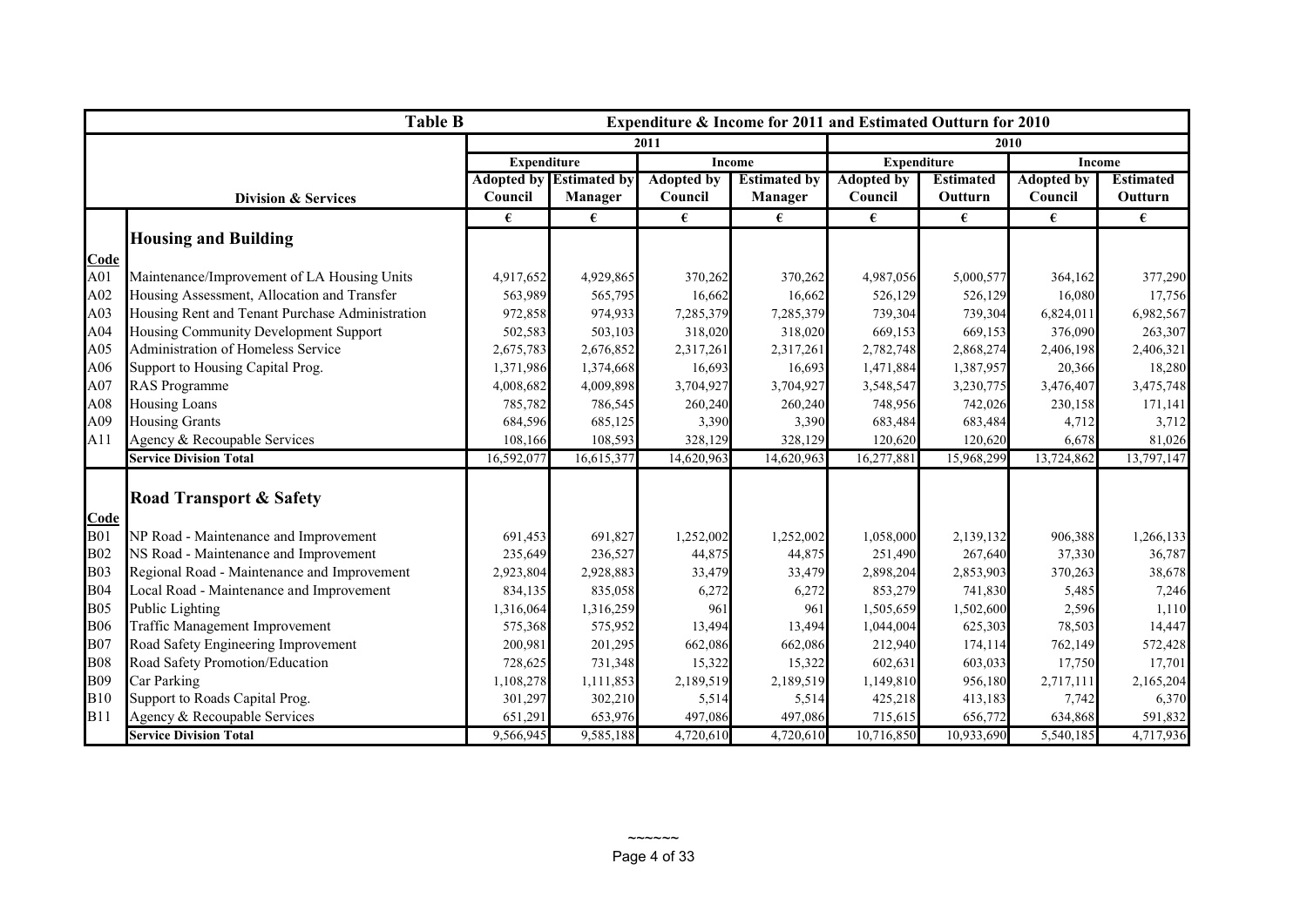| <b>Table B</b><br>Expenditure & Income for 2011 and Estimated Outturn for 2010 |                                             |                    |                                |                   |                     |                    |                  |                   |                  |  |
|--------------------------------------------------------------------------------|---------------------------------------------|--------------------|--------------------------------|-------------------|---------------------|--------------------|------------------|-------------------|------------------|--|
|                                                                                |                                             | 2011               |                                |                   |                     |                    | 2010             |                   |                  |  |
|                                                                                |                                             | <b>Expenditure</b> |                                |                   | <b>Income</b>       | <b>Expenditure</b> |                  | <b>Income</b>     |                  |  |
|                                                                                |                                             |                    | <b>Adopted by Estimated by</b> | <b>Adopted by</b> | <b>Estimated by</b> | <b>Adopted by</b>  | <b>Estimated</b> | <b>Adopted by</b> | <b>Estimated</b> |  |
|                                                                                | <b>Division &amp; Services</b>              | Council            | <b>Manager</b>                 | Council           | Manager             | Council            | Outturn          | Council           | <b>Outturn</b>   |  |
|                                                                                |                                             | €                  | €                              | €                 | €                   | €                  | €                | €                 | €                |  |
|                                                                                |                                             |                    |                                |                   |                     |                    |                  |                   |                  |  |
|                                                                                | <b>Water Services</b>                       |                    |                                |                   |                     |                    |                  |                   |                  |  |
| Code                                                                           |                                             |                    |                                |                   |                     |                    |                  |                   |                  |  |
| C <sub>01</sub>                                                                | Water Supply                                | 7,718,923          | 7,726,155                      | 4,969,549         | 4,969,549           | 7,762,196          | 7,662,196        | 5,927,941         | 5,973,845        |  |
| CO <sub>2</sub>                                                                | Waste Water Treatment                       | 5,585,184          | 5,586,953                      | 4,543,369         | 4,543,369           | 5,961,222          | 5,961,222        | 3,718,147         | 3,260,013        |  |
| CO <sub>3</sub>                                                                | Collection of Water and Waste Water Charges | 881,790            | 883,231                        | 9,388             | 9,388               | 662,180            | 662,180          | 7,125             | 10,965           |  |
| CO <sub>4</sub>                                                                | <b>Public Conveniences</b>                  | 85,153             | 85,160                         | 4,000             | 4,000               | 87,483             | 84,600           | 4,000             | 5,500            |  |
| CO <sub>5</sub>                                                                | Admin of Group and Private Installations    |                    |                                |                   |                     |                    |                  |                   |                  |  |
| C <sub>06</sub>                                                                | Support to Water Capital Programme          | 201,422            | 202,121                        | 10,492            | 10,492              | 204,101            | 210,101          | 4,765             | 11,247           |  |
| CO7                                                                            | Agency & Recoupable Services                | 65,595             | 65,692                         | 134,560           | 134,560             | 27,436             | 150,785          | 100,654           | 171,692          |  |
|                                                                                | <b>Service Division Total</b>               | 14,538,067         | 14,549,312                     | 9,671,358         | 9,671,358           | 14,704,618         | 14,731,084       | 9,762,632         | 9,433,263        |  |
|                                                                                |                                             |                    |                                |                   |                     |                    |                  |                   |                  |  |
|                                                                                | <b>Development Management</b>               |                    |                                |                   |                     |                    |                  |                   |                  |  |
| Code                                                                           |                                             |                    |                                |                   |                     |                    |                  |                   |                  |  |
| D <sub>01</sub>                                                                | Forward Planning                            | 513,297            | 514,684                        | 8,998             | 8,998               | 796,976            | 713,664          | 12,775            | 11,034           |  |
| D <sub>02</sub>                                                                | Development Management                      | 1,052,504          | 1,056,044                      | 206,974           | 206,974             | 1,156,672          | 1,128,895        | 323,989           | 211,178          |  |
| D <sub>03</sub>                                                                | Enforcement                                 | 165,046            | 165,587                        | 3,445             | 3,445               | 190,730            | 190,730          | 4,414             | 4,242            |  |
| D <sub>04</sub>                                                                | <b>Industrial and Commercial Facilities</b> | 20,128             | 20,128                         |                   |                     | 26,503             | 26,503           |                   |                  |  |
| D <sub>05</sub>                                                                | Tourism Development and Promotion           | 489,665            | 489,689                        |                   |                     | 475,619            | 475,619          | 103               |                  |  |
| D <sub>06</sub>                                                                | Community and Enterprise Function           | 862,918            | 866,014                        | 439,436           | 439,436             | 949,728            | 811,525          | 624,397           | 555,325          |  |
| D <sub>07</sub>                                                                | <b>Unfinished Housing Estates</b>           | 15,901             | 15,959                         | 368               | 368                 | 16,218             | 16,218           | 404               | 453              |  |
| D <sub>08</sub>                                                                | <b>Building Control</b>                     | 13,343             | 13,358                         | 51                | 51                  | 29,601             | 29,601           | 1,678             | 63               |  |
| D <sub>09</sub>                                                                | Economic Development and Promotion          | 147,403            | 147,963                        | 3,706             | 3,706               | 121,642            | 118,700          | 2,976             | 4,564            |  |
| D10                                                                            | <b>Property Management</b>                  | 355,644            | 356,412                        | 252,953           | 252,953             | 447,711            | 416,399          | 320,100           | 320,649          |  |
| D11                                                                            | Heritage and Conservation Services          | 162,085            | 162,430                        | 42,281            | 42,281              | 176,093            | 177,090          | 47,071            | 47,209           |  |
| D12                                                                            | Agency & Recoupable Services                | 440,548            | 442,189                        | 10,833            | 10,833              | 612,008            | 490,743          | 15,794            | 13,725           |  |
|                                                                                | <b>Service Division Total</b>               | 4,238,482          | 4,250,457                      | 969,045           | 969.045             | 4,999,501          | 4,595,687        | 1,353,701         | 1,168,442        |  |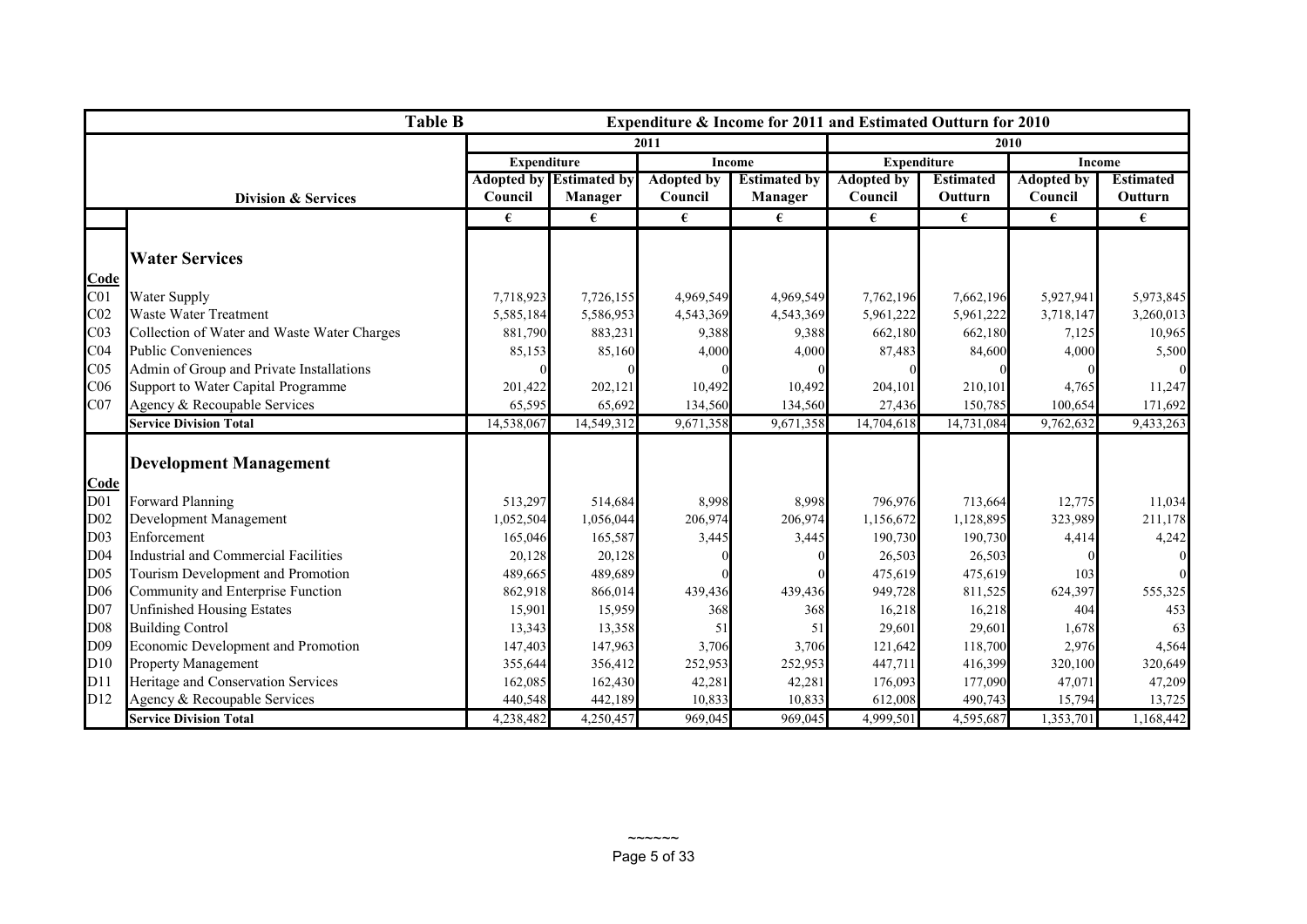| <b>Table B</b><br>Expenditure & Income for 2011 and Estimated Outturn for 2010 |                                               |                    |                                |                   |                     |                    |                  |                   |                  |  |
|--------------------------------------------------------------------------------|-----------------------------------------------|--------------------|--------------------------------|-------------------|---------------------|--------------------|------------------|-------------------|------------------|--|
|                                                                                |                                               | 2011               |                                |                   |                     |                    | 2010             |                   |                  |  |
|                                                                                |                                               | <b>Expenditure</b> |                                |                   | <b>Income</b>       | <b>Expenditure</b> |                  | <b>Income</b>     |                  |  |
|                                                                                |                                               |                    | <b>Adopted by Estimated by</b> | <b>Adopted by</b> | <b>Estimated by</b> | <b>Adopted by</b>  | <b>Estimated</b> | <b>Adopted by</b> | <b>Estimated</b> |  |
|                                                                                | <b>Division &amp; Services</b>                | Council            | <b>Manager</b>                 | Council           | <b>Manager</b>      | Council            | Outturn          | Council           | Outturn          |  |
|                                                                                |                                               | €                  | €                              | €                 | €                   | €                  | €                | €                 | €                |  |
|                                                                                |                                               |                    |                                |                   |                     |                    |                  |                   |                  |  |
|                                                                                | <b>Environmental Services</b>                 |                    |                                |                   |                     |                    |                  |                   |                  |  |
| Code                                                                           |                                               |                    |                                |                   |                     |                    |                  |                   |                  |  |
| E01                                                                            | Landfill Operation and Aftercare              | 42,801             | 42,984                         | 1,245             | 1,245               | 71,522             | 71,522           | 1,716             | 110,352          |  |
| E02                                                                            | Recovery & Recycling Facilities Operations    | 252,716            | 253,496                        | 91,594            | 91,594              | 209,791            | 209,791          | 70,431            | 90,640           |  |
| E03                                                                            | Waste to Energy Facilities Operations         |                    |                                |                   |                     |                    |                  |                   | $\Omega$         |  |
| <b>E04</b>                                                                     | Provision of Waste to Collection Services     | 624,241            | 624,766                        | 17,472            | 17,472              | 796,174            | 677,403          | 17,608            | 17,638           |  |
| E <sub>05</sub>                                                                | Litter Management                             | 802,193            | 804,424                        | 79,274            | 79,274              | 726,980            | 707,707          | 98,986            | 85,445           |  |
| E06                                                                            | <b>Street Cleaning</b>                        | 3,559,285          | 3,570,710                      | 77,760            | 77,760              | 3,639,005          | 3,614,732        | 83,295            | 81,479           |  |
| E07                                                                            | Waste Regulations, Monitoring and Enforcement | 279,244            | 280,402                        | 193,839           | 193,839             | 231,497            | 263,795          | 186,855           | 207,898          |  |
| <b>E08</b>                                                                     | Waste Management Planning                     | 143,761            | 144,205                        | 76,938            | 76,938              | 153,850            | 145,629          | 82,189            | 94,078           |  |
| E09                                                                            | Maintenance of Burial Grounds                 | 619,328            | 621,450                        | 324,219           | 324,219             | 658,151            | 646,389          | 456,508           | 324,899          |  |
| E10                                                                            | Safety of Structures and Places               | 215,870            | 216,254                        | 85,225            | 85,225              | 237,798            | 248,231          | 99,617            | 100,550          |  |
| E11                                                                            | Operation of Fire Service                     | 8,727,670          | 8,762,364                      | 5,705,919         | 5,705,919           | 8,933,516          | 8,573,276        | 6,134,302         | 6,040,094        |  |
| E12                                                                            | <b>Fire Prevention</b>                        | 27,990             | 28,062                         | 71,979            | 71,979              | 30,552             | 29,876           | 86,794            | 79,202           |  |
| E13                                                                            | Water Quality, Air and Noise Pollution        | 140,956            | 141,385                        | 32,707            | 32,707              | 114,177            | 105,749          | 46,264            | 19,962           |  |
| E14                                                                            | Agency & Recoupable Servicess                 | 3,304,859          | 3,314,089                      | 210,023           | 210,023             | 3,311,357          | 3,093,795        | 215,127           | 206,989          |  |
|                                                                                | <b>Service Division Total</b>                 | 18,740,914         | 18,804,591                     | 6,968,194         | 6,968,194           | 19,114,370         | 18,387,895       | 7,579,692         | 7,459,226        |  |
|                                                                                |                                               |                    |                                |                   |                     |                    |                  |                   |                  |  |
|                                                                                | <b>Recreation &amp; Amenity</b>               |                    |                                |                   |                     |                    |                  |                   |                  |  |
| <b>Code</b>                                                                    |                                               |                    |                                |                   |                     |                    |                  |                   |                  |  |
| F01                                                                            | Leisure Facilities Operations                 | 466,077            | 466,078                        |                   |                     | 560,716            | 560,716          |                   |                  |  |
| F <sub>02</sub>                                                                | Operation of Library and Archival Service     | 2,351,041          | 2,357,739                      | 158,455           | 158,455             | 2,606,804          | 2,576,392        | 167,694           | 155,009          |  |
| F03                                                                            | <b>Outdoor Leisure Areas Operations</b>       | 1,790,277          | 1,796,583                      | 44,145            | 44,145              | 1,901,378          | 1,901,378        | 47,131            | 52,164           |  |
| F04                                                                            | Community Sport and Recreational Development  | 57,749             | 57,754                         |                   |                     | 67,514             | 67,514           |                   | $\Omega$         |  |
| F <sub>05</sub>                                                                | Operation of Arts Programme                   | 1,015,318          | 1,017,431                      | 185,760           | 185,760             | 1,105,198          | 1,040,479        | 188,674           | 229,226          |  |
| F <sub>06</sub>                                                                | Agency & Recoupable Services                  |                    |                                | 61,000            | 61,000              |                    |                  | 61,000            | 61,000           |  |
|                                                                                | <b>Service Division Total</b>                 | 5,680,462          | 5,695,585                      | 449,360           | 449,360             | 6,241,610          | 6,146,479        | 464,499           | 497,399          |  |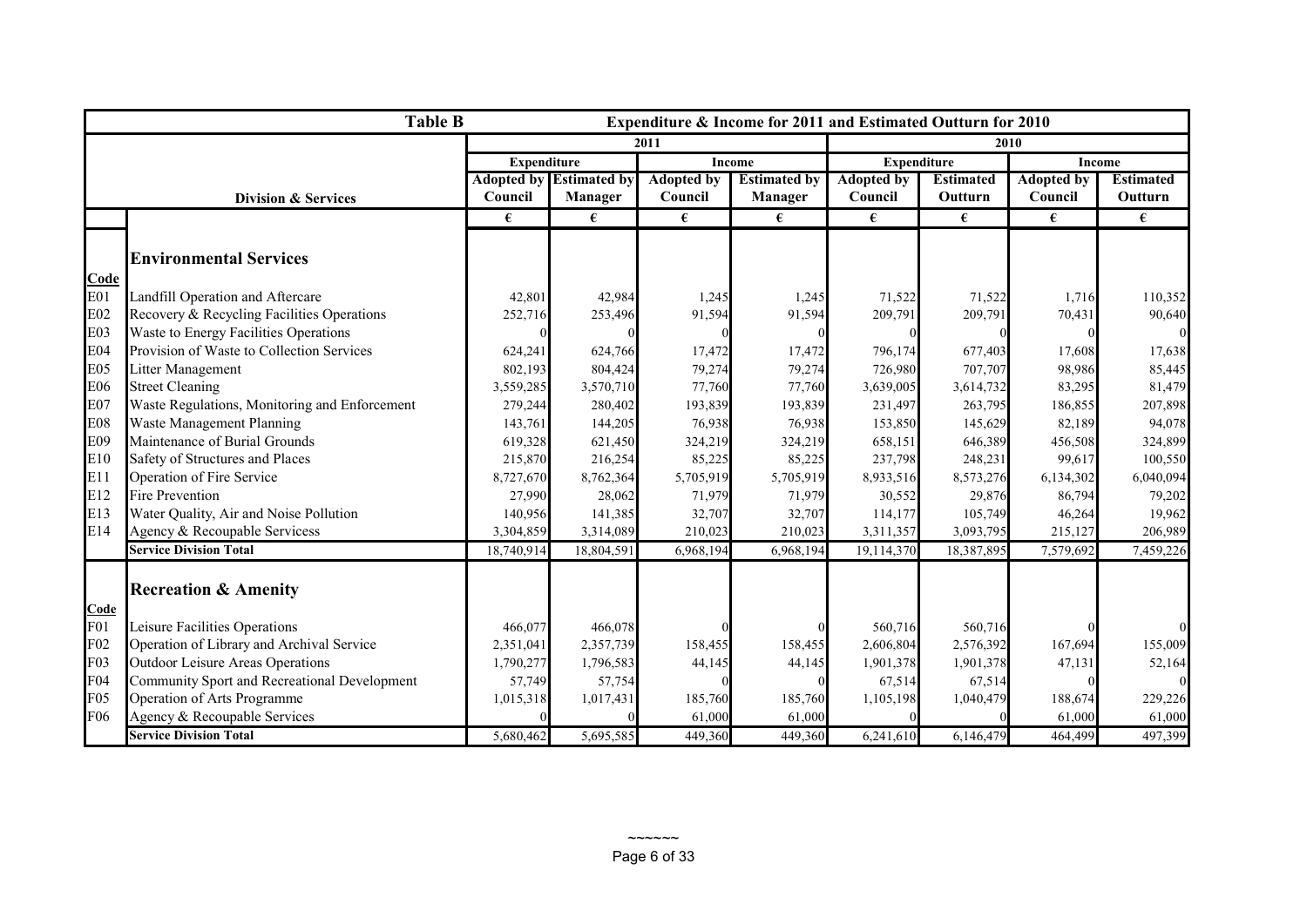|                 | <b>Table B</b><br>Expenditure & Income for 2011 and Estimated Outturn for 2010 |                    |                                |                   |                     |                    |                  |                   |                  |
|-----------------|--------------------------------------------------------------------------------|--------------------|--------------------------------|-------------------|---------------------|--------------------|------------------|-------------------|------------------|
|                 |                                                                                |                    |                                | 2011              |                     |                    |                  | 2010              |                  |
|                 |                                                                                | <b>Expenditure</b> |                                | <b>Income</b>     |                     | <b>Expenditure</b> |                  | <b>Income</b>     |                  |
|                 |                                                                                |                    | <b>Adopted by Estimated by</b> | <b>Adopted by</b> | <b>Estimated by</b> | <b>Adopted by</b>  | <b>Estimated</b> | <b>Adopted by</b> | <b>Estimated</b> |
|                 | <b>Division &amp; Services</b>                                                 | Council            | Manager                        | Council           | Manager             | Council            | Outturn          | Council           | Outturn          |
|                 |                                                                                | €                  | €                              | €                 | €                   | €                  | €                | €                 | €                |
|                 |                                                                                |                    |                                |                   |                     |                    |                  |                   |                  |
|                 | <b>Agriculture, Education, Health &amp; Welfare</b>                            |                    |                                |                   |                     |                    |                  |                   |                  |
| Code            |                                                                                |                    |                                |                   |                     |                    |                  |                   |                  |
| G01             | <b>Land Drainage Costs</b>                                                     |                    |                                |                   |                     |                    |                  |                   |                  |
| G <sub>02</sub> | Operation and Maintenance of Piers and Harbours                                |                    |                                |                   |                     |                    |                  | 18,947            |                  |
| G03             | <b>Coastal Protection</b>                                                      |                    |                                |                   |                     |                    |                  |                   |                  |
| G <sub>04</sub> | Veterinary Service                                                             | 283,841            | 283,866                        | 188,500           | 188,500             | 271,610            | 300,430          | 189,800           | 251,715          |
| G <sub>05</sub> | <b>Educational Support Services</b>                                            | 8,844,757          | 8,846,166                      | 8,014,503         | 8,014,503           | 7,250,289          | 8,739,376        | 7,147,259         | 8,657,962        |
| G06             | Agency & Recoupable Services                                                   |                    |                                | 18,947            | 18,947              |                    |                  |                   | 18,599           |
|                 | <b>Service Division Total</b>                                                  | 9,128,598          | 9,130,032                      | 8,221,950         | 8,221,950           | 7,521,899          | 9.039.806        | 7,356,006         | 8,928,276        |
|                 |                                                                                |                    |                                |                   |                     |                    |                  |                   |                  |
|                 | <b>Miscellaneous Services</b>                                                  |                    |                                |                   |                     |                    |                  |                   |                  |
| Code            |                                                                                |                    |                                |                   |                     |                    |                  |                   |                  |
| H <sub>01</sub> | Profit/Loss Machinery Account                                                  | 276,134            | 276,767                        | 4,224             | 4,224               | 599,906            | 531,579          | 6,620             | 5,071            |
| H <sub>02</sub> | Profit/Loss Stores Account                                                     | 28,238             | 28,535                         | 1,725             | 1,725               | 10,280             | 22,598           | 1,623             | 62,071           |
| H <sub>03</sub> | <b>Adminstration of Rates</b>                                                  | 6,120,494          | 6,122,798                      | 15,376            | 15,376              | 5,511,392          | 6,164,060        | 21,142            | 93,227           |
| H <sub>04</sub> | <b>Franchise Costs</b>                                                         | 80,504             | 80,542                         |                   |                     | 114,468            | 109,468          | 2,680             | 65               |
| H <sub>05</sub> | Operation of Morgue and Coroner Expenses                                       | 80,939             | 81,117                         | 1,075             | 1,075               | 73,325             | 73,325           | 591               | 1,291            |
| H <sub>06</sub> | Weighbridges                                                                   | 7,472              | 7,479                          |                   |                     | 14,543             | 18,729           |                   |                  |
| H <sub>07</sub> | Operation of Markets and Casual Trading                                        | 47,404             | 47,611                         | 61,470            | 61,470              | 5,756              | 5,756            | 60,173            | 57,265           |
| <b>H08</b>      | Malicious Damage                                                               |                    |                                |                   |                     |                    |                  |                   |                  |
| H <sub>09</sub> | Local Representation/Civic Leadership                                          | 902,709            | 904,826                        | 14,450            | 14,450              | 1,091,924          | 981,156          | 14,397            | 18,439           |
| H10             | <b>Motor Taxation</b>                                                          | 610,095            | 612,325                        | 14,166            | 14,166              | 635,359            | 624,797          | 17,937            | 17,007           |
| H11             | Agency & Recoupable Services                                                   | 772,642            | 772,942                        | 1,530,360         | 1,530,360           | 767,682            | 822,238          | 1,237,347         | 1,779,804        |
|                 | <b>Service Division Total</b>                                                  | 8,926,631          | 8,934,942                      | 1,642,846         | 1,642,846           | 8,824,635          | 9,353,707        | 1,362,510         | 2,034,240        |
|                 | <b>OVERALL TOTAL</b>                                                           | 87,412,176         | 87,565,484                     | 47,264,326        | 47,264,326          | 88,401,364         | 89,156,647       | 47,144,087        | 48,035,929       |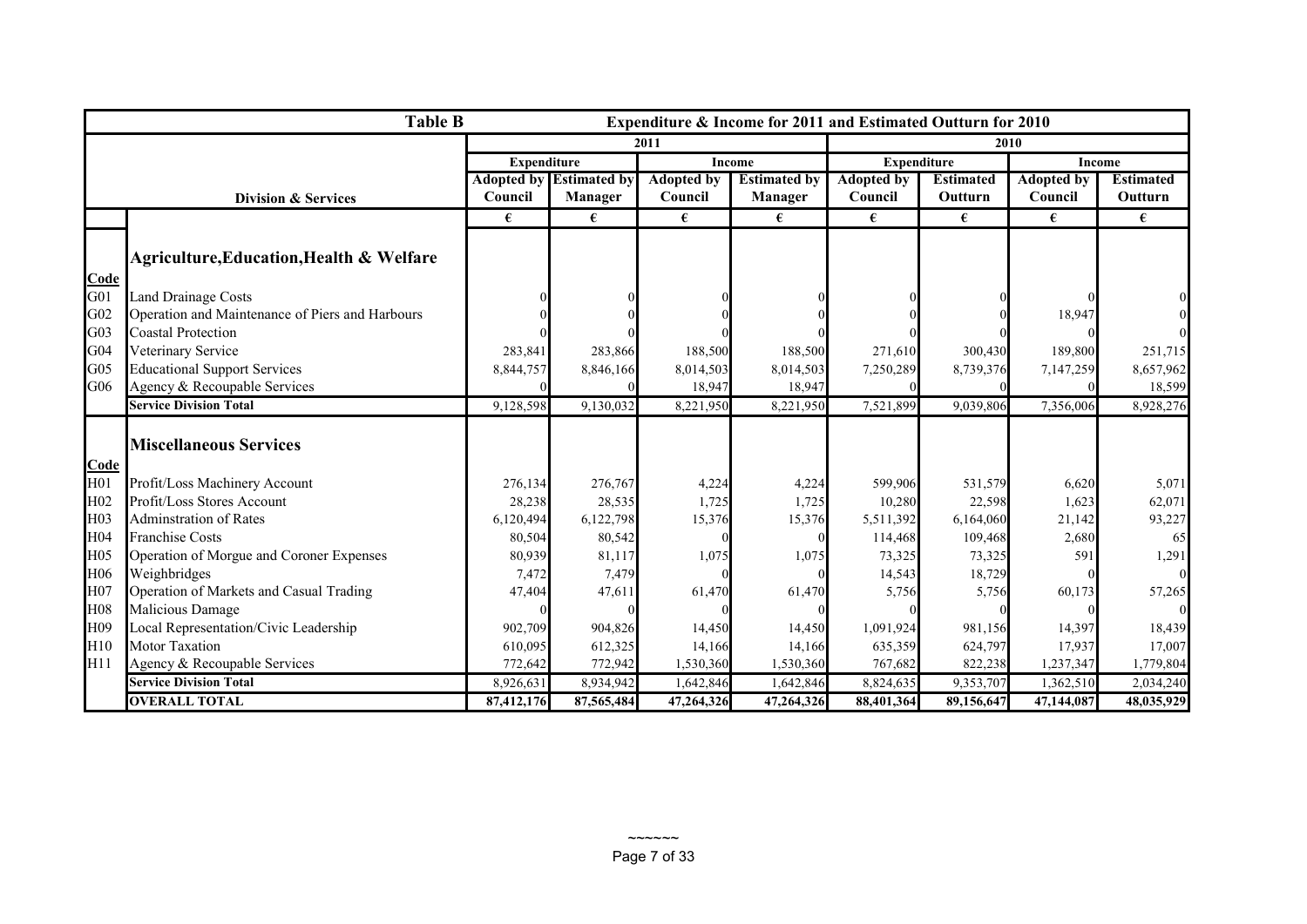| <b>Table D</b>                                    |                   |  |  |  |  |
|---------------------------------------------------|-------------------|--|--|--|--|
| ANALYSIS OF BUDGET 2011 INCOME FROM GOODS AND     |                   |  |  |  |  |
| <b>SERVICES</b>                                   |                   |  |  |  |  |
| <b>Source of Income</b>                           | 2011<br>€         |  |  |  |  |
| <b>Rents from Houses</b>                          | 6,408,592         |  |  |  |  |
| Housing Loans Interest & Charges                  | 510,591           |  |  |  |  |
| Parking Fines/Charges                             | 2,130,000         |  |  |  |  |
| <b>Commercial Water</b>                           | 3,670,164         |  |  |  |  |
| Domestic Waste Water                              | $\theta$          |  |  |  |  |
| Commercial Waste Water                            | 1,337,030         |  |  |  |  |
| <b>Planning Fees</b>                              | 148,100           |  |  |  |  |
| Sale/leasing of other property / Industrial Sites | 287,979           |  |  |  |  |
| Domestic Refuse                                   | $\theta$          |  |  |  |  |
| <b>Commercial Refuse</b>                          | $\theta$          |  |  |  |  |
| Landfill Charges                                  | $\theta$          |  |  |  |  |
| Fire Charges                                      | 195,000           |  |  |  |  |
| Recreation / Amenity / Culture                    | 0                 |  |  |  |  |
| <b>Library Fees/Fines</b>                         | $\mathbf{\Omega}$ |  |  |  |  |
| Agency Services & Repayable Works                 | 191,947           |  |  |  |  |
| <b>Local Authority Contributions</b>              | 9,923,296         |  |  |  |  |
| Superannuation                                    | 1,000,000         |  |  |  |  |
| <b>NPPR</b>                                       | 1,240,000         |  |  |  |  |
| Misc. (Detail)                                    | 889,551           |  |  |  |  |
| <b>TOTAL</b>                                      | 27,932,250        |  |  |  |  |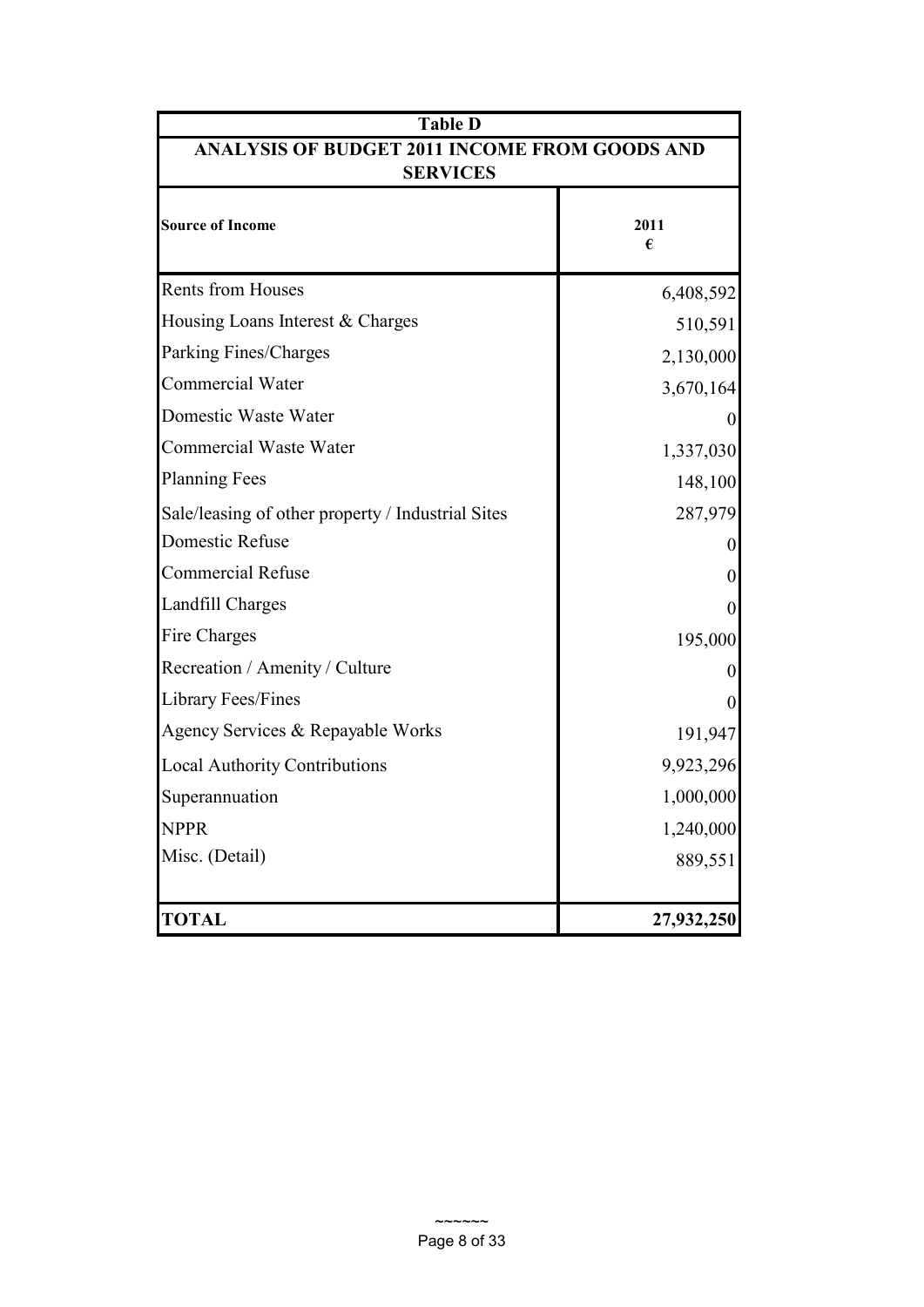| <b>Table E</b>                                                         |                  |  |  |  |  |
|------------------------------------------------------------------------|------------------|--|--|--|--|
| ANALYSIS OF BUDGET INCOME 2011 FROM GRANTS AND SUBSIDIES               |                  |  |  |  |  |
| Department of the Environment, Heritage and<br><b>Local Government</b> | €                |  |  |  |  |
| Housing and Building                                                   | 7,518,080        |  |  |  |  |
| Road Transport & Safety                                                | 5,000            |  |  |  |  |
| <b>Water Services</b>                                                  | 206,000          |  |  |  |  |
| Development Management                                                 | 459,203          |  |  |  |  |
| <b>Environmental Services</b>                                          | 367,370          |  |  |  |  |
| Recreation and Amenity                                                 | 26,000           |  |  |  |  |
| Agriculture, Education, Health & Welfare                               | 50,000           |  |  |  |  |
| <b>Miscellaneous Services</b>                                          | 17,424           |  |  |  |  |
|                                                                        | 8,649,077        |  |  |  |  |
| <b>Other Departments and Bodies</b>                                    |                  |  |  |  |  |
| NRA/DoT                                                                | 1,965,000        |  |  |  |  |
| Arts, Sports & Tourism                                                 | $\boldsymbol{0}$ |  |  |  |  |
| <b>DTO</b>                                                             | $\Omega$         |  |  |  |  |
| Social & Family Affairs                                                | 269,000          |  |  |  |  |
| Defence                                                                | 78,000           |  |  |  |  |
| <b>Education and Science</b>                                           | 7,964,503        |  |  |  |  |
| Library Council                                                        | $\boldsymbol{0}$ |  |  |  |  |
| <b>Arts Council</b>                                                    | 157,500          |  |  |  |  |
| <b>Transport and Marine</b>                                            | 183,000          |  |  |  |  |
| Justice Equality and Law Reform                                        | 50,000           |  |  |  |  |
| Agriculture Fisheries and Food                                         | $\theta$         |  |  |  |  |
| Other                                                                  | 16,000           |  |  |  |  |
|                                                                        | 10,683,003       |  |  |  |  |
|                                                                        |                  |  |  |  |  |
| <b>Total Grants &amp; Subsidies</b>                                    | 19,332,080       |  |  |  |  |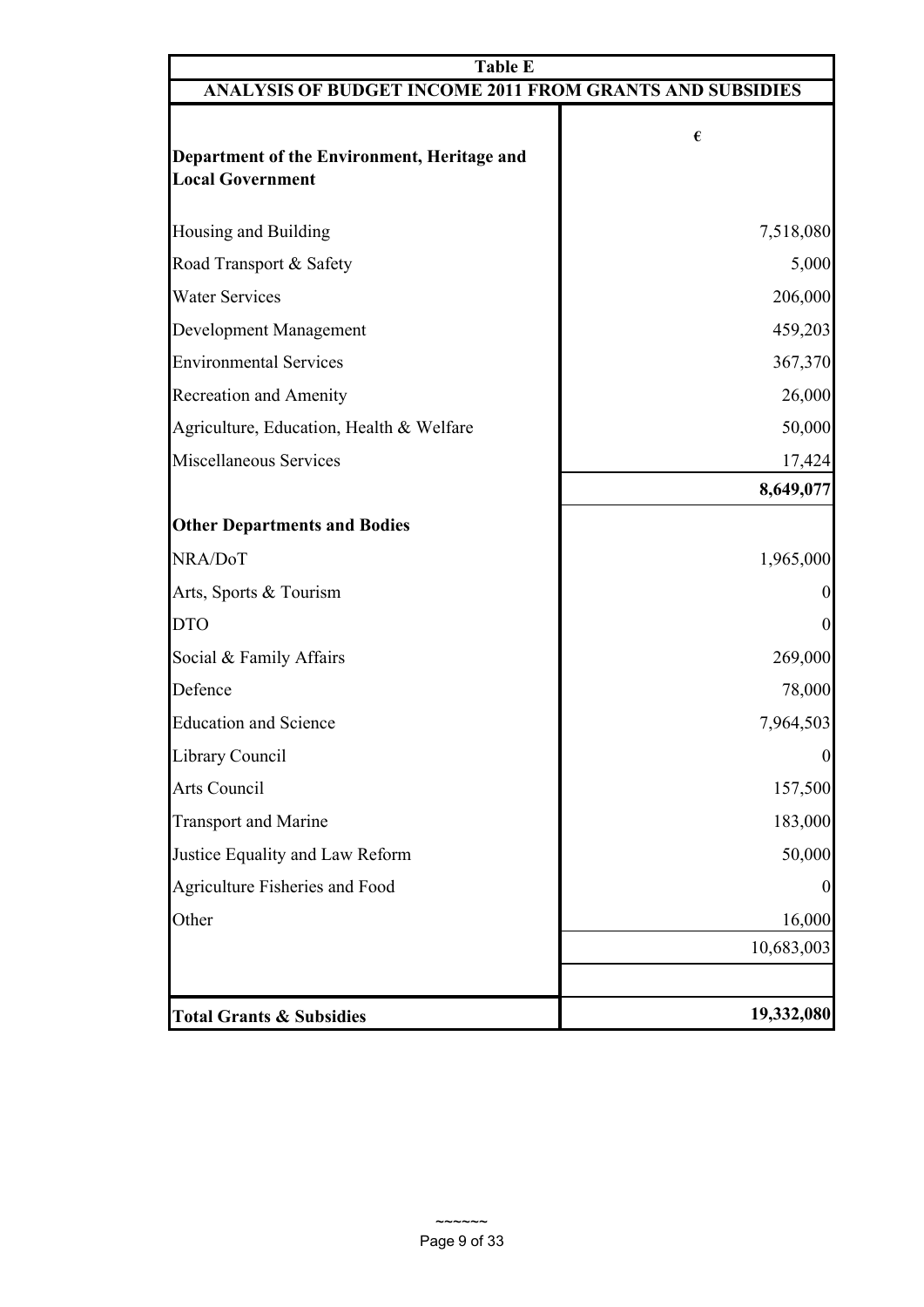**Table F Comprises Expenditure and Income by Division to Sub-Service Level**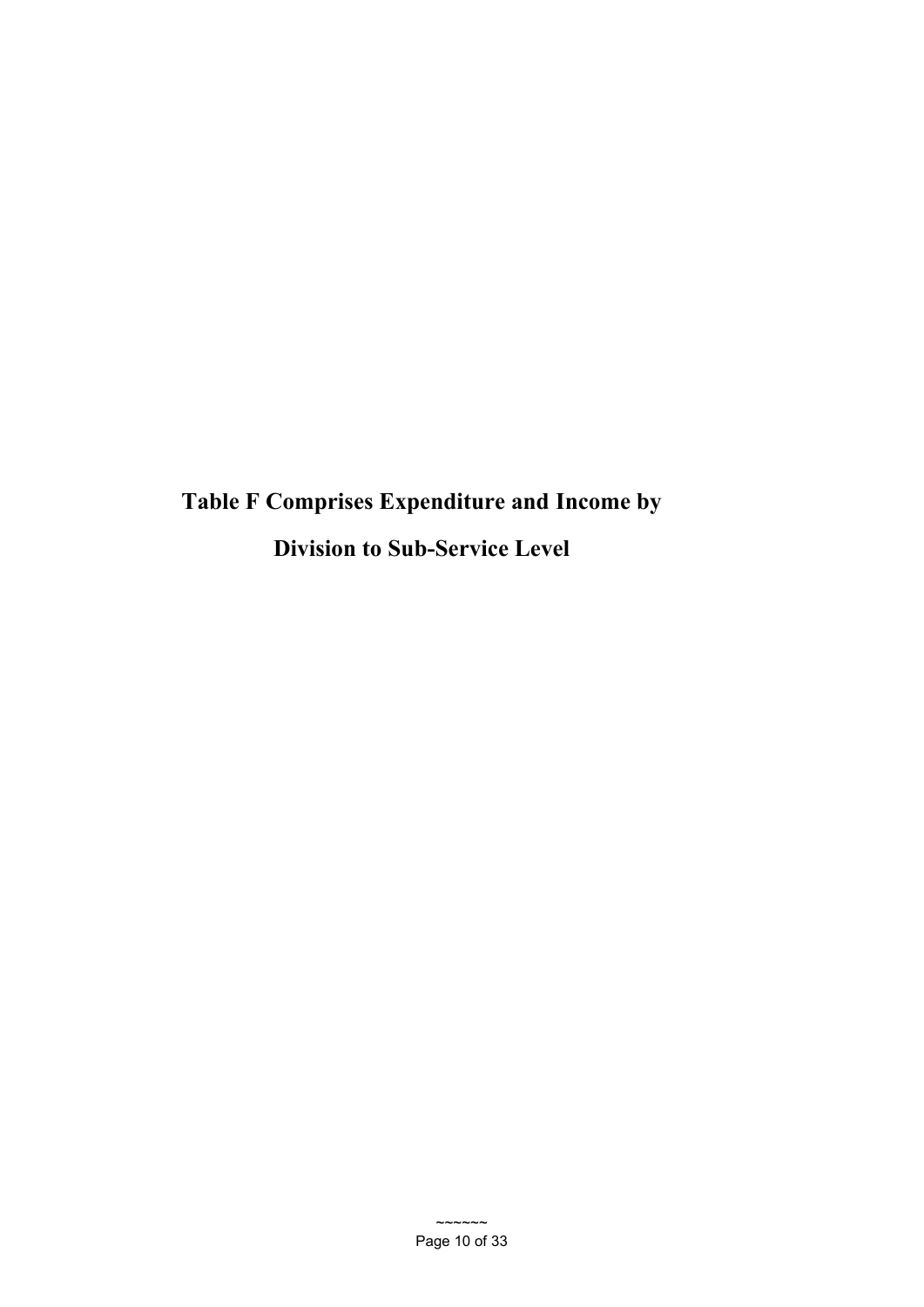|                | <b>HOUSING AND BUILDING</b>                                                     |                              |                                       |                              |                             |
|----------------|---------------------------------------------------------------------------------|------------------------------|---------------------------------------|------------------------------|-----------------------------|
|                |                                                                                 | 2011                         |                                       | 2010                         |                             |
|                | <b>Expenditure by Service and Sub-Service</b>                                   | <b>Adopted by</b><br>Council | <b>Estimated by</b><br><b>Manager</b> | <b>Adopted by</b><br>Council | <b>Estimated</b><br>Outturn |
| Code           |                                                                                 | €                            | €                                     | €                            | $\overline{\epsilon}$       |
| A0101<br>A0102 | Maintenance of LA Housing Units<br>Maintenance of Traveller Accommodation Units | 2,895,879<br>300,000         | 2,895,879<br>300,000                  | 2,939,518<br>300,000         | 2,940,000<br>375,000        |
| A0103          | <b>Traveller Accommodation Management</b>                                       | 144,083                      | 144,083                               | 139,250                      | 100,000                     |
| A0104          | <b>Estate Maintenance</b>                                                       | 120,000                      | 120,000                               | 120,000                      | 97,288                      |
| A0199          | <b>Service Support Costs</b>                                                    | 1,457,690                    | 1,469,903                             | 1,488,289                    | 1,488,289                   |
|                | Maintenance/Improvement of LA Housing U                                         | 4,917,652                    | 4,929,865                             | 4,987,057                    | 5,000,577                   |
| A0201<br>A0299 | Assessment of Housing Needs, Allocs. & Trans.<br><b>Service Support Costs</b>   | 365,200<br>198,789           | 365,200<br>200,596                    | 349,567<br>176,562           | 349,567<br>176,562          |
|                | <b>Housing Assessment, Allocation and</b><br><b>Transfer</b>                    | 563,989                      | 565,796                               | 526,129                      | 526,129                     |
| A0301<br>A0399 | Debt Management & Rent Assessment<br><b>Service Support Costs</b>               | 754,711<br>218,147           | 754,711<br>220,222                    | 512,847<br>226,457           | 512,847<br>226,457          |
|                | <b>Housing Rent and Tenant Purchase</b><br><b>Administration</b>                | 972,858                      | 974,933                               | 739,304                      | 739,304                     |
| A0401<br>A0402 | Housing Estate Management<br><b>Tenancy Management</b>                          | 340,000<br>0                 | 340,000                               | 340,000                      | 340,000<br>$\boldsymbol{0}$ |
| A0403<br>A0499 | Social and Community Housing Service<br><b>Service Support Costs</b>            | 162,583                      | 163,103                               | 329,153                      | $\overline{0}$<br>329,153   |
|                | <b>Housing Community Development Support</b>                                    | 502,583                      | 503,103                               | 669,153                      | 669,153                     |
| A0501<br>A0502 | Homeless Grants Other Bodies<br>Homeless Service                                | 2,400,000                    | 2,400,000                             | 2,503,538                    | 2,589,063                   |
| A0599          | <b>Service Support Costs</b>                                                    | 275,783                      | 276,852                               | 279,210                      | 279,210                     |
|                | <b>Administration of Homeless Service</b>                                       | 2,675,783                    | 2,676,852                             | 2,782,748                    | 2,868,274                   |
| A0601<br>A0602 | Technical and Administrative Support<br>Loan Charges                            | 247,249<br>586,535           | 247,249<br>586,535                    | 232,400<br>623,927           | 232,400<br>590,000          |
| A0699          | <b>Service Support Costs</b>                                                    | 538,202                      | 540,884                               | 615,557                      | 565,557                     |
|                | <b>Support to Housing Capital Prog.</b>                                         | 1,371,986                    | 1,374,668                             | 1,471,884                    | 1,387,957                   |
| A0701<br>A0702 | <b>RAS</b> Operations<br>Long Term Leasing                                      | 3,580,091<br>$\theta$        | 3,580,091                             | 3,350,753                    | 3,032,981<br>$\overline{0}$ |
| A0799          | <b>RAS Service Support Costs</b>                                                | 428,591                      | 429,807                               | 197,795                      | 197,795                     |
|                | <b>RAS Programme</b>                                                            | 4,008,682                    | 4,009,898                             | 3,548,548                    | 3,230,775                   |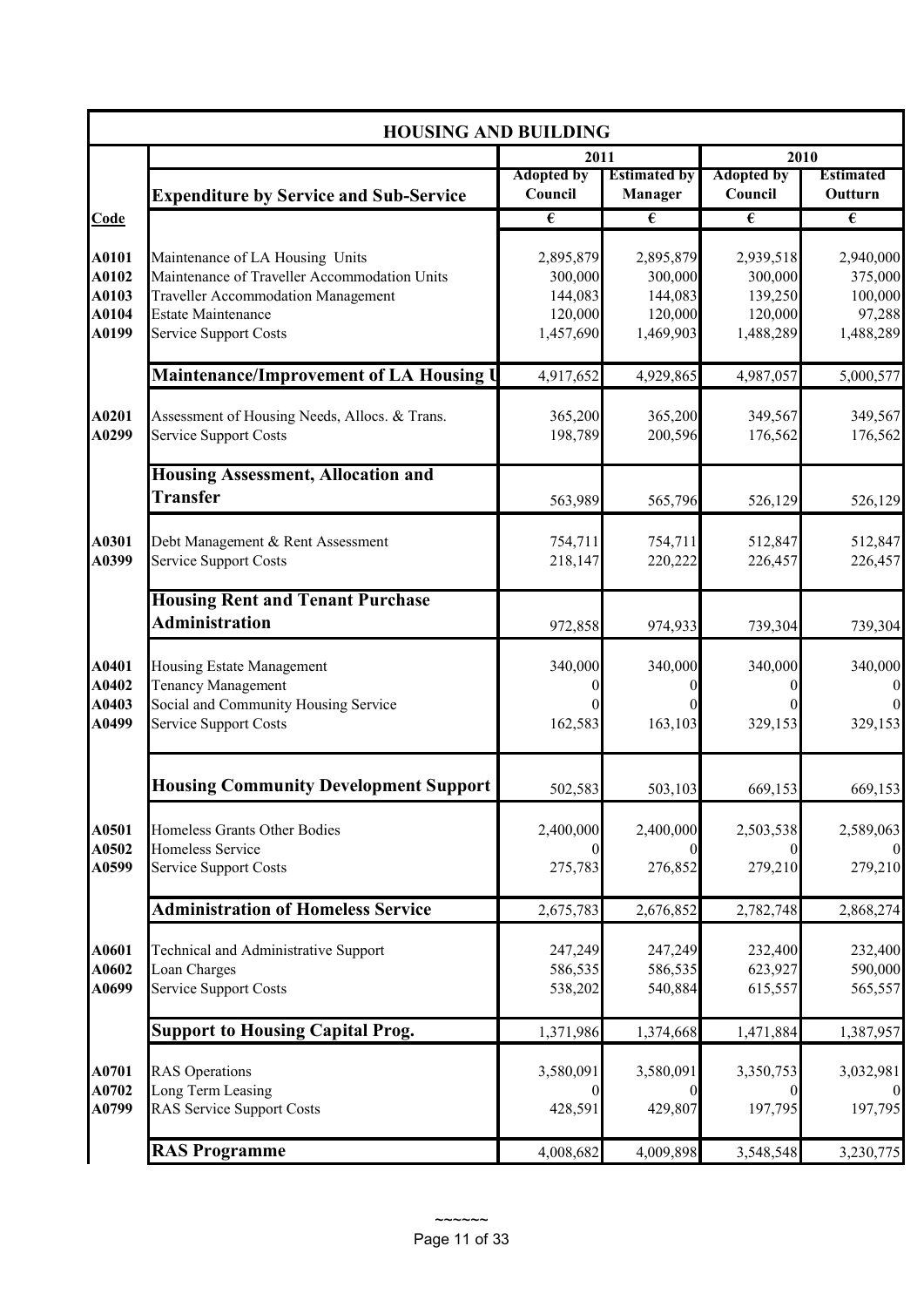|                |                                                                     | <b>HOUSING AND BUILDING</b>  |                                |                              |                                      |
|----------------|---------------------------------------------------------------------|------------------------------|--------------------------------|------------------------------|--------------------------------------|
|                |                                                                     |                              | 2010                           |                              |                                      |
|                | <b>Expenditure by Service and Sub-Service</b>                       | <b>Adopted by</b><br>Council | <b>Estimated by</b><br>Manager | <b>Adopted by</b><br>Council | <b>Estimated</b><br>Outturn          |
| Code           |                                                                     | €                            | €                              | €                            | $\overline{\epsilon}$                |
| A0801          | Loan Interest and Other Charges                                     | 575,424                      | 575,424                        | 528,513                      | 535,000                              |
| A0802<br>A0899 | Debt Management Housing Loans<br><b>Service Support Costs</b>       | 114,671<br>95,687            | 114,671<br>96,449              | 115,108<br>105,335           | 101,691<br>105,335                   |
|                | <b>Housing Loans</b>                                                | 785,782                      | 786,544                        | 748,956                      | 742,026                              |
| A0901<br>A0902 | <b>Disabled Persons Grants</b>                                      | 350,000                      | 350,000                        | 350,000                      | 350,000                              |
| A0903          | Loan Charges DPG/ERG<br><b>Essential Repair Grants</b>              |                              |                                |                              | $\boldsymbol{0}$<br>$\boldsymbol{0}$ |
| A0904<br>A0905 | Other Housing Grant Payments<br><b>Mobility Aids Housing Grants</b> | 200,000                      | 200,000                        | 200,000                      | 200,000<br>$\Omega$                  |
| A0999          | <b>Service Support Costs</b>                                        | 134,596                      | 135,125                        | 133,484                      | 133,484                              |
|                | <b>Housing Grants</b>                                               | 684,596                      | 685,125                        | 683,484                      | 683,484                              |
| A1101          | Agency & Recoupable Service                                         | 10,000                       | 10,000                         | 10,000                       | 10,000                               |
| A1199          | <b>Service Support Costs</b>                                        | 98,166                       | 98,593                         | 110,620                      | 110,620                              |
|                | <b>Agency &amp; Recoupable Services</b>                             | 108,166                      | 108,593                        | 120,620                      | 120,620                              |
|                | <b>Service Division Total</b>                                       | 16,592,077                   | 16,615,377                     | 16,277,883                   | 15,968,299                           |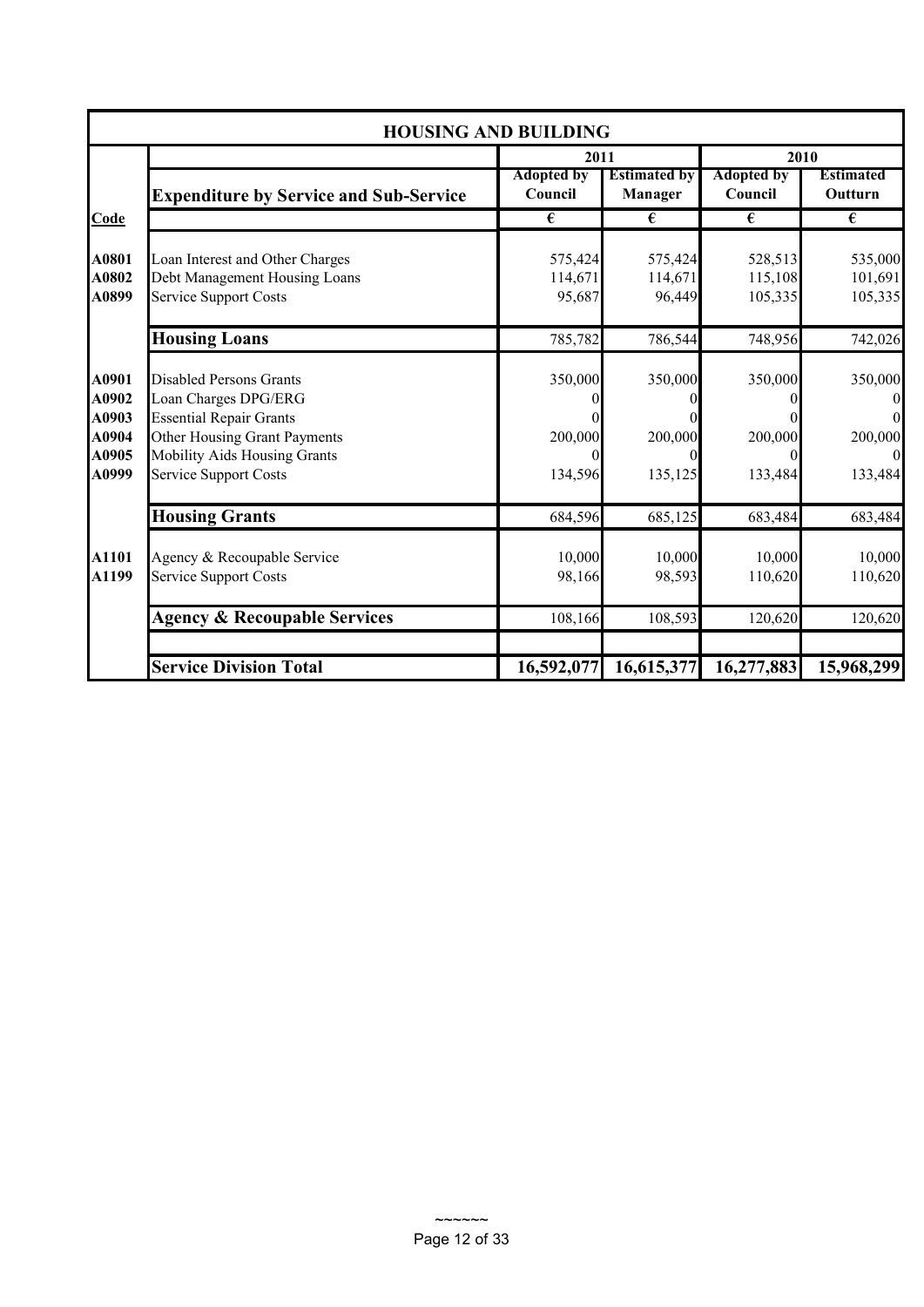| <b>HOUSING AND BUILDING</b>                                                                                                                                          |                                           |                                                       |                                           |                                                                          |  |  |  |  |
|----------------------------------------------------------------------------------------------------------------------------------------------------------------------|-------------------------------------------|-------------------------------------------------------|-------------------------------------------|--------------------------------------------------------------------------|--|--|--|--|
|                                                                                                                                                                      | 2011                                      |                                                       | 2010                                      |                                                                          |  |  |  |  |
| <b>Income by Source</b>                                                                                                                                              | <b>Adopted by</b><br>Council              | <b>Estimated by</b><br>Manager                        | <b>Adopted by</b><br>Council              | <b>Estimated</b><br>Outturn                                              |  |  |  |  |
|                                                                                                                                                                      | €                                         | €                                                     | €                                         | €                                                                        |  |  |  |  |
| <b>Government Grants &amp; Subsidies</b>                                                                                                                             |                                           |                                                       |                                           |                                                                          |  |  |  |  |
| Environment, Heritage & Local Government<br>Other                                                                                                                    | 7,518,080<br>2,000                        | 7,518,080<br>2,000                                    | 7,056,591<br>2,000                        | 7,013,534<br>$\overline{0}$                                              |  |  |  |  |
| <b>Total Grants &amp; Subsidies</b><br>(a)                                                                                                                           | 7,520,080                                 | 7,520,080                                             | 7,058,591                                 | 7,013,534                                                                |  |  |  |  |
| <b>Goods and Services</b>                                                                                                                                            |                                           |                                                       |                                           |                                                                          |  |  |  |  |
| Rents from houses<br>Housing Loans Interest & Charges<br>Superannuation<br>Agency Services & Repayable Works<br><b>Local Authority Contributions</b><br>Other income | 6,408,592<br>510,591<br>146,701<br>35,000 | 6,408,592<br>510,591<br>146,701<br>$\theta$<br>35,000 | 5,992,500<br>472,125<br>160,645<br>41,000 | 6,279,832<br>309,228<br>160,645<br>$\vert 0 \vert$<br>$\Omega$<br>33,908 |  |  |  |  |
| <b>Total Goods and Services</b><br>(b)                                                                                                                               | 7,100,884                                 | 7,100,884                                             | 6,666,270                                 | 6,783,613                                                                |  |  |  |  |
| <b>Total Income</b><br>$c=(a+b)$                                                                                                                                     | 14,620,964                                | 14,620,964                                            | 13,724,861                                | 13,797,147                                                               |  |  |  |  |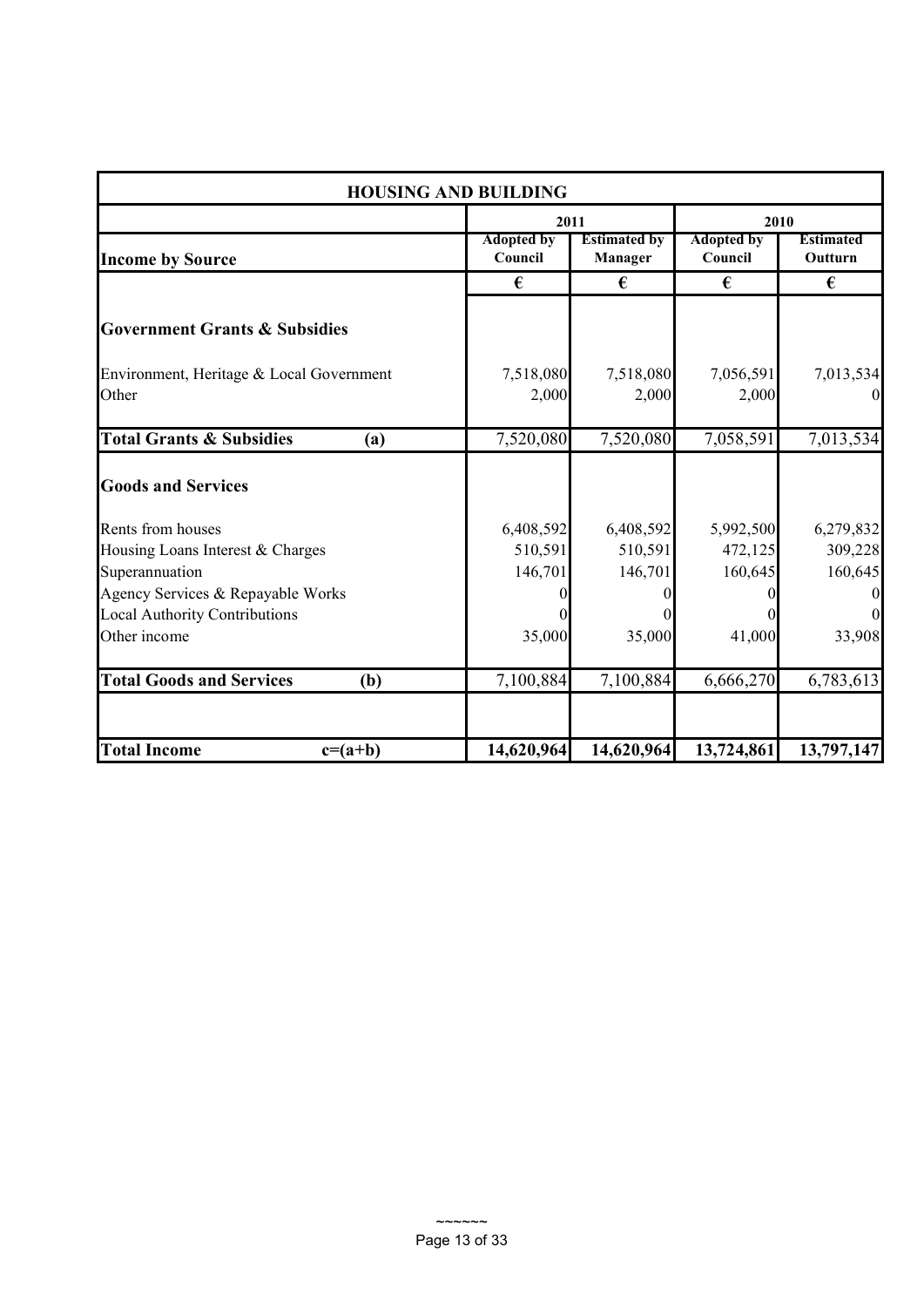|                         | <b>ROAD TRANSPORT &amp; SAFETY</b>                                                                                        |                                |                                |                              |                             |
|-------------------------|---------------------------------------------------------------------------------------------------------------------------|--------------------------------|--------------------------------|------------------------------|-----------------------------|
|                         |                                                                                                                           | 2011                           |                                | 2010                         |                             |
|                         | <b>Expenditure by Service and Sub-Service</b>                                                                             | <b>Adopted by</b><br>Council   | <b>Estimated by</b><br>Manager | <b>Adopted by</b><br>Council | <b>Estimated</b><br>Outturn |
| Code                    |                                                                                                                           | €                              | $\epsilon$                     | $\epsilon$                   | $\epsilon$                  |
| B0101<br>B0102          | NP - Surface Dressing<br>NP - Pavement Overlay/Reconstruction                                                             | 550,000                        | 550,000                        | 656,500                      | 1,862,157                   |
| B0103<br>B0104          | NP - Winter Maintenance<br>NP - Bridge Maintenance (Eirspan)                                                              |                                |                                | 17,943<br>6,000              | 31,222                      |
| B0105                   | NP - General Maintenance                                                                                                  |                                |                                | 156,872                      | 25,069                      |
| B0106<br>B0199          | NP - General Improvements Works<br>Service Support Costs                                                                  | 141,453                        | 141,827                        | 220,685                      | 220,685                     |
|                         | <b>National Primary Road - Maintenance and</b>                                                                            |                                |                                |                              |                             |
|                         | Improvement                                                                                                               | 691,453                        | 691,827                        | 1,058,000                    | 2,139,132                   |
| B0201                   | NS - Surface Dressing                                                                                                     | 0                              |                                |                              | 0                           |
| B0202                   | NS - Overlay/Reconstruction                                                                                               |                                |                                |                              |                             |
| B0203<br>B0204          | NS - Overlay/Reconstruction - Urban<br>NS - Winter Maintenance                                                            | 4,000                          | 4,000                          | 5,543                        | 6,005                       |
| B0205<br><b>B0206</b>   | NS - Bridge Maintenance (Eirspan)<br>NS - General Maintenance                                                             | $\Omega$<br>26,000<br>$\Omega$ | 26,000                         | 27,000                       | 42,687                      |
| B0207<br>B0299          | NS - General Improvement Works<br>Service Support Costs                                                                   | 205,649                        | 206,527                        | 218,947                      | 218,947                     |
|                         | <b>National Secondary Road - Maintenance and</b>                                                                          |                                |                                |                              |                             |
|                         | Improvement                                                                                                               | 235,649                        | 236,527                        | 251,490                      | 267,640                     |
| B0301<br>B0302<br>B0303 | Regional Roads Surface Dressing<br>Reg Rd Surface Rest/Road Reconstruction/Overlay<br>Regional Road Winter Maintenance    | 1,848,013<br>0                 | 1,848,013                      | 1,504,812                    | 1,723,848                   |
| B0304<br>B0305          | Regional Road Bridge Maintenance<br>Regional Road General Maintenance Works                                               | 27,159                         | 27,159                         | 150,000                      | 86,663                      |
| <b>B0306</b><br>B0399   | Regional Road General Improvement Works<br>Service Support Costs                                                          | 1,048,632                      | 1,053,711                      | 1,243,392                    | 1,043,392                   |
|                         | <b>Regional Road - Improvement and Maintenance</b>                                                                        |                                |                                |                              |                             |
|                         |                                                                                                                           | 2,923,804                      | 2,928,883                      | 2,898,204                    | 2,853,903                   |
| B0401<br>B0402<br>B0403 | <b>Local Road Surface Dressing</b><br>Local Rd Surface Rest/Road Reconstruction/Overlay<br>Local Roads Winter Maintenance | $\Omega$<br>15,000             | 15,000                         | 20,000                       | $\boldsymbol{0}$<br>14,032  |
| B0404                   | Local Roads Bridge Maintenance                                                                                            | $\theta$                       |                                |                              | $\theta$                    |
| B0405                   | Local Roads General Maintenance Works                                                                                     | 125,000                        | 125,000                        | 135,000                      | 54,094                      |
| B0406<br>B0499          | Local Roads General Improvement Works<br>Service Support Costs                                                            | 25,000<br>669,135              | 25,000<br>670,058              | 25,000<br>673,279            | 426<br>673,279              |
|                         | <b>Local Road - Maintenance and Improvement</b>                                                                           | 834,135                        | 835,058                        | 853,279                      | 741,830                     |
| B0501                   | <b>Public Lighting Operating Costs</b>                                                                                    | 1,159,000                      | 1,159,000                      | 1,301,200                    | 1,286,900                   |
| B0502                   | Public Lighting Improvement                                                                                               | 100,000                        | 100,000                        | 100,000                      | 111,241                     |
| B0599                   | <b>Service Support Costs</b>                                                                                              | 57,064                         | 57,259                         | 104,459                      | 104,459                     |
|                         | <b>Public Lighting</b>                                                                                                    | 1,316,064                      | 1,316,259                      | 1,505,659                    | 1,502,600                   |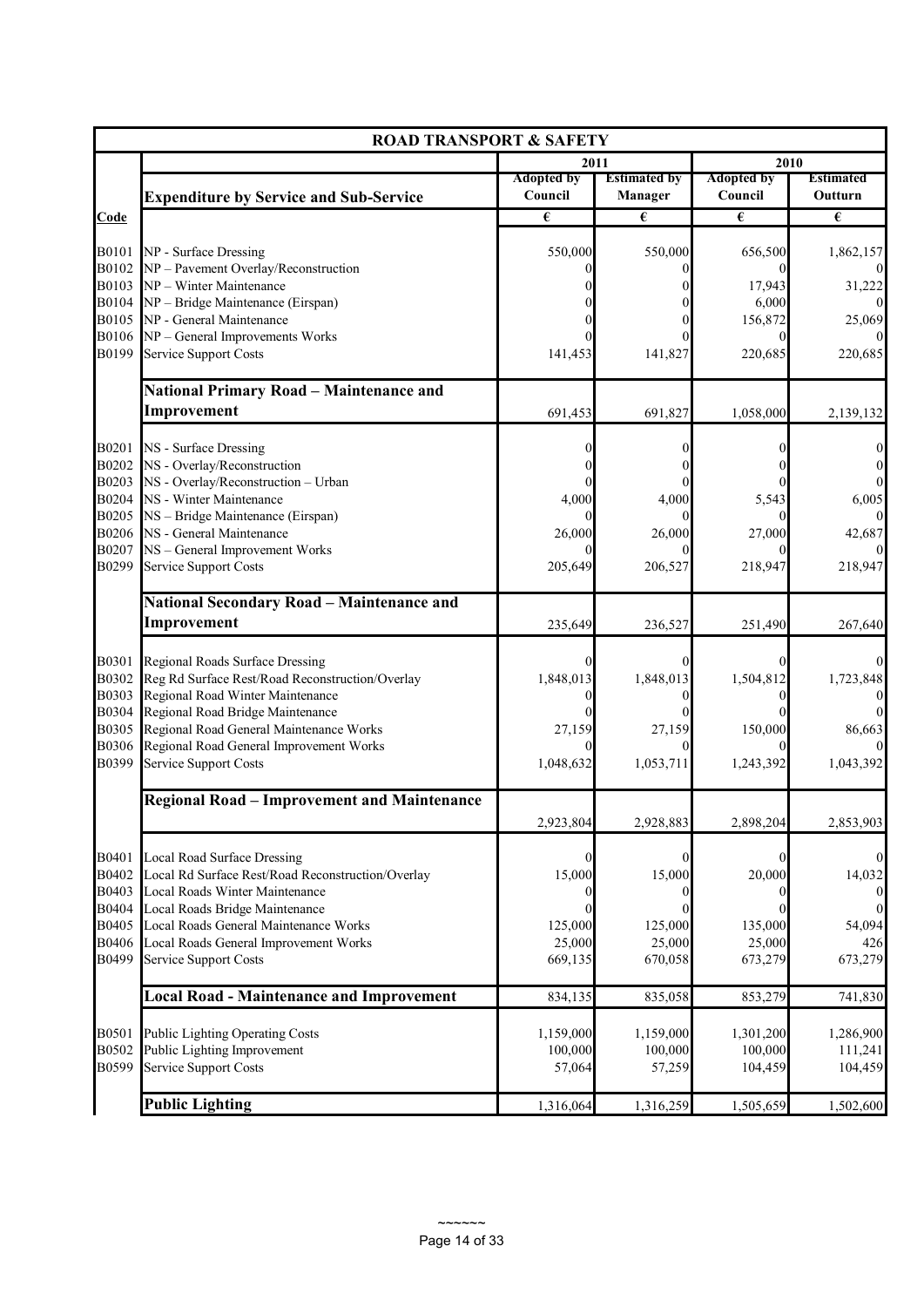|             |                                               | <b>ROAD TRANSPORT &amp; SAFETY</b> |                                       |                              |                             |
|-------------|-----------------------------------------------|------------------------------------|---------------------------------------|------------------------------|-----------------------------|
|             |                                               | 2011                               |                                       | 2010                         |                             |
|             | <b>Expenditure by Service and Sub-Service</b> | <b>Adopted by</b><br>Council       | <b>Estimated by</b><br><b>Manager</b> | <b>Adopted by</b><br>Council | <b>Estimated</b><br>Outturn |
| <u>Code</u> |                                               | €                                  | €                                     | $\epsilon$                   | €                           |
|             |                                               |                                    |                                       |                              |                             |
| B0601       | <b>Traffic Management</b>                     | 234,500                            | 234,500                               | 256,684                      | 202,547                     |
| B0602       | <b>Traffic Maintenance</b>                    | 185,000                            | 185,000                               | 278,293                      | 248,492                     |
| B0603       | <b>Traffic Improvement Measures</b>           |                                    | $\Omega$                              | 334,763                      |                             |
| B0699       | <b>Service Support Costs</b>                  | 155,868                            | 156,452                               | 174,264                      | 174,264                     |
|             | <b>Traffic Management Improvement</b>         | 575,368                            | 575,952                               | 1,044,004                    | 625,303                     |
| B0701       | Low Cost Remedial Measures                    | 100,000                            | 100,000                               | 100,000                      | 61,174                      |
| B0702       | Other Engineering Improvements                | 25,000                             | 25,000                                | 30,117                       | 30,117                      |
| B0799       | <b>Service Support Costs</b>                  | 75,981                             | 76,295                                | 82,823                       | 82,823                      |
|             | <b>Road Safety Engineering Improvements</b>   | 200,981                            | 201,295                               | 212,940                      | 174,114                     |
| B0801       | School Wardens                                | 380,934                            | 380,934                               | 405,744                      | 405,744                     |
| B0802       | Publicity and Promotion Road Safety           | 13,000                             | 13,000                                | 16,000                       | 16,401                      |
| B0899       | <b>Service Support Costs</b>                  | 334,692                            | 337,414                               | 180,887                      | 180,887                     |
|             | <b>Road Safety Promotion/Education</b>        | 728,626                            | 731,348                               | 602,631                      | 603,033                     |
| B0901       | Maintenance and Management of Car Parks       | $\boldsymbol{0}$                   | $\boldsymbol{0}$                      |                              | $\mathbf{0}$                |
| B0902       | <b>Operation of Street Parking</b>            | 70,000                             | 70,000                                | 70,236                       | 79,346                      |
| B0903       | Parking Enforcement                           | 736,203                            | 736,203                               | 763,836                      | 611,097                     |
| B0999       | <b>Service Support Costs</b>                  | 302,075                            | 305,651                               | 315,738                      | 265,738                     |
|             | <b>Car Parking</b>                            | 1,108,278                          | 1,111,854                             | 1,149,810                    | 956,180                     |
| B1001       | Administration of Roads Capital Programme     | 20,000                             | 20,000                                | 30,000                       | 17,966                      |
| B1099       | Service Support Costs                         | 281,297                            | 282,210                               | 395,218                      | 395,218                     |
|             | <b>Support to Roads Capital Programme</b>     | 301,297                            | 302,210                               | 425,218                      | 413,183                     |
| B1101       | Agency & Recoupable Service                   | 6,000                              | 6,000                                 | 68,843                       | 10,000                      |
| B1199       | <b>Service Support Costs</b>                  | 645,291                            | 647,976                               | 646,772                      | 646,772                     |
|             | <b>Agency &amp; Recoupable Services</b>       | 651,291                            | 653,976                               | 715,615                      | 656,772                     |
|             | <b>Service Division Total</b>                 | 9,566,946                          | 9,585,189                             | 10,716,850                   | 10,933,690                  |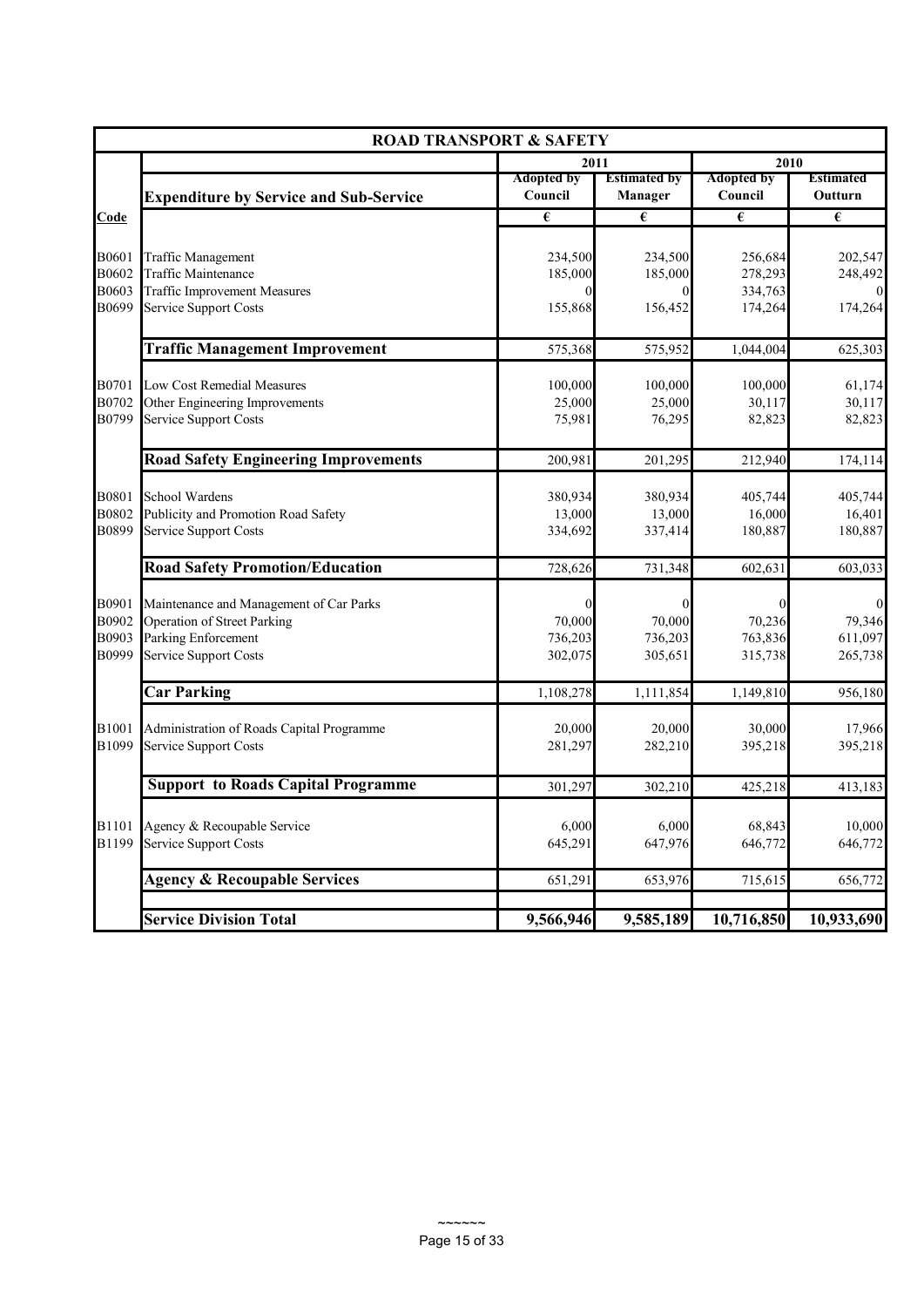| <b>ROAD TRANSPORT &amp; SAFETY</b>         |                              |                                |                              |                             |  |  |
|--------------------------------------------|------------------------------|--------------------------------|------------------------------|-----------------------------|--|--|
|                                            |                              | 2011                           | 2010                         |                             |  |  |
| <b>Income by Source</b>                    | <b>Adopted by</b><br>Council | <b>Estimated by</b><br>Manager | <b>Adopted by</b><br>Council | <b>Estimated</b><br>Outturn |  |  |
|                                            | €                            | €                              | €                            | €                           |  |  |
| <b>Government Grants</b>                   |                              |                                |                              |                             |  |  |
| Environment, Heritage & Local Government   | 5,000                        | 5,000                          | 1,721,000                    | 146,597                     |  |  |
| NRA/DoT                                    | 1,965,000                    | 1,965,000                      | 388,000                      | 1,718,137                   |  |  |
| Arts, Sports & Tourism                     |                              |                                |                              | $\boldsymbol{0}$            |  |  |
| <b>DTO</b>                                 |                              |                                |                              | $\boldsymbol{0}$            |  |  |
| Other                                      |                              |                                |                              | $\boldsymbol{0}$            |  |  |
| <b>Total Grants &amp; Subsidies</b><br>(a) | 1,970,000                    | 1,970,000                      | 2,109,000                    | 1,864,734                   |  |  |
| <b>Goods and Services</b>                  |                              |                                |                              |                             |  |  |
| Parking Fines & Charges                    | 2,130,000                    | 2,130,000                      | 2,655,000                    | 2,105,033                   |  |  |
| Superannuation                             | 116,565                      | 116,565                        | 134,665                      | 134,665                     |  |  |
| Agency Services & Repayable Works          | 25,000                       | 25,000                         | 40,000                       | 23,080                      |  |  |
| <b>Local Authority Contributions</b>       | 351,045                      | 351,045                        | 466,519                      | 400,000                     |  |  |
| Other income                               | 128,000                      | 128,000                        | 135,000                      | 190,424                     |  |  |
| <b>Total Goods and Services</b><br>(b)     | 2,750,610                    | 2,750,610                      | 3,431,184                    | 2,853,202                   |  |  |
|                                            |                              |                                |                              |                             |  |  |
| <b>Total Income</b><br>$c=(a+b)$           | 4,720,610                    | 4,720,610                      | 5,540,184                    | 4,717,936                   |  |  |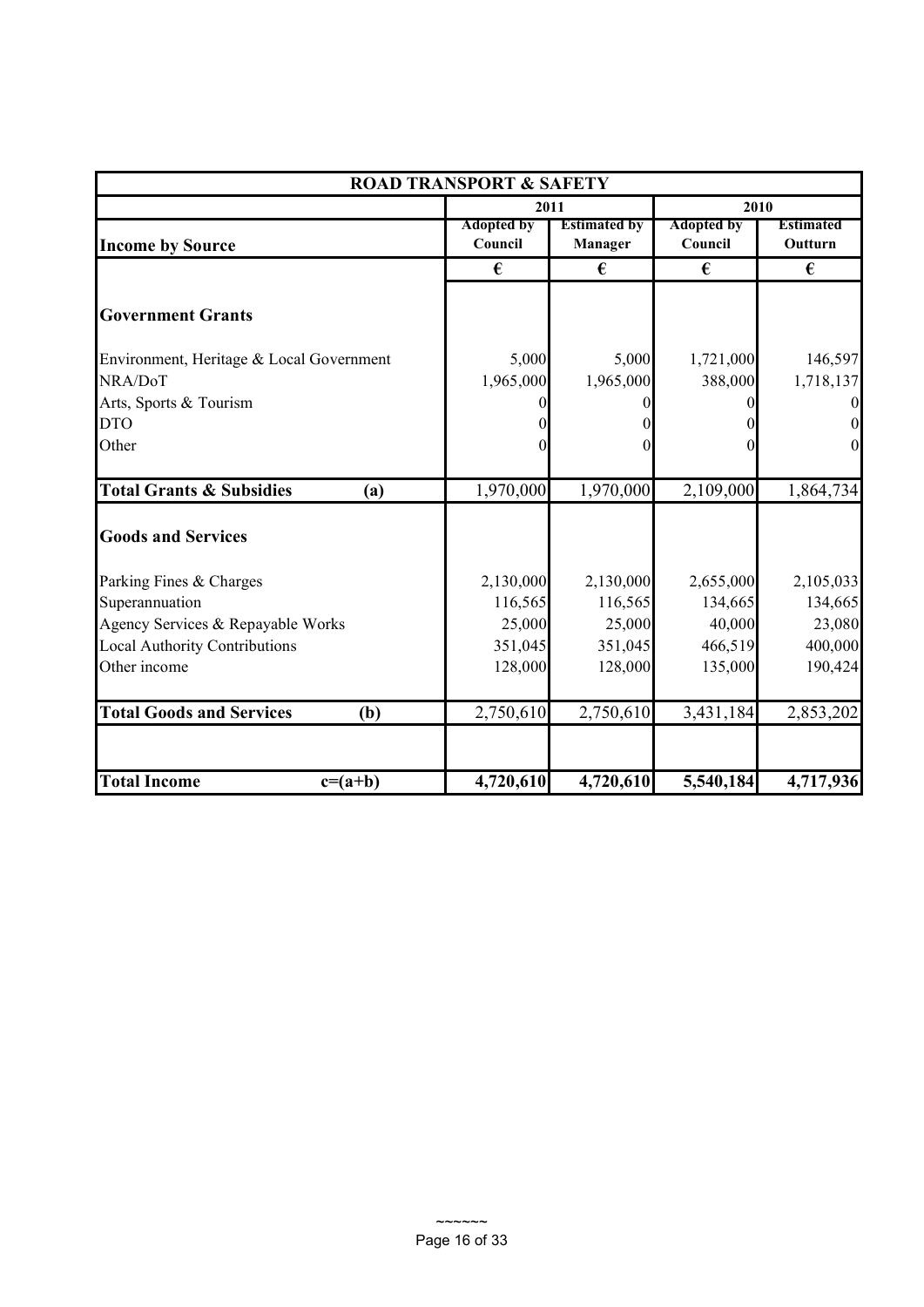|                                           | <b>WATER SERVICES</b>                                                                                                                                                         |                              |                                              |                              |                                                                                              |
|-------------------------------------------|-------------------------------------------------------------------------------------------------------------------------------------------------------------------------------|------------------------------|----------------------------------------------|------------------------------|----------------------------------------------------------------------------------------------|
|                                           |                                                                                                                                                                               | 2011                         |                                              | 2010                         |                                                                                              |
|                                           | <b>Expenditure by Service and Sub-Service</b>                                                                                                                                 | <b>Adopted by</b><br>Council | <b>Estimated by</b><br>Manager               | <b>Adopted by</b><br>Council | <b>Estimated</b><br>Outturn                                                                  |
| Code                                      |                                                                                                                                                                               | $\pmb{\epsilon}$             | €                                            | €                            | $\pmb{\epsilon}$                                                                             |
| C0101<br>C0199                            | Water Plants & Networks<br><b>Service Support Costs</b>                                                                                                                       | 6,601,232<br>1,117,691       | 6,601,232<br>1,124,923                       | 6,434,410<br>1,327,786       | 6,434,410<br>1,227,786                                                                       |
|                                           | <b>Water Supply</b>                                                                                                                                                           | 7,718,923                    | 7,726,155                                    | 7,762,196                    | 7,662,196                                                                                    |
| C0201<br>C0299                            | Waste Plants and Networks<br><b>Service Support Costs</b>                                                                                                                     | 5,323,767<br>261,417         | 5,323,767<br>263,186                         | 5,638,226<br>322,996         | 5,638,226<br>322,996                                                                         |
|                                           | <b>Waste Water Treatment</b>                                                                                                                                                  | 5,585,184                    | 5,586,953                                    | 5,961,222                    | 5,961,222                                                                                    |
| C0301<br>C0399                            | Debt Management Water and Waste Water<br><b>Service Support Costs</b>                                                                                                         | 739,011<br>142,779           | 739,011<br>144,221                           | 537,979<br>124,201           | 537,979<br>124,201                                                                           |
|                                           | <b>Collection of Water and Waste Water Charges</b>                                                                                                                            | 881,790                      | 883,232                                      | 662,180                      | 662,180                                                                                      |
| C0401<br>C0499                            | Operation and Maintenance of Public Conveniences<br><b>Service Support Costs</b>                                                                                              | 80,000<br>5,153              | 80,000<br>5,160                              | 80,000<br>7,483              | 77,118<br>7,483                                                                              |
|                                           | <b>Public Conveniences</b>                                                                                                                                                    | 85,153                       | 85,160                                       | 87,483                       | 84,600                                                                                       |
| C0501<br>C0502<br>C0503<br>C0504<br>C0599 | Grants for Individual Installations<br>Grants for Water Group Schemes<br>Grants for Waste Water Group Schemes<br>Group Water Scheme Subsidies<br><b>Service Support Costs</b> | $\theta$<br>0<br>$\Omega$    | $\Omega$<br>$\Omega$<br>$\Omega$<br>$\Omega$ | 0<br>0                       | $\boldsymbol{0}$<br>$\boldsymbol{0}$<br>$\boldsymbol{0}$<br>$\boldsymbol{0}$<br>$\mathbf{0}$ |
|                                           | <b>Admin of Group and Private Installations</b>                                                                                                                               | $\mathbf{0}$                 | $\mathbf{0}$                                 | $\overline{0}$               | $\mathbf{0}$                                                                                 |
| C0601<br>C0699                            | Technical Design and Supervision<br><b>Service Support Costs</b>                                                                                                              | $\Omega$<br>201,422          | 202,121                                      | 204,101                      | 210,101                                                                                      |
|                                           | <b>Support to Water Capital Programme</b>                                                                                                                                     | 201,422                      | 202,121                                      | 204,101                      | 210,101                                                                                      |
| C0701<br>C0799                            | Agency & Recoupable Service<br><b>Service Support Costs</b>                                                                                                                   | 37,700<br>27,895             | 37,700<br>27,992                             | 848<br>26,588                | 124,197<br>26,588                                                                            |
|                                           | <b>Agency &amp; Recoupable Services</b>                                                                                                                                       | 65,595                       | 65,692                                       | 27,436                       | 150,785                                                                                      |
|                                           | <b>Service Division Total</b>                                                                                                                                                 | 14,538,067                   | 14,549,313                                   | 14,704,618                   | 14,731,084                                                                                   |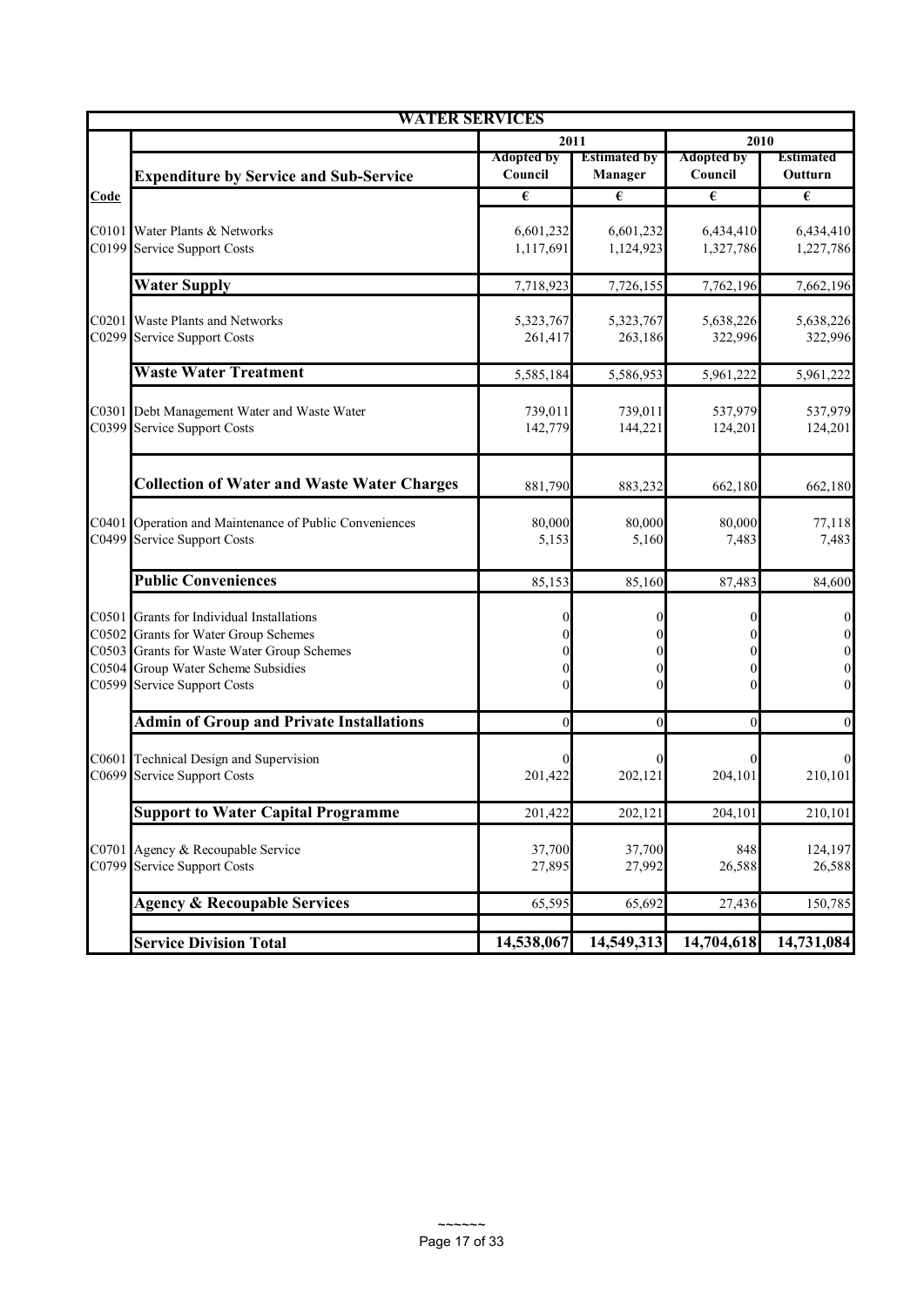| <b>WATER SERVICES</b>                                                     |                              |                                |                              |                             |  |  |
|---------------------------------------------------------------------------|------------------------------|--------------------------------|------------------------------|-----------------------------|--|--|
|                                                                           |                              | 2011                           |                              | 2010                        |  |  |
| <b>Income by Source</b>                                                   | <b>Adopted by</b><br>Council | <b>Estimated by</b><br>Manager | <b>Adopted by</b><br>Council | <b>Estimated</b><br>Outturn |  |  |
|                                                                           | €                            | €                              | €                            | €                           |  |  |
| <b>Government Grants</b>                                                  |                              |                                |                              |                             |  |  |
| Environment, Heritage & Local Government<br>Other                         | 206,000<br>10,000            | 206,000<br>10,000              | 10,000                       | 247,000<br>10,000           |  |  |
| <b>Total Grants &amp; Subsidies</b><br>(a)                                | 216,000                      | 216,000                        | 10,000                       | 257,000                     |  |  |
| <b>Goods and Services</b>                                                 |                              |                                |                              |                             |  |  |
| Commercial Water                                                          | 3,670,164                    | 3,670,164                      | 2,851,855                    | 2,957,994                   |  |  |
| Domestic Waste Water<br><b>Commercial Waste Water</b>                     | $\theta$<br>1,337,030        | 1,337,030                      | 1,598,269                    | 1,389,156                   |  |  |
| Superannuation                                                            | 73,006                       | 73,006<br>148,000              | 85,273<br>114,000            | 85,273                      |  |  |
| Agency Services & Repayable Works<br><b>Local Authority Contributions</b> | 148,000<br>4,177,159         | 4,177,159                      | 4,953,234                    | 147,671<br>4,507,302        |  |  |
| Other income                                                              | 50,000                       | 50,000                         | 150,000                      | 88,868                      |  |  |
| <b>Total Goods and Services</b><br>(b)                                    | 9,455,359                    | 9,455,359                      | 9,752,631                    | 9,176,263                   |  |  |
| <b>Total Income</b><br>$c=(a+b)$                                          | 9,671,359                    | 9,671,359                      | 9,762,631                    | 9,433,263                   |  |  |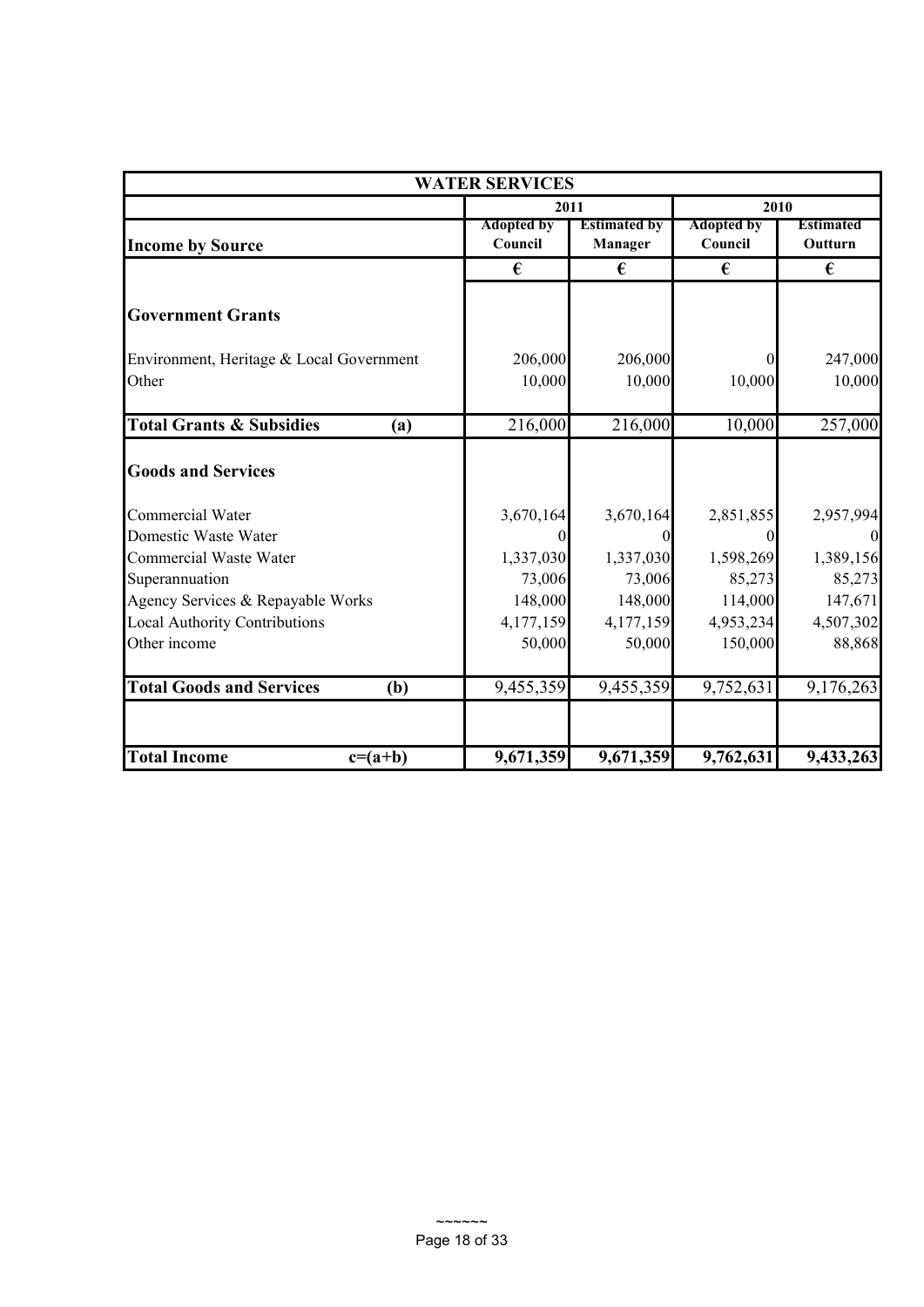|                | DEVELOPMENT MANAGEMENT                                        |                              |                                       |                              |                             |
|----------------|---------------------------------------------------------------|------------------------------|---------------------------------------|------------------------------|-----------------------------|
|                |                                                               | 2011                         |                                       | 2010                         |                             |
|                | <b>Expenditure by Service and Sub-Service</b>                 | <b>Adopted by</b><br>Council | <b>Estimated by</b><br><b>Manager</b> | <b>Adopted by</b><br>Council | <b>Estimated</b><br>Outturn |
| Code           |                                                               | $\overline{\epsilon}$        | $\overline{\epsilon}$                 | $\overline{\epsilon}$        | $\overline{\epsilon}$       |
|                |                                                               |                              |                                       |                              |                             |
| D0101          | <b>Statutory Plans and Policy</b>                             | 339,138                      | 339,138                               | 601,669                      | 518,357                     |
| D0199          | <b>Service Support Costs</b>                                  | 174,160                      | 175,546                               | 195,307                      | 195,307                     |
|                | <b>Forward Planning</b>                                       | 513,298                      | 514,684                               | 796,976                      | 713,664                     |
| D0201          | Planning Control                                              | 639,026                      | 639,026                               | 673,441                      | 645,664                     |
| D0299          | <b>Service Support Costs</b>                                  | 413,478                      | 417,018                               | 483,231                      | 483,231                     |
|                | <b>Development Management</b>                                 | 1,052,504                    | 1,056,044                             | 1,156,672                    | 1,128,895                   |
|                |                                                               |                              |                                       |                              |                             |
| D0301          | <b>Enforcement Costs</b>                                      | 102,783                      | 102,783                               | 122,682                      | 122,682                     |
| D0399          | Service Support Costs                                         | 62,263                       | 62,804                                | 68,048                       | 68,048                      |
|                | <b>Enforcement</b>                                            | 165,046                      | 165,587                               | 190,730                      | 190,730                     |
| D0401          | <b>Industrial Sites Operations</b>                            |                              |                                       | $\boldsymbol{0}$             | $\overline{0}$              |
|                | Management of & Contribs to Other Commercial                  |                              |                                       |                              |                             |
| D0403          | Facs                                                          |                              |                                       | 0                            | $\overline{0}$              |
| D0404          | General Development Promotion Work                            | 20,000                       | 20,000                                | 25,000                       | 25,000                      |
| D0499          | Service Support Costs                                         | 128                          | 128                                   | 1,503                        | 1,503                       |
|                | <b>Industrial and Commercial Facilities</b>                   | 20,128                       | 20,128                                | 26,503                       | 26,503                      |
|                | <b>Tourism Promotion</b>                                      |                              |                                       |                              |                             |
| D0501<br>D0502 | <b>Tourist Facilities Operations</b>                          | 480,000<br>1,000             | 480,000<br>1,000                      | 467,536<br>1,000             | 467,536<br>1,000            |
| D0599          | <b>Service Support Costs</b>                                  | 8,665                        | 8,689                                 | 7,083                        | 7,083                       |
|                | <b>Tourism Development and Promotion</b>                      | 489,665                      | 489,689                               | 475,619                      | 475,619                     |
|                |                                                               |                              |                                       |                              |                             |
| D0601<br>D0602 | General Community & Enterprise Expenses<br><b>RAPID Costs</b> | 270,141<br>221,063           | 270,141<br>221,063                    | 334,882<br>221,177           | 277,256<br>140,972          |
| D0603          | Social Inclusion                                              | 56,275                       | 56,275                                | 59,882                       | 59,510                      |
| D0699          | Service Support Costs                                         | 315,439                      | 318,535                               | 333,787                      | 333,787                     |
|                | <b>Community and Enterprise Function</b>                      | 862,918                      | 866,014                               | 949,728                      | 811,525                     |
| D0701          | <b>Unfinished Housing Estates</b>                             | 8,963                        | 8,963                                 | 9,038                        | 9,038                       |
| D0799          | <b>Service Support Costs</b>                                  | 6,937                        | 6,995                                 | 7,180                        | 7,180                       |
|                | <b>Unfinished Housing Estates</b>                             | 15,900                       | 15,958                                | 16,218                       | 16,218                      |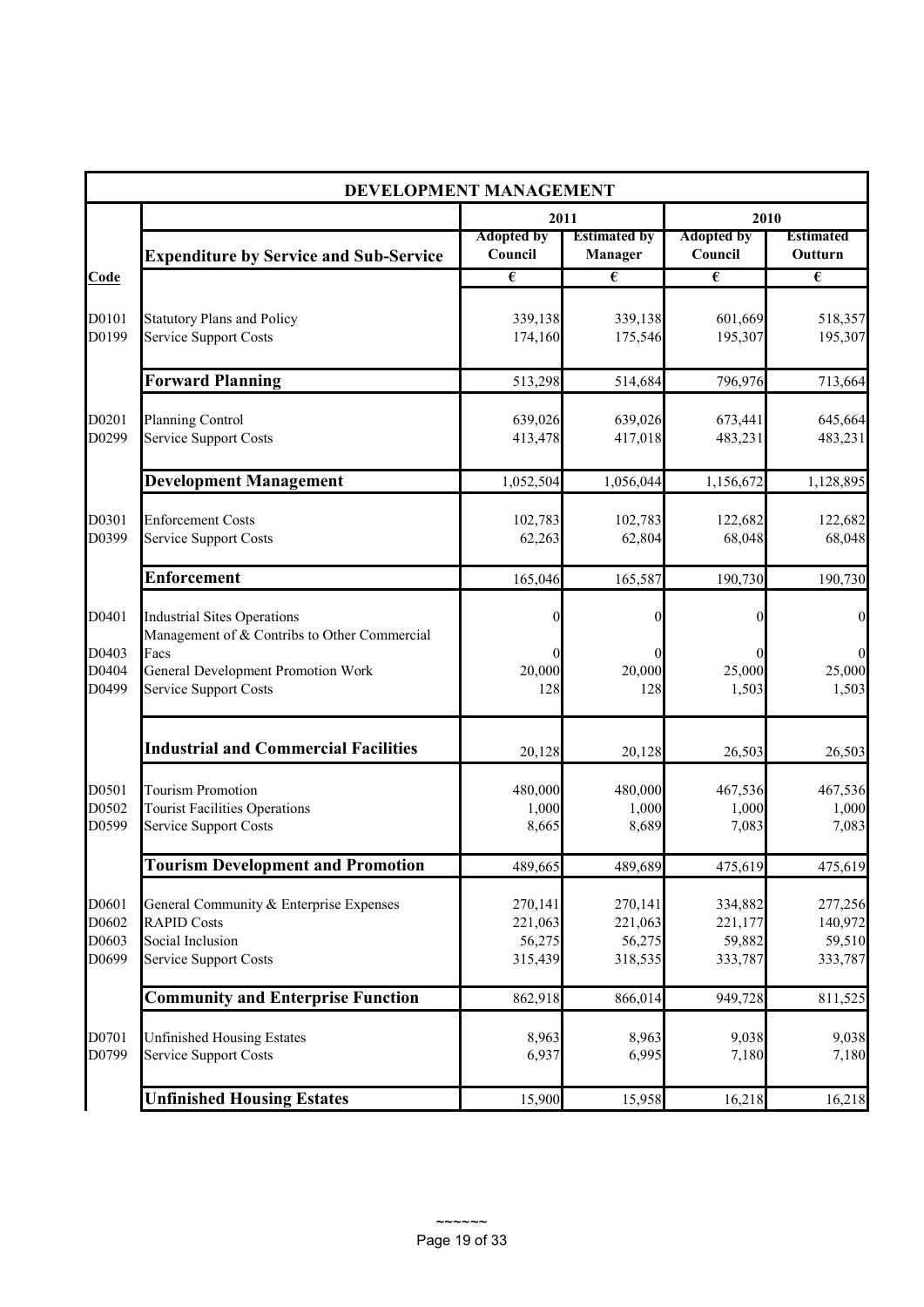|                                                    | DEVELOPMENT MANAGEMENT                                                                                                                                         |                              |                                |                              |                                   |
|----------------------------------------------------|----------------------------------------------------------------------------------------------------------------------------------------------------------------|------------------------------|--------------------------------|------------------------------|-----------------------------------|
|                                                    |                                                                                                                                                                | 2011                         |                                | 2010                         |                                   |
|                                                    | <b>Expenditure by Service and Sub-Service</b>                                                                                                                  | <b>Adopted by</b><br>Council | <b>Estimated by</b><br>Manager | <b>Adopted by</b><br>Council | <b>Estimated</b><br>Outturn       |
| Code                                               |                                                                                                                                                                | $\overline{\epsilon}$        | $\overline{\epsilon}$          | $\overline{\epsilon}$        | $\overline{\epsilon}$             |
| D0801<br>D0802<br>D0899                            | <b>Building Control Inspection Costs</b><br><b>Building Control Enforcement Costs</b><br><b>Service Support Costs</b>                                          | 4,000<br>1,241<br>8,102      | 4,000<br>1,241<br>8,117        | 4,000<br>1,207<br>24,394     | 4,000<br>1,207<br>24,394          |
|                                                    | <b>Building Control</b>                                                                                                                                        | 13,343                       | 13,358                         | 29,601                       | 29,601                            |
| D0901<br>D0902<br>D0903<br>D0904<br>D0905<br>D0999 | Urban and Village Renewal<br><b>EU</b> Projects<br><b>Town Twinning</b><br>European Office<br>Economic Development & Promotion<br><b>Service Support Costs</b> | 90,191<br>57,212             | 90,191<br>0<br>57,772          | 66,502<br>$\theta$<br>55,140 | 63,559<br>$\theta$<br>0<br>55,140 |
|                                                    | <b>Economic Development and Promotion</b>                                                                                                                      | 147,403                      | 147,963                        | 121,642                      | 118,700                           |
| D1001<br>D1099                                     | <b>Property Management Costs</b><br><b>Service Support Costs</b>                                                                                               | 271,725<br>83,919            | 271,725<br>84,687              | 331,535<br>116,176           | 300,224<br>116,176                |
|                                                    | <b>Property Management</b>                                                                                                                                     | 355,644                      | 356,412                        | 447,711                      | 416,399                           |
| D1101<br>D1102<br>D1103<br>D1199                   | Heritage Services<br><b>Conservation Services</b><br><b>Conservation Grants</b><br><b>Service Support Costs</b>                                                | 75,000<br>87,085             | 75,000<br>87,430               | $\theta$<br>82,000<br>94,093 | 82,997<br>94,093                  |
|                                                    | <b>Heritage and Conservation Services</b>                                                                                                                      | 162,085                      | 162,430                        | 176,093                      | 177,090                           |
| D1201<br>D1299                                     | Agency & Recoupable Service<br><b>Service Support Costs</b>                                                                                                    | 288,671<br>151,877           | 288,671<br>153,518             | 439,945<br>172,063           | 318,680<br>172,063                |
|                                                    | <b>Agency &amp; Recoupable Services</b>                                                                                                                        | 440,548                      | 442,189                        | 612,008                      | 490,743                           |
|                                                    | <b>Service Division Total</b>                                                                                                                                  | 4,238,482                    | 4,250,456                      | 4,999,501                    | 4,595,687                         |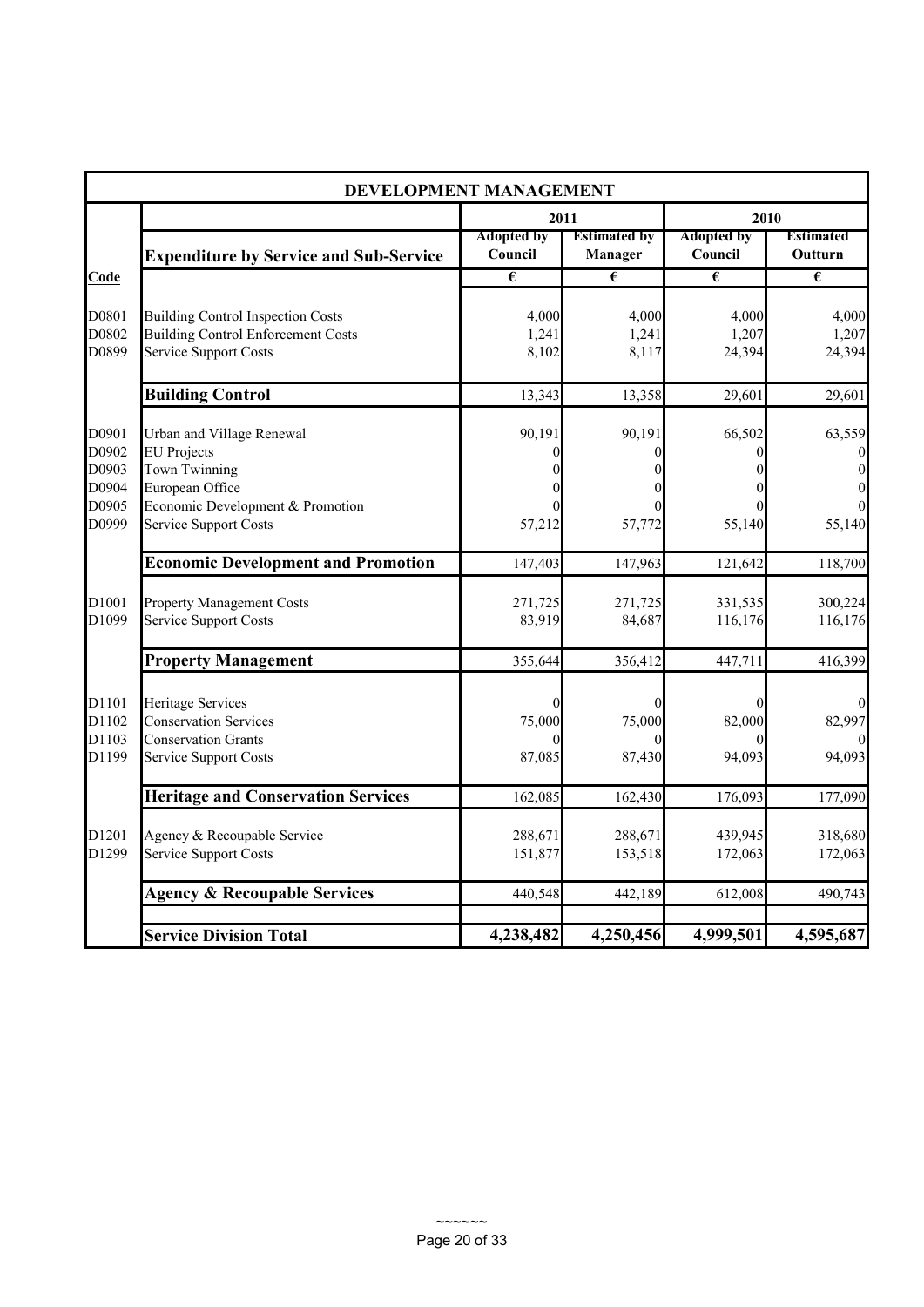| DEVELOPMENT MANAGEMENT                          |                              |                                |                              |                      |  |
|-------------------------------------------------|------------------------------|--------------------------------|------------------------------|----------------------|--|
|                                                 | 2011                         |                                | 2010                         |                      |  |
| <b>Income by Source</b>                         | <b>Adopted by</b><br>Council | <b>Estimated by</b><br>Manager | <b>Adopted by</b><br>Council | Estimated<br>Outturn |  |
|                                                 | €                            | €                              | €                            | €                    |  |
| <b>Government Grants</b>                        |                              |                                |                              |                      |  |
| Environment, Heritage & Local Government        | 459,203                      | 459,203                        | 646,762                      | 89,341               |  |
| Arts, Sports & Tourism                          | 0                            |                                |                              | $\overline{0}$       |  |
| Other                                           | $\theta$                     |                                |                              | 485,468              |  |
| <b>Total Grants &amp; Subsidies</b><br>(a)      | 459,203                      | 459,203                        | 646,762                      | 574,809              |  |
| <b>Goods and Services</b>                       |                              |                                |                              |                      |  |
| <b>Planning Fees</b>                            | 146,600                      | 146,600                        | 257,500                      | 146,340              |  |
| Sale/Leasing of other property/Industrial Sites | 190,030                      | 190,030                        | 264,358                      | 266,358              |  |
| Superannuation                                  | 77,213                       | 77,213                         | 95,081                       | 95,081               |  |
| Agency Services & Repayable Works               | 0                            |                                |                              | $\boldsymbol{0}$     |  |
| <b>Local Authority Contributions</b>            | $\Omega$                     |                                |                              | $\Omega$             |  |
| Other income                                    | 96,000                       | 96,000                         | 90,000                       | 85,854               |  |
| <b>Total Goods and Services</b><br>(b)          | 509,843                      | 509,843                        | 706,939                      | 593,633              |  |
| <b>Total Income</b><br>$c=(a+b)$                | 969,046                      | 969,046                        | 1,353,701                    | 1,168,442            |  |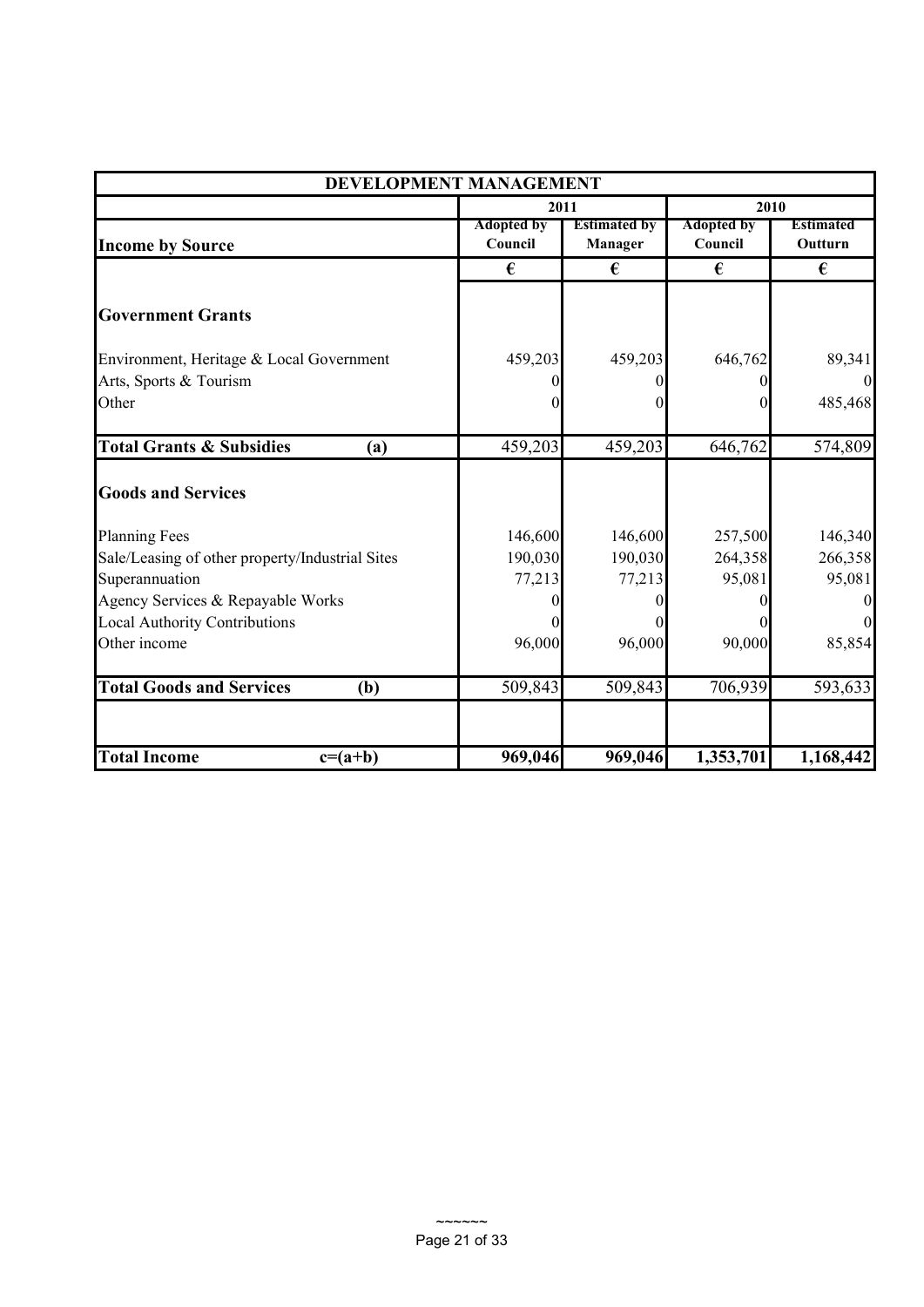|                | <b>ENVIRONMENTAL SERVICES</b>                                                    |                      |                      |                       |                      |
|----------------|----------------------------------------------------------------------------------|----------------------|----------------------|-----------------------|----------------------|
|                |                                                                                  |                      | 2011                 |                       | 2010                 |
|                |                                                                                  | <b>Adopted by</b>    | <b>Estimated by</b>  | <b>Adopted by</b>     | <b>Estimated</b>     |
|                | <b>Expenditure by Service and Sub-Service</b>                                    | Council              | Manager              | Council               | Outturn              |
| Code           |                                                                                  | €                    | €                    | $\overline{\epsilon}$ | €                    |
|                |                                                                                  |                      |                      |                       |                      |
| E0101<br>E0102 | <b>Landfill Operations</b><br>Contribution to other LA's - Landfill Facilities   |                      | $\theta$             |                       |                      |
| E0103          | Landfill Aftercare Costs.                                                        |                      |                      |                       |                      |
| E0199          | <b>Service Support Costs</b>                                                     | 42,801               | 42,984               | 71,522                | 71,522               |
|                |                                                                                  |                      |                      |                       |                      |
|                | <b>Landfill Operation and Aftercare</b>                                          | 42,801               | 42,984               | 71,522                | 71,522               |
| E0201          | Recycling Facilities Operations                                                  | 60,000               | 60,000               | 65,000                | 65,000               |
| E0202          | <b>Bring Centres Operations</b>                                                  |                      | $\Omega$             |                       |                      |
| E0204          | Other Recycling Services                                                         | 5,000                | 5,000                | 5,000                 | 5,000                |
| E0299          | <b>Service Support Costs</b>                                                     | 187,716              | 188,496              | 139,791               | 139,791              |
|                | <b>Recovery &amp; Recycling Facilities Operations</b>                            | 252,716              | 253,496              | 209,791               | 209,791              |
| E0301          | Waste to Energy Facilities Operations                                            |                      | $\boldsymbol{0}$     |                       | 0                    |
| E0399          | Service Support Costs                                                            |                      | $\theta$             |                       | $\theta$             |
|                |                                                                                  |                      |                      |                       |                      |
|                | <b>Waste to Energy Facilities Operations</b>                                     | $\overline{0}$       | $\mathbf{0}$         | $\mathbf{0}$          | $\mathbf{0}$         |
| E0401          | Recycling Waste Collection Services                                              |                      | $\theta$             | 0                     | 0                    |
| E0402          | Organic Waste Collection Services                                                |                      |                      |                       | $\boldsymbol{0}$     |
| E0403          | <b>Residual Waste Collection Services</b>                                        |                      |                      |                       | $\mathbf{0}$         |
| E0404          | <b>Commercial Waste Collection Services</b>                                      |                      |                      |                       |                      |
| E0406          | Contribution to Waste Collection Services                                        | 400,000              | 400,000              | 565,040               | 400,000              |
| E0407<br>E0499 | Other Costs Waste Collection<br>Service Support Costs                            | 100,000              | 100,000<br>124,766   | 100,000               | 146,269<br>131,134   |
|                |                                                                                  | 124,241              |                      | 131,134               |                      |
|                | <b>Provision of Waste to Collection Services</b>                                 | 624,241              | 624,766              | 796,174               | 677,403              |
| E0501          | Litter Warden Service                                                            | 209,468              | 209,468              | 224,712               | 178,604              |
| E0502          | <b>Litter Control Initiatives</b>                                                | 164,910              | 164,910              | 164,910               | 191,587              |
| E0503          | <b>Environmental Awareness Services</b>                                          | 18,000               | 18,000               | 25,300                | 25,458               |
| E0599          | Service Support Costs                                                            | 409,815              | 412,046              | 312,058               | 312,058              |
|                | <b>Litter Management</b>                                                         | 802,193              | 804,424              | 726,980               | 707,707              |
|                |                                                                                  |                      |                      |                       |                      |
| E0601<br>E0602 | Operation of Street Cleaning Service<br>Provision and Improvement of Litter Bins | 2,264,953<br>420,000 | 2,264,953<br>420,000 | 2,325,709<br>470,000  | 2,351,436<br>470,000 |
| E0699          | <b>Service Support Costs</b>                                                     | 874,332              | 885,757              | 843,296               | 793,296              |
|                |                                                                                  |                      |                      |                       |                      |
|                | <b>Street Cleaning</b>                                                           | 3,559,285            | 3,570,710            | 3,639,005             | 3,614,732            |
| E0701          | Monitoring of Waste Regs (incl Private Landfills)                                | 184,222              | 184,222              | 159,139               | 191,437              |
| E0702          | <b>Enforcement of Waste Regulations</b>                                          | 1,500                | 1,500                | 1,500                 | 1,500                |
| E0799          | <b>Service Support Costs</b>                                                     | 93,522               | 94,681               | 70,858                | 70,858               |
|                | <b>Waste Regulations, Monitoring and Enforcement</b>                             | 279,244              | 280,403              | 231,497               | 263,795              |
|                |                                                                                  |                      |                      |                       |                      |

 $\sim$  ~~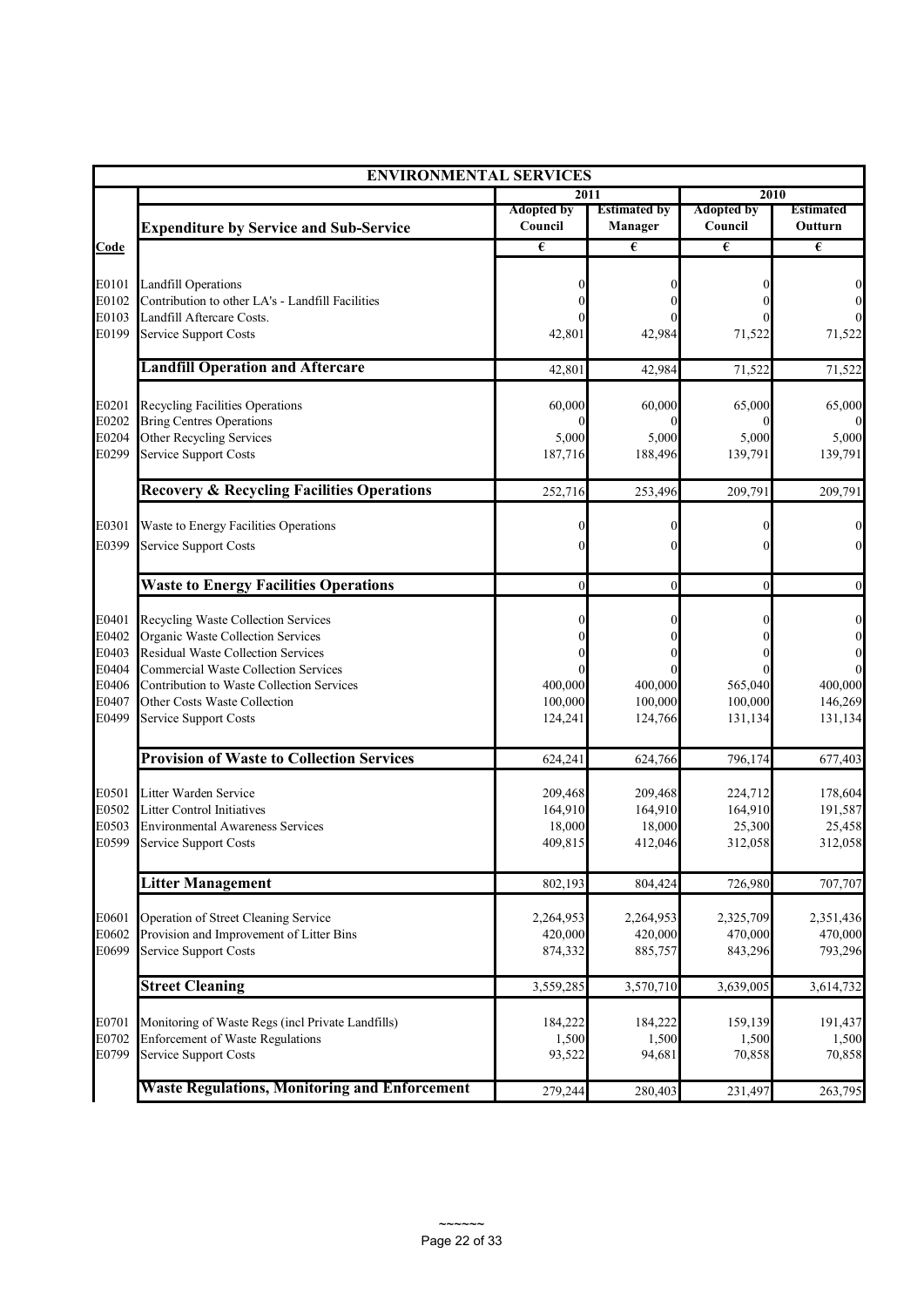|                |                                                                            | <b>ENVIRONMENTAL SERVICES</b> |                       |                       |                      |
|----------------|----------------------------------------------------------------------------|-------------------------------|-----------------------|-----------------------|----------------------|
|                |                                                                            | 2011                          |                       | 2010                  |                      |
|                |                                                                            | <b>Adopted by</b>             | <b>Estimated by</b>   | <b>Adopted by</b>     | <b>Estimated</b>     |
|                | <b>Expenditure by Service and Sub-Service</b>                              | Council                       | <b>Manager</b>        | Council               | Outturn              |
| Code           |                                                                            | €                             | $\overline{\epsilon}$ | $\overline{\epsilon}$ | €                    |
|                |                                                                            |                               |                       |                       |                      |
| E0801<br>E0802 | Waste Management Plan<br>Contrib to Other Bodies Waste Management Planning | $\Omega$<br>37,684            | 37,684                | 0<br>48,221           | $\theta$<br>40,000   |
| E0899          | <b>Service Support Costs</b>                                               | 106,077                       | 106,521               | 105,629               | 105,629              |
|                |                                                                            |                               |                       |                       |                      |
|                | <b>Waste Management Planning</b>                                           | 143,761                       | 144,205               | 153,850               | 145,629              |
| E0901          | Maintenance of Burial Grounds                                              | 449,694                       | 449,694               | 468,257               | 456,495              |
| E0999          | <b>Service Support Costs</b>                                               | 169,634                       | 171,756               | 189,894               | 189,894              |
|                |                                                                            |                               |                       |                       |                      |
|                | <b>Maintenance and Upkeep of Burial Grounds</b>                            | 619,328                       | 621,450               | 658,151               | 646,389              |
|                |                                                                            |                               |                       |                       |                      |
| E1001<br>E1002 | <b>Operation Costs Civil Defence</b><br>Dangerous Buildings                | 104,153<br>25,000             | 104,153<br>25,000     | 113,097<br>5,000      | 113,583<br>24,946    |
| E1003          | <b>Emergency Planning</b>                                                  | $\Omega$                      |                       |                       |                      |
| E1004          | <b>Derelict Sites</b>                                                      | 20,000                        | 20,000                | 20,000                | 10,000               |
| E1005          | Water Safety Operation                                                     | 10,000                        | 10,000                | 10,380                | 10,380               |
| E1099          | <b>Service Support Costs</b>                                               | 56,717                        | 57,101                | 89,321                | 89,321               |
|                | <b>Safety of Structures and Places</b>                                     | 215,870                       | 216,254               | 237,798               | 248,231              |
|                |                                                                            |                               |                       |                       |                      |
| E1101          | Operation of Fire Brigade Service                                          | 5,537,358                     | 5,537,358             | 5,565,651             | 5,395,410            |
| E1103          | Fire Services Training                                                     | 160,000                       | 160,000               | 240,000               | 200,000              |
| E1104          | Operation of Ambulance Service                                             | 0                             |                       | $\theta$              |                      |
| E1199          | <b>Service Support Costs</b>                                               | 3,030,312                     | 3,065,006             | 3,127,866             | 2,977,866            |
|                | <b>Operation of Fire Service</b>                                           | 8,727,670                     | 8,762,364             | 8,933,517             | 8,573,276            |
| E1201          | Fire Safety Control Cert Costs                                             | 11,662                        | 11,662                | 11,039                | 10,364               |
| E1202          | Fire Prevention and Education                                              | 10,000                        | 10,000                | 15,000                | 15,000               |
| E1203          | Inspection/Monitoring of Commercial Facilities                             | 0                             |                       |                       |                      |
| E1299          | <b>Service Support Costs</b>                                               | 6,328                         | 6,400                 | 4,513                 | 4,513                |
|                | <b>Fire Prevention</b>                                                     | 27,990                        | 28,062                | 30,552                | 29,876               |
| E1301          | Water Quality Management                                                   | 99,852                        | 99,852                | 68,428                | 60,000               |
| E1302          | Licensing and Monitoring of Air and Noise Quality                          |                               |                       |                       |                      |
| E1399          | <b>Service Support Costs</b>                                               | 41,105                        | 41,533                | 45,749                | 45,749               |
|                | <b>Water Quality, Air and Noise Pollution</b>                              | 140,957                       | 141,385               | 114,177               | 105,749              |
|                |                                                                            |                               |                       |                       |                      |
| E1401<br>E1499 | Agency & Recoupable Service<br><b>Service Support Costs</b>                | 2,620,780<br>684,079          | 2,620,780<br>693,309  | 2,725,366<br>585,991  | 2,507,804<br>585,991 |
|                |                                                                            |                               |                       |                       |                      |
|                | <b>Agency &amp; Recoupable Services</b>                                    | 3,304,859                     | 3,314,089             | 3,311,357             | 3,093,795            |
|                | <b>Service Division Total</b>                                              | 18,740,915                    | 18,804,592            | 19,114,371            | 18,387,895           |
|                |                                                                            |                               |                       |                       |                      |

 $\sim$ ~~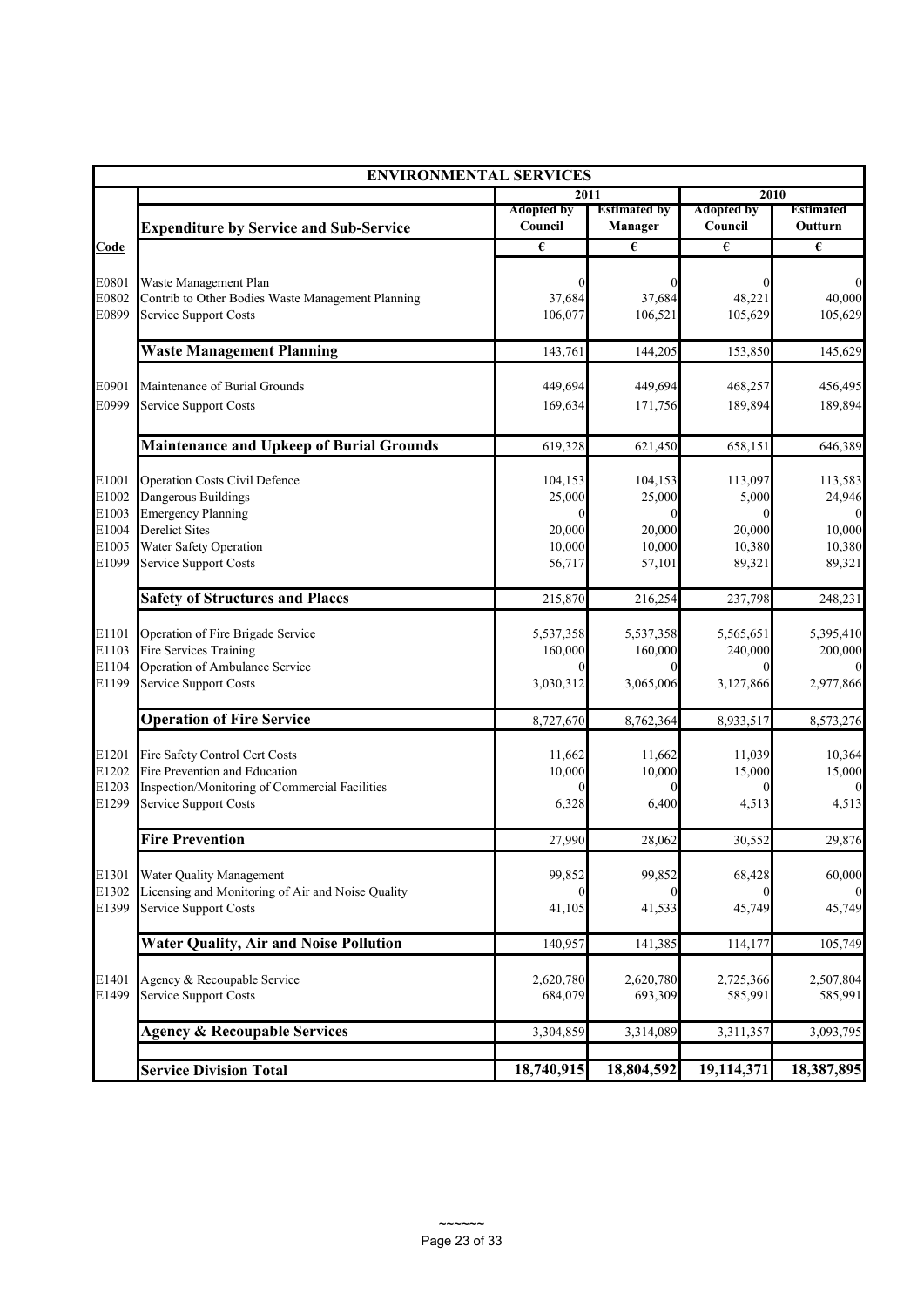| <b>ENVIRONMENTAL SERVICES</b>              |                              |                                |                              |                             |  |  |
|--------------------------------------------|------------------------------|--------------------------------|------------------------------|-----------------------------|--|--|
|                                            | 2011                         |                                | 2010                         |                             |  |  |
| <b>Income by Source</b>                    | <b>Adopted by</b><br>Council | <b>Estimated by</b><br>Manager | <b>Adopted by</b><br>Council | <b>Estimated</b><br>Outturn |  |  |
|                                            | €                            | €                              | €                            | €                           |  |  |
| <b>Government Grants</b>                   |                              |                                |                              |                             |  |  |
| Environment, Heritage & Local Government   | 367,370                      | 367,370                        | 352,490                      | 259,250                     |  |  |
| Social & Family Affairs                    | 148,000                      | 148,000                        | 142,000                      | 142,000                     |  |  |
| Defence                                    | 78,000                       | 78,000                         | 82,219                       | 82,219                      |  |  |
| Other                                      | 4,000                        | 4,000                          | 4,000                        | 31,049                      |  |  |
| <b>Total Grants &amp; Subsidies</b><br>(a) | 597,370                      | 597,370                        | 580,709                      | 514,518                     |  |  |
| <b>Goods and Services</b>                  |                              |                                |                              |                             |  |  |
| Domestic Refuse Charges                    |                              | 0                              |                              | $\boldsymbol{0}$            |  |  |
| <b>Commercial Refuse Charges</b>           |                              |                                |                              | $\boldsymbol{0}$            |  |  |
| <b>Landfill Charges</b>                    |                              |                                |                              | $\overline{0}$              |  |  |
| Fire Charges                               | 195,000                      | 195,000                        | 224,000                      | 247,000                     |  |  |
| Superannuation                             | 433,828                      | 433,828                        | 454,573                      | 454,573                     |  |  |
| Agency Services & Repayable Works          | 0                            | $\theta$                       | $\Omega$                     | $\boldsymbol{0}$            |  |  |
| <b>Local Authority Contributions</b>       | 5,328,518                    | 5,328,518                      | 5,734,655                    | 5,591,497                   |  |  |
| Other income                               | 413,479                      | 413,479                        | 585,756                      | 651,638                     |  |  |
| <b>Total Goods and Services</b><br>(b)     | 6,370,825                    | 6,370,825                      | 6,998,984                    | 6,944,708                   |  |  |
|                                            |                              |                                |                              |                             |  |  |
| <b>Total Income</b><br>$c=(a+b)$           | 6,968,195                    | 6,968,195                      | 7,579,693                    | 7,459,226                   |  |  |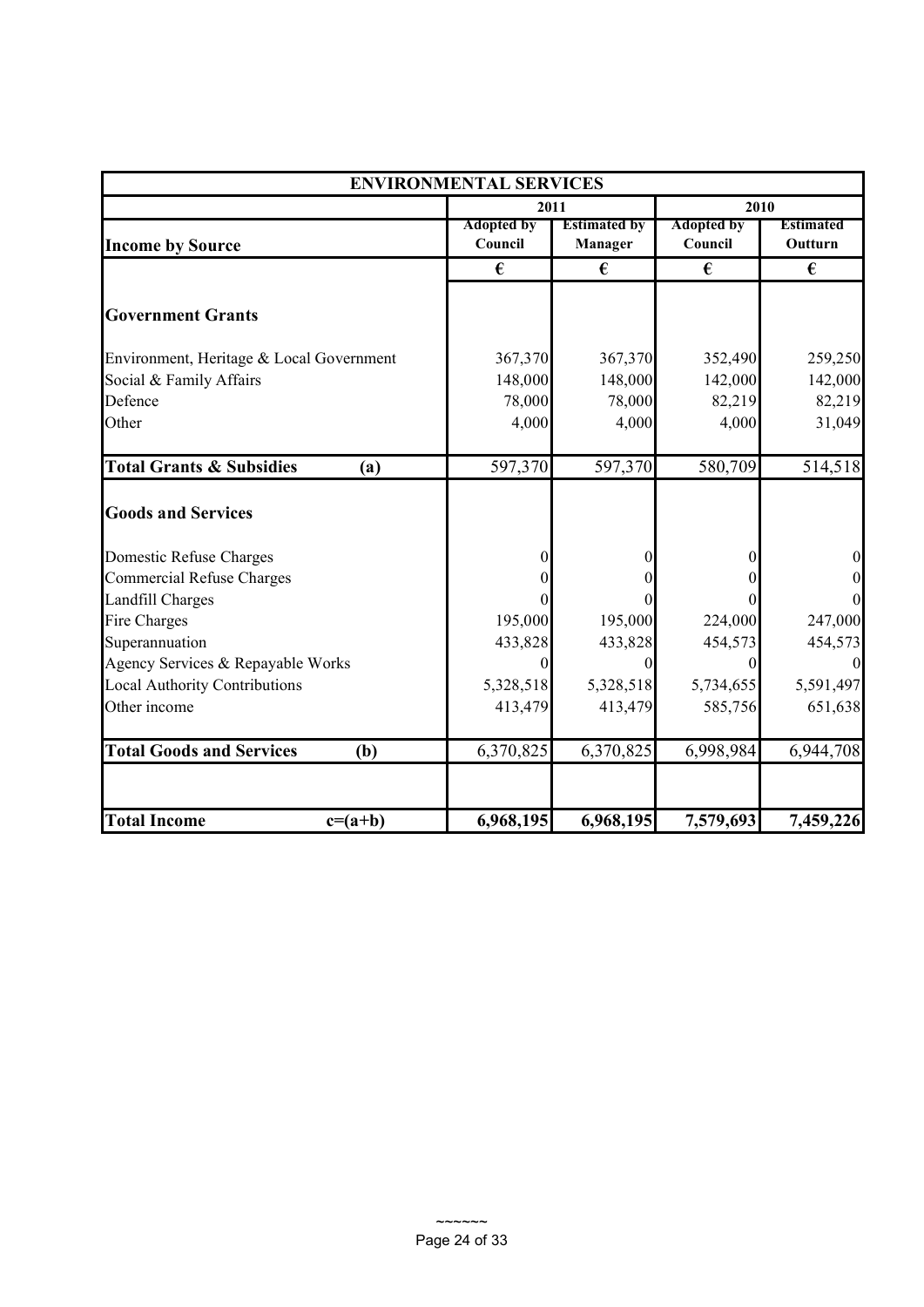|                                           |                                                                                                                                                                                   | <b>RECREATION &amp; AMENITY</b>                        |                                                             |                                                     |                                                     |
|-------------------------------------------|-----------------------------------------------------------------------------------------------------------------------------------------------------------------------------------|--------------------------------------------------------|-------------------------------------------------------------|-----------------------------------------------------|-----------------------------------------------------|
|                                           |                                                                                                                                                                                   |                                                        | 2011                                                        | 2010                                                |                                                     |
|                                           | <b>Expenditure by Service and Sub-Service</b>                                                                                                                                     | <b>Adopted by</b><br>Council                           | <b>Estimated by</b><br>Manager                              | <b>Adopted by</b><br>Council                        | <b>Estimated</b><br>Outturn                         |
| Code                                      |                                                                                                                                                                                   | $\overline{\epsilon}$                                  | $\pmb{\epsilon}$                                            | €                                                   | $\pmb{\epsilon}$                                    |
| F0101<br>F0103<br>F0199                   | Leisure Facilities Operations<br>Contribution to External Bodies Leisure Facilities<br><b>Service Support Costs</b>                                                               | 415,566<br>50,000<br>511                               | 415,566<br>50,000<br>512                                    | 503,784<br>55,000<br>1,932                          | 503,784<br>55,000<br>1,932                          |
|                                           | <b>Leisure Facilities Operations</b>                                                                                                                                              | 466,077                                                | 466,078                                                     | 560,716                                             | 560,716                                             |
| F0201<br>F0202<br>F0205<br>F0299          | <b>Library Service Operations</b><br><b>Archive Service</b><br>F0204 Purchase of Books, CD's etc.<br>Contributions to Library Organisations<br><b>Service Support Costs</b>       | 1,546,287<br>73,618<br>96,400<br>18,000<br>616,736     | 1,546,287<br>73,618<br>96,400<br>18,000<br>623,434          | 1,624,437<br>84,609<br>112,300<br>19,300<br>766,158 | 1,624,437<br>84,197<br>112,300<br>19,300<br>736,158 |
|                                           | <b>Operation of Library and Archival Service</b>                                                                                                                                  | 2,351,041                                              | 2,357,739                                                   | 2,606,804                                           | 2,576,392                                           |
| F0301<br>F0302<br>F0399                   | Parks, Pitches & Open Spaces<br>Playgrounds<br>F0303 Beaches<br><b>Service Support Costs</b>                                                                                      | 1,276,277<br>16,000<br>0<br>498,000                    | 1,276,277<br>16,000<br>$\theta$<br>504,306                  | 1,378,519<br>19,800<br>$\theta$<br>503,059          | 1,378,519<br>19,800<br>$\Omega$<br>503,059          |
|                                           | <b>Outdoor Leisure Areas Operations</b>                                                                                                                                           | 1,790,277                                              | 1,796,583                                                   | 1,901,378                                           | 1,901,378                                           |
| F0401<br>F0402<br>F0403<br>F0404<br>F0499 | <b>Community Grants</b><br>Operation of Sports Hall/Stadium<br><b>Community Facilities</b><br><b>Recreational Development</b><br><b>Service Support Costs</b>                     | 55,000<br>0<br>0<br>2,749                              | 55,000<br>0<br>$\Omega$<br>$\Omega$<br>2,754                | 60,000<br>0<br>0<br>7,514                           | 60,000<br>7,514                                     |
|                                           | <b>Community Sport and Recreational</b>                                                                                                                                           |                                                        |                                                             |                                                     |                                                     |
|                                           | Development                                                                                                                                                                       | 57,749                                                 | 57,754                                                      | 67,514                                              | 67,514                                              |
| F0501<br>F0502<br>F0503<br>F0504<br>F0505 | Administration of the Arts Programme<br>Contributions to other Bodies Arts Programme<br>Museums Operations<br>Heritage/Interpretive Facilities Operations<br>Festivals & Concerts | 528,419<br>104,700<br>169,499<br>$\boldsymbol{0}$<br>0 | 528,419<br>104,700<br>169,499<br>$\overline{0}$<br>$\theta$ | 508,649<br>119,000<br>177,825<br>$\theta$           | 443,930<br>119,000<br>177,825<br>$\theta$           |
| F0599                                     | <b>Service Support Costs</b>                                                                                                                                                      | 212,700                                                | 214,813                                                     | 299,724                                             | 299,724                                             |
|                                           | <b>Operation of Arts Programme</b>                                                                                                                                                | 1,015,318                                              | 1,017,431                                                   | 1,105,198                                           | 1,040,479                                           |
| F0601<br>F0699                            | Agency & Recoupable Service<br><b>Service Support Costs</b>                                                                                                                       | 0<br>0                                                 | $\boldsymbol{0}$<br>$\theta$                                | $\bf{0}$<br>$\mathbf{0}$                            | $\mathbf{0}$<br>$\boldsymbol{0}$                    |
|                                           | <b>Agency &amp; Recoupable Services</b>                                                                                                                                           | $\mathbf{0}$                                           | $\mathbf{0}$                                                | $\boldsymbol{0}$                                    | $\boldsymbol{0}$                                    |
|                                           | <b>Service Division Total</b>                                                                                                                                                     | 5,680,462                                              | 5,695,585                                                   | 6,241,610                                           | 6,146,479                                           |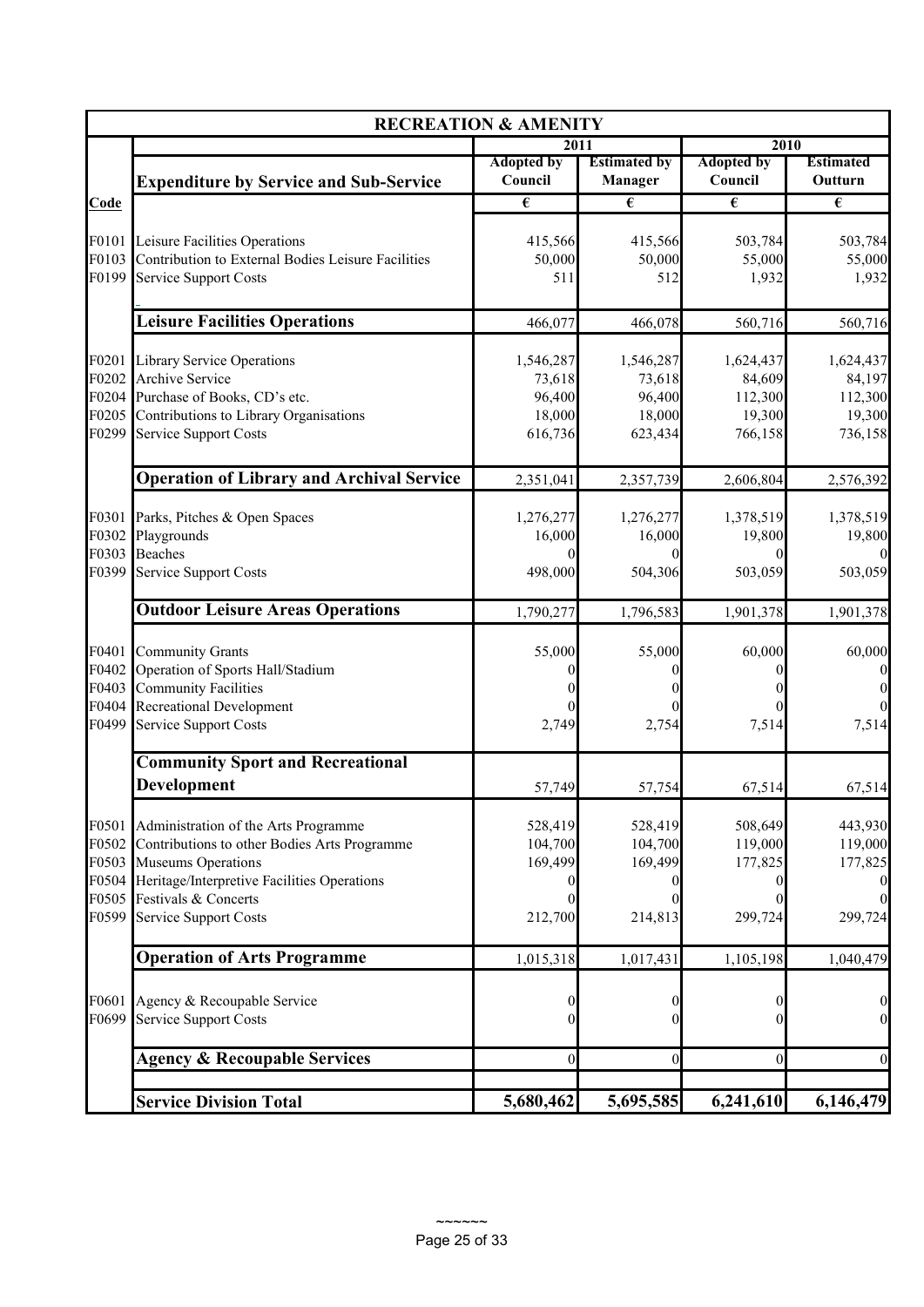|                                            | <b>RECREATION &amp; AMENITY</b> |                                |                              |                             |  |  |  |
|--------------------------------------------|---------------------------------|--------------------------------|------------------------------|-----------------------------|--|--|--|
|                                            | 2011                            |                                | 2010                         |                             |  |  |  |
| <b>Income by Source</b>                    | <b>Adopted by</b><br>Council    | <b>Estimated by</b><br>Manager | <b>Adopted by</b><br>Council | <b>Estimated</b><br>Outturn |  |  |  |
|                                            | €                               | €                              | €                            | €                           |  |  |  |
| <b>Government Grants</b>                   |                                 |                                |                              |                             |  |  |  |
| Environment, Heritage & Local Government   | 26,000                          | 26,000                         | 26,000                       | 16,000                      |  |  |  |
| <b>Education and Science</b>               |                                 |                                |                              |                             |  |  |  |
| Arts, Sports and Tourism                   |                                 |                                |                              |                             |  |  |  |
| Social & Family Affairs                    | 61,000                          | 61,000                         | 61,000                       | 61,000                      |  |  |  |
| Library Council                            |                                 | 0                              |                              |                             |  |  |  |
| Arts Council                               | 157,500                         | 157,500                        | 164,000                      | 179,600                     |  |  |  |
| Other                                      |                                 |                                |                              |                             |  |  |  |
| <b>Total Grants &amp; Subsidies</b><br>(a) | 244,500                         | 244,500                        | 251,000                      | 256,600                     |  |  |  |
| <b>Goods and Services</b>                  |                                 |                                |                              |                             |  |  |  |
| Library Fees/Fines                         |                                 |                                |                              |                             |  |  |  |
| Recreation/Amenity/Culture                 |                                 |                                |                              |                             |  |  |  |
| Superannuation                             | 98,659                          | 98,659                         | 114,899                      | 114,899                     |  |  |  |
| Agency Services & Repayable Works          |                                 |                                |                              |                             |  |  |  |
| <b>Local Authority Contributions</b>       |                                 |                                |                              |                             |  |  |  |
| Other income                               | 106,200                         | 106,200                        | 98,600                       | 125,900                     |  |  |  |
| <b>Total Goods and Services</b><br>(b)     | 204,859                         | 204,859                        | 213,499                      | 240,799                     |  |  |  |
| <b>Total Income</b><br>$c=(a+b)$           | 449,359                         | 449,359                        | 464,499                      | 497,399                     |  |  |  |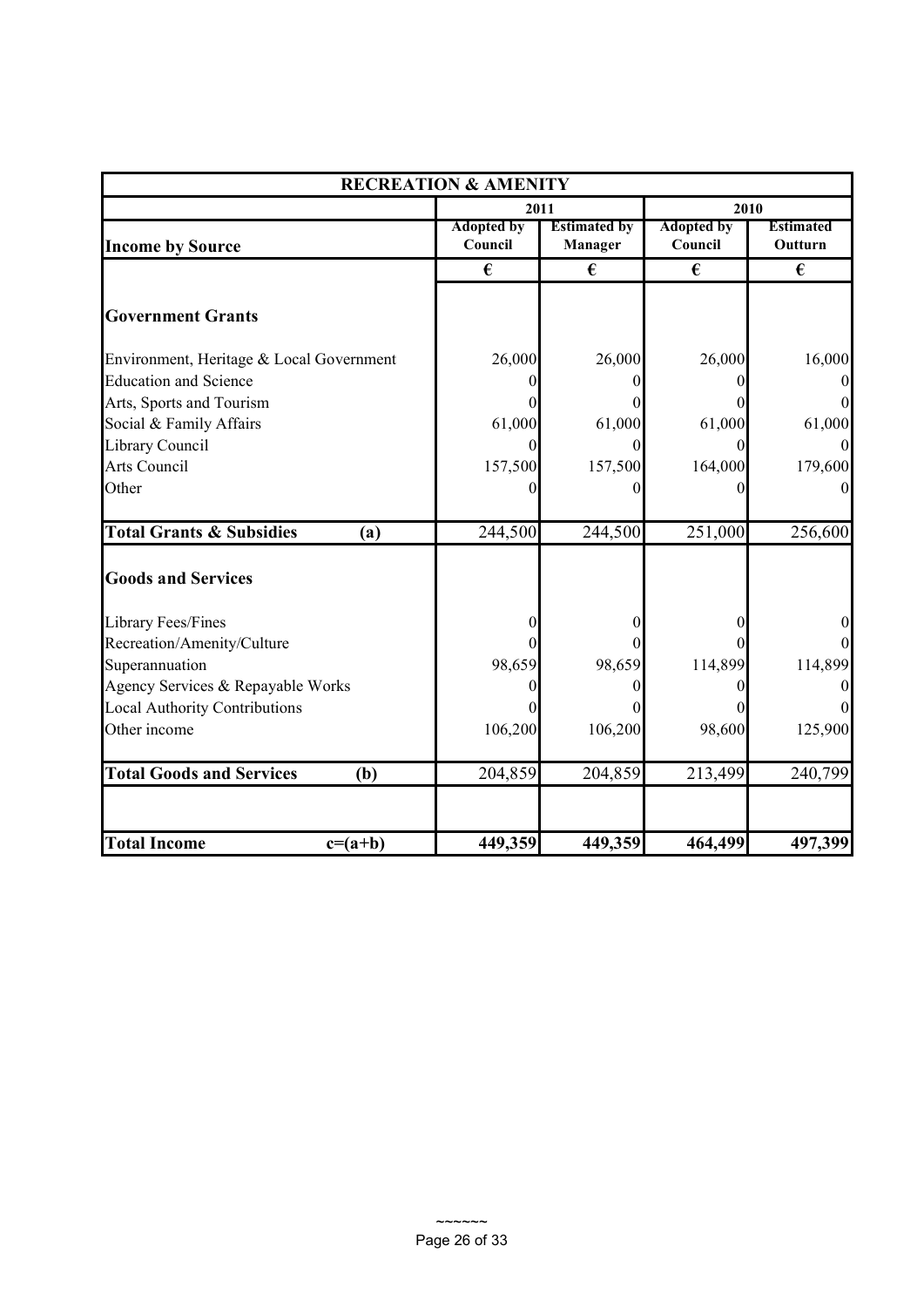| <b>AGRICULTURE, EDUCATION, HEALTH &amp; WELFARE</b> |                                                                               |                            |                            |                       |                                      |
|-----------------------------------------------------|-------------------------------------------------------------------------------|----------------------------|----------------------------|-----------------------|--------------------------------------|
|                                                     |                                                                               | 2011<br>2010               |                            |                       |                                      |
|                                                     |                                                                               | <b>Adopted by</b>          | <b>Estimated by</b>        | <b>Adopted by</b>     | <b>Estimated</b>                     |
|                                                     | <b>Expenditure by Service and Sub-Service</b>                                 | Council                    | Manager                    | Council               | Outturn                              |
| Code                                                |                                                                               | $\epsilon$                 | €                          | $\overline{\epsilon}$ | $\overline{\epsilon}$                |
| G0101                                               | Maintenance of Land Drainage Areas                                            | $_{0}$                     |                            |                       | $\boldsymbol{0}$                     |
| G0102                                               | Contributions to Joint Drainage Bodies                                        |                            |                            |                       | $\boldsymbol{0}$                     |
| G0103                                               | Payment of Agricultural Pensions                                              |                            |                            |                       | $\vert 0 \vert$                      |
| G0199                                               | <b>Service Support Costs</b>                                                  |                            |                            |                       | $\boldsymbol{0}$                     |
|                                                     |                                                                               |                            |                            |                       |                                      |
|                                                     | <b>Land Drainage Costs</b>                                                    | $\mathbf{0}$               | $\overline{0}$             | $\overline{0}$        | $\overline{0}$                       |
| G0201                                               | Operation of Piers                                                            |                            |                            |                       |                                      |
| G0203                                               | Operation of Harbours                                                         |                            |                            |                       | $\boldsymbol{0}$<br>$\boldsymbol{0}$ |
| G0299                                               | Service Support Costs                                                         |                            |                            |                       | $\mathbf{0}$                         |
|                                                     |                                                                               |                            |                            |                       |                                      |
|                                                     | <b>Operation and Maintenance of Piers and</b>                                 |                            |                            |                       |                                      |
|                                                     | <b>Harbours</b>                                                               | $\Omega$                   |                            | 0                     | 0                                    |
|                                                     |                                                                               |                            |                            |                       |                                      |
| G0301<br>G0302                                      | General Maintenance - Costal Regions<br>Planned Protection of Coastal Regions | 0                          |                            |                       | $\boldsymbol{0}$<br>$\boldsymbol{0}$ |
| G0399                                               | <b>Service Support Costs</b>                                                  |                            |                            |                       | $\boldsymbol{0}$                     |
|                                                     |                                                                               |                            |                            |                       |                                      |
|                                                     | <b>Coastal Protection</b>                                                     | $\theta$                   | $\Omega$                   | $\theta$              | $\overline{0}$                       |
| G0401                                               | Provision of Veterinary Service                                               |                            |                            |                       | 0                                    |
| G0402                                               | Inspection of Abattoirs etc                                                   |                            |                            |                       |                                      |
| G0403                                               | Food Safety                                                                   |                            |                            |                       | $\theta$                             |
| G0404                                               | Operation of Dog Warden Service                                               | 84,704                     | 84,704                     | 85,210                | 85,210                               |
| G0405                                               | Other Animal Welfare Services (incl Horse Control)                            | 186,100                    | 186,100                    | 186,400               | 215,220                              |
| G0499                                               | Service Support Costs                                                         | 13,037                     | 13,062                     |                       |                                      |
|                                                     | <b>Veterinary Service</b>                                                     | 283,841                    | 283,866                    | 271,610               | 300,430                              |
|                                                     |                                                                               |                            |                            |                       |                                      |
| G0501                                               | Payment of Higher Education Grants                                            | 2,450,000                  | 2,450,000                  | 2,000,000             | 1,298,118                            |
| G0502                                               | <b>Administration Higher Education Grants</b>                                 |                            |                            |                       |                                      |
| G0503                                               | Payment of VEC Pensions                                                       | 5,514,503                  | 5,514,503                  | 5,085,789             | 7,281,623                            |
| G0504<br>G0505                                      | Administration VEC Pension<br>Contribution to VEC                             | $\boldsymbol{0}$<br>39,500 | $\boldsymbol{0}$<br>39,500 | 39,500                | $\mathbf{0}$<br>39,636               |
| G0506                                               | Other Educational Services                                                    | 5,000                      | 5,000                      | 5,000                 | $\overline{0}$                       |
| G0507                                               | School Meals                                                                  | 104,000                    | 104,000                    | 120,000               | 120,000                              |
| G0599                                               | <b>Service Support Costs</b>                                                  | 731,754                    | 733,163                    |                       | $\overline{0}$                       |
|                                                     | <b>Educational Support Services</b>                                           | 8,844,757                  | 8,846,166                  | 7,250,289             | 8,739,376                            |
|                                                     |                                                                               |                            |                            |                       |                                      |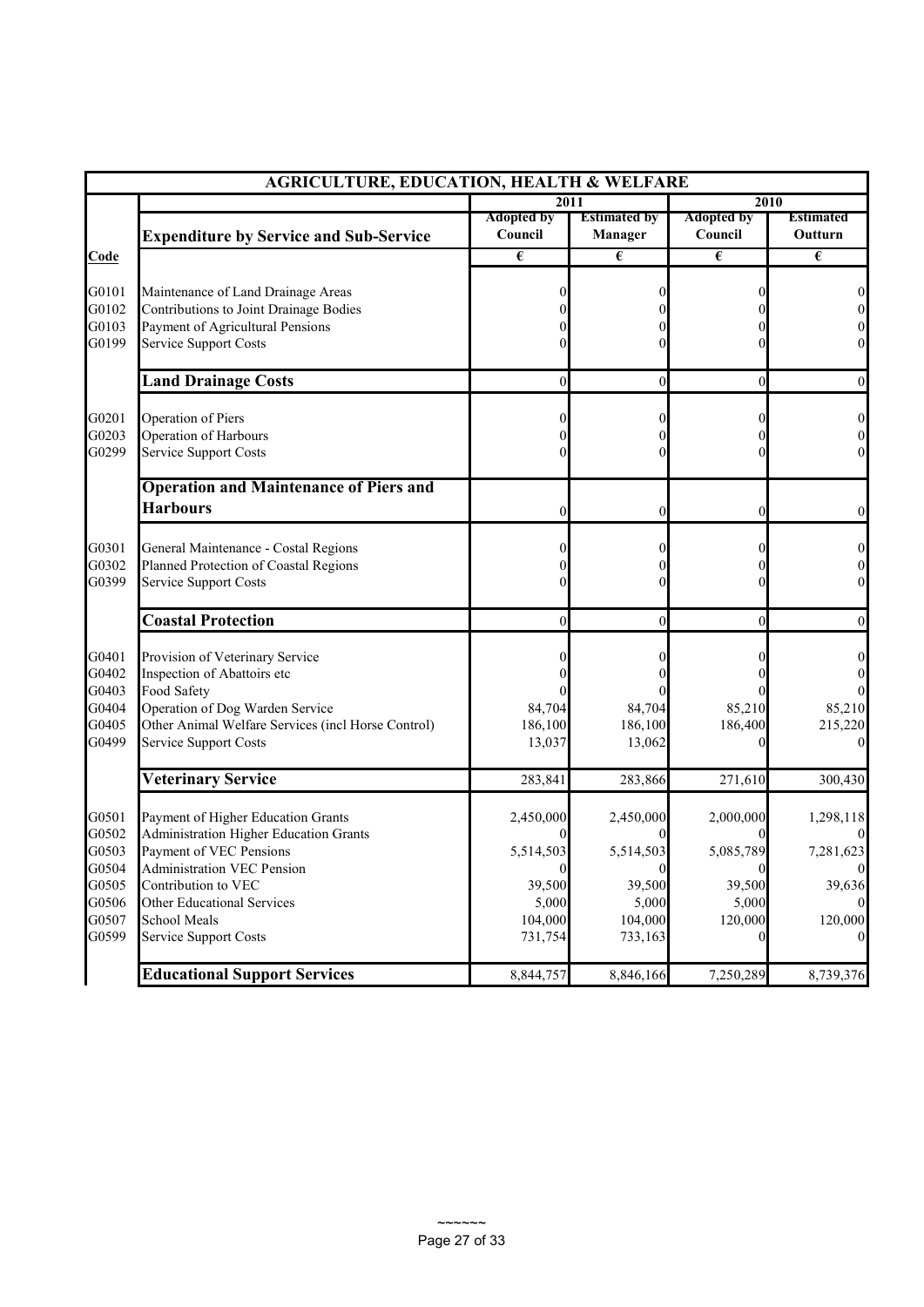| <b>AGRICULTURE, EDUCATION, HEALTH &amp; WELFARE</b> |                                                             |                   |                     |                   |                                  |  |
|-----------------------------------------------------|-------------------------------------------------------------|-------------------|---------------------|-------------------|----------------------------------|--|
|                                                     |                                                             |                   | 2011                | 2010              |                                  |  |
|                                                     |                                                             | <b>Adopted by</b> | <b>Estimated by</b> | <b>Adopted by</b> | <b>Estimated</b>                 |  |
|                                                     | <b>Expenditure by Service and Sub-Service</b>               | Council           | Manager             | Council           | Outturn                          |  |
| Code                                                |                                                             |                   |                     |                   |                                  |  |
| G0601<br>G0699                                      | Agency & Recoupable Service<br><b>Service Support Costs</b> |                   |                     |                   | $\overline{0}$<br>$\overline{0}$ |  |
|                                                     | <b>Agency &amp; Recoupable Services</b>                     |                   |                     |                   | $\Omega$                         |  |
|                                                     |                                                             |                   |                     |                   |                                  |  |
|                                                     | <b>Service Division Total</b>                               | 9,128,598         | 9,130,032           | 7,521,899         | 9,039,806                        |  |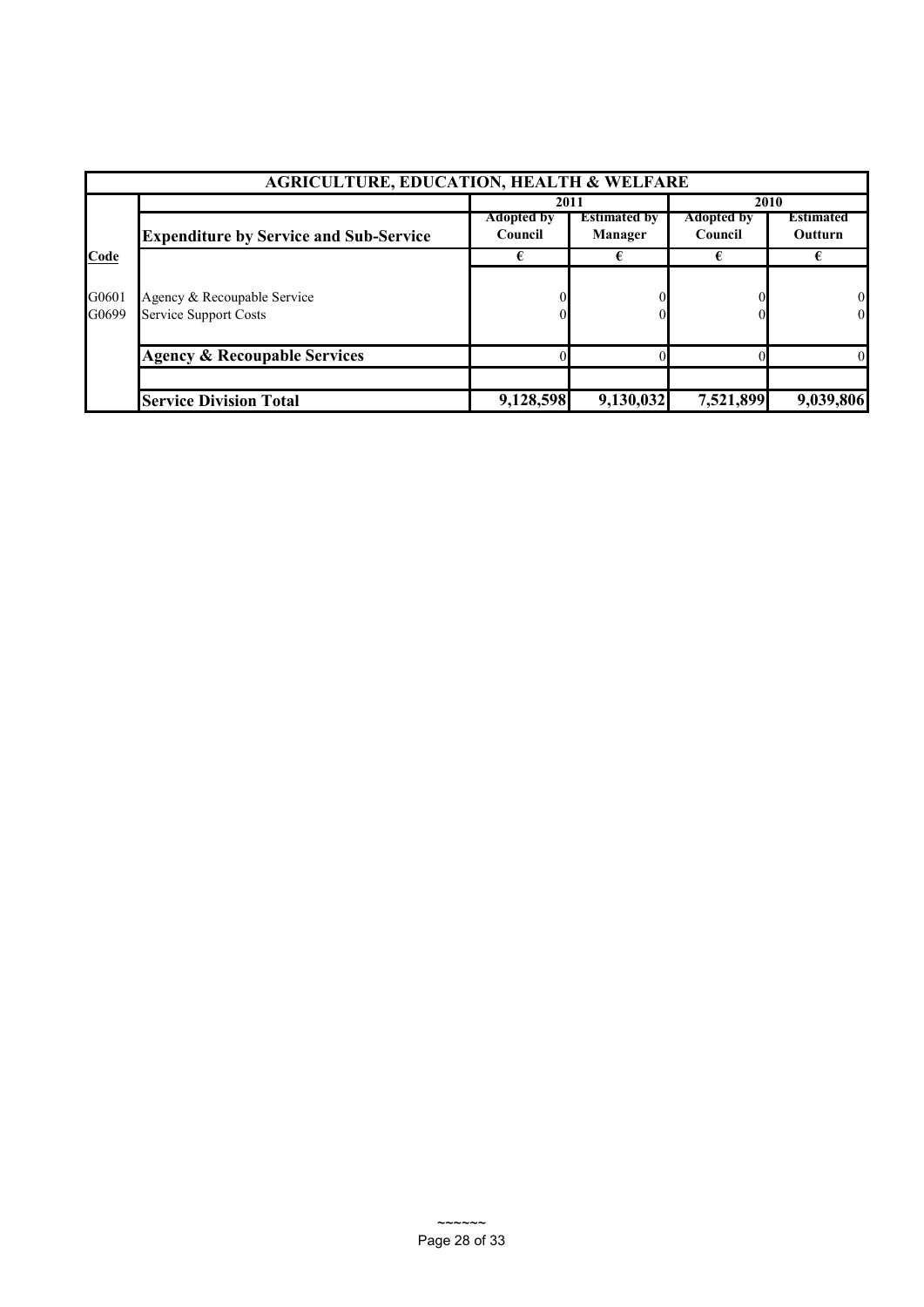| <b>AGRICULTURE, EDUCATION, HEALTH &amp; WELFARE</b> |                              |                                |                              |                             |  |
|-----------------------------------------------------|------------------------------|--------------------------------|------------------------------|-----------------------------|--|
|                                                     |                              | 2011                           |                              | 2010                        |  |
| <b>Income by Source</b>                             | <b>Adopted by</b><br>Council | <b>Estimated by</b><br>Manager | <b>Adopted by</b><br>Council | <b>Estimated</b><br>Outturn |  |
|                                                     | €                            | €                              | €                            | €                           |  |
| <b>Government Grants</b>                            |                              |                                |                              |                             |  |
| Environment, Heritage & Local Government            | 50,000                       | 50,000                         | 61,470                       | 73,504                      |  |
| Arts, Sports & Tourism                              |                              | $\Omega$                       | $\theta$                     | $\Omega$                    |  |
| <b>Education and Science</b>                        | 7,964,503                    | 7,964,503                      | 7,085,789                    | 8,579,741                   |  |
| <b>Transport and Marine</b>                         | 183,000                      | 183,000                        | 183,000                      | 240,000                     |  |
| Other                                               |                              | 0                              |                              | $\Omega$                    |  |
| <b>Total Grants &amp; Subsidies</b><br>(a)          | 8,197,503                    | 8,197,503                      | 7,330,259                    | 8,893,245                   |  |
| <b>Goods and Services</b>                           |                              |                                |                              |                             |  |
| Superannuation                                      |                              |                                |                              | $\overline{0}$              |  |
| Agency Services & Repayable Works                   | 18,947                       | 18,947                         | 18,947                       | 18,599                      |  |
| <b>Local Authority Contributions</b>                |                              | 0                              |                              | $\overline{0}$              |  |
| Other income                                        | 5,500                        | 5,500                          | 6,800                        | 16,432                      |  |
| <b>Total Goods and Services</b><br>(b)              | 24,447                       | 24,447                         | 25,747                       | 35,031                      |  |
| <b>Total Income</b><br>$c=(a+b)$                    | 8,221,950                    | 8,221,950                      | 7,356,006                    | 8,928,276                   |  |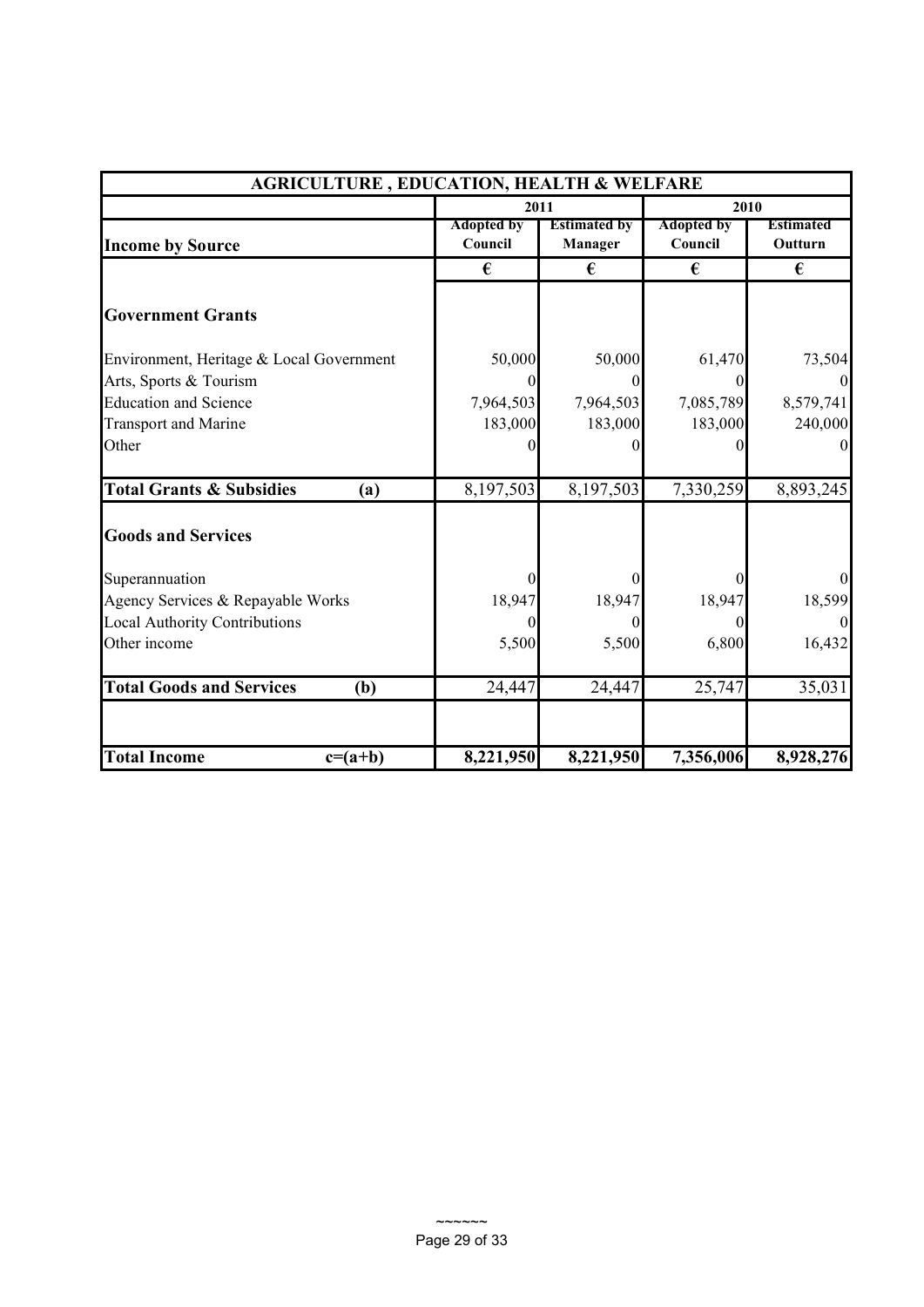|                                  | <b>MISCELLANEOUS SERVICES</b>                                                                                                      |                                           |                                           |                                           |                                           |
|----------------------------------|------------------------------------------------------------------------------------------------------------------------------------|-------------------------------------------|-------------------------------------------|-------------------------------------------|-------------------------------------------|
|                                  |                                                                                                                                    |                                           | 2011                                      | 2010                                      |                                           |
|                                  | <b>Expenditure by Service and Sub-Service</b>                                                                                      | <b>Adopted by</b><br>Council              | <b>Estimated by</b><br>Manager            | <b>Adopted by</b><br>Council              | <b>Estimated</b><br>Outturn               |
| Code                             |                                                                                                                                    | $\overline{\epsilon}$                     | €                                         | $\overline{\epsilon}$                     | $\overline{\epsilon}$                     |
| H0101                            | Maintenance of Machinery Service                                                                                                   | 226,684                                   | 226,684                                   | 521,227                                   | 452,900                                   |
| H0102<br>H0199                   | Plant and Machinery Operations<br><b>Service Support Costs</b>                                                                     | 49,450                                    | 50,083                                    | 78,679                                    | 78,679                                    |
|                                  | <b>Profit/Loss Machinery Account</b>                                                                                               | 276,134                                   | 276,767                                   | 599,906                                   | 531,579                                   |
| H0201<br>H0202                   | Purchase of Materials, Stores<br><b>Administrative Costs Stores</b>                                                                | (60, 172)<br>41,987                       | (60, 172)<br>41,987                       | (60,000)<br>35,705                        | (60,000)<br>48,023                        |
| H0203<br>H0299                   | Upkeep of Buildings, Stores<br><b>Service Support Costs</b>                                                                        | 46,423                                    | 46,720                                    | 34,575                                    | 34,575                                    |
|                                  | <b>Profit/Loss Stores Account</b>                                                                                                  | 28,238                                    | 28,535                                    | 10,280                                    | 22,598                                    |
| H0301<br>H0302<br>H0303<br>H0399 | Administration of Rates Office<br>Debt Management Service Rates<br>Refunds and Irrecoverable Rates<br><b>Service Support Costs</b> | 40,000<br>362,088<br>5,500,000<br>218,406 | 40,000<br>362,088<br>5,500,000<br>220,710 | 27,000<br>448,510<br>4,805,072<br>230,810 | 36,632<br>396,618<br>5,500,000<br>230,810 |
|                                  | <b>Administration of Rates</b>                                                                                                     | 6,120,494                                 | 6,122,798                                 | 5,511,392                                 | 6,164,060                                 |
| H0401<br>H0402<br>H0499          | Register of Elector Costs<br><b>Local Election Costs</b><br><b>Service Support Costs</b>                                           | 45,000<br>35,504                          | 45,000<br>35,542                          | 45,000<br>69,468                          | 40,000<br>69,468                          |
|                                  | <b>Franchise Costs</b>                                                                                                             | 80,504                                    | 80,542                                    | 114,468                                   | 109,468                                   |
| H0501<br>H0502                   | Coroner Fees and Expenses<br>Operation of Morgue                                                                                   | 61,176                                    | 61,176                                    | 56,153                                    | 56,153                                    |
| H0599                            | <b>Service Support Costs</b>                                                                                                       | 19,763                                    | 19,941                                    | 17,172                                    | 17,172                                    |
|                                  | <b>Operation and Morgue and Coroner Expenses</b>                                                                                   | 80,939                                    | 81,117                                    | 73,325                                    | 73,325                                    |
| H0601<br>H0699                   | Weighbridge Operations<br><b>Service Support Costs</b>                                                                             | 4,000<br>3,472                            | 4,000<br>3,479                            | 7,000<br>7,543                            | 11,186<br>7,543                           |
|                                  | Weighbridges                                                                                                                       | 7,472                                     | 7,479                                     | 14,543                                    | 18,729                                    |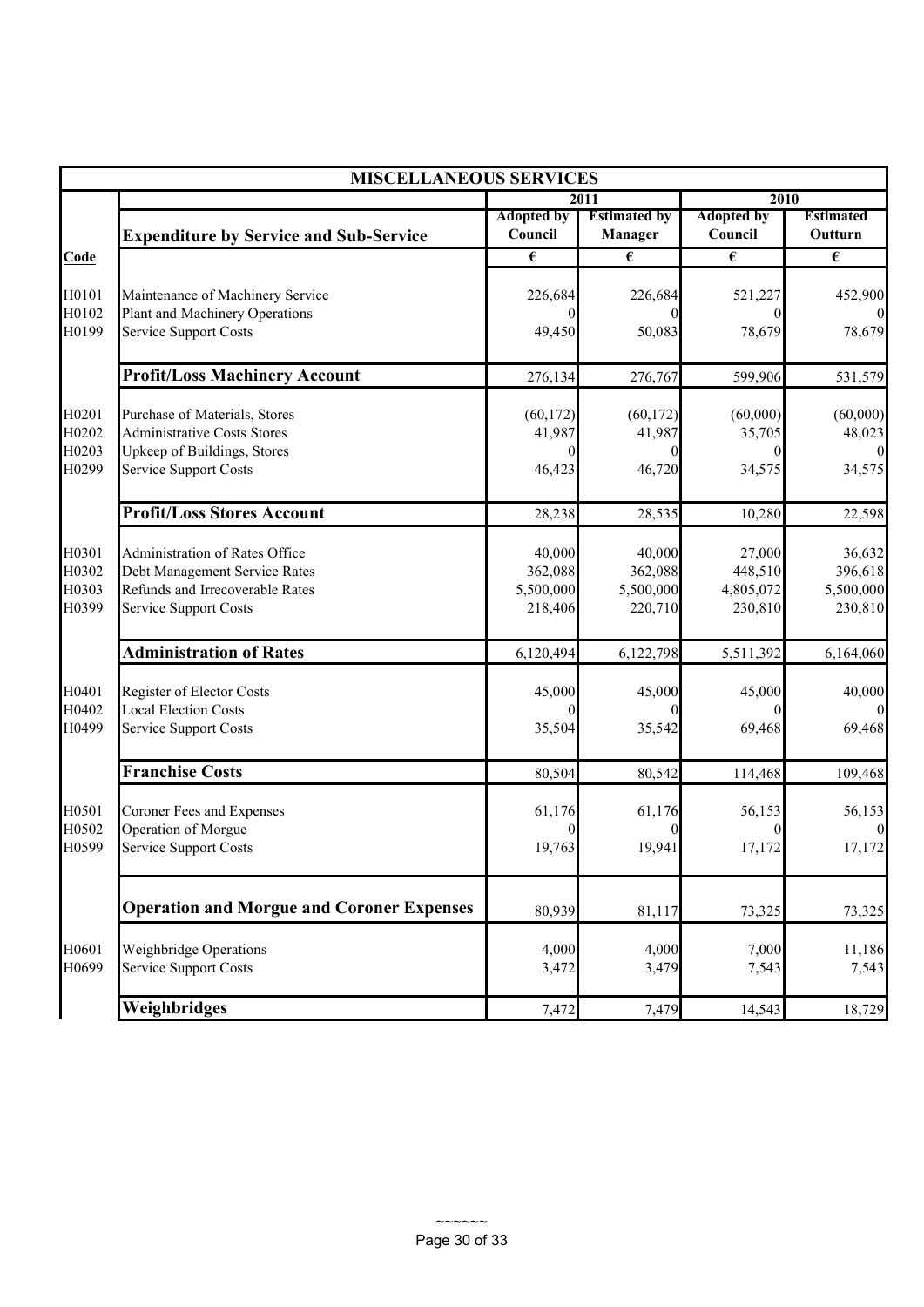|                | <b>MISCELLANEOUS SERVICES</b>                                               |                              |                                |                              |                             |
|----------------|-----------------------------------------------------------------------------|------------------------------|--------------------------------|------------------------------|-----------------------------|
|                |                                                                             | 2011                         |                                | 2010                         |                             |
|                | <b>Expenditure by Service and Sub-Service</b>                               | <b>Adopted by</b><br>Council | <b>Estimated by</b><br>Manager | <b>Adopted by</b><br>Council | <b>Estimated</b><br>Outturn |
| Code           |                                                                             | €                            | €                              | €                            | €                           |
|                |                                                                             |                              |                                |                              |                             |
| H0701          | <b>Operation of Markets</b>                                                 | 0                            | $\Omega$                       | 0                            | 0                           |
| H0702          | Casual Trading Areas                                                        |                              |                                |                              |                             |
| H0799          | <b>Service Support Costs</b>                                                | 47,404                       | 47,611                         | 5,756                        | 5,756                       |
|                | <b>Operation of Markets and Casual Trading</b>                              | 47,404                       | 47,611                         | 5,756                        | 5,756                       |
| H0801          | Malicious Damage                                                            | 0                            | $\theta$                       | 0                            | $\bf{0}$                    |
| H0899          | <b>Service Support Costs</b>                                                | $\overline{0}$               | 0                              | 0                            | $\theta$                    |
|                | <b>Malicious Damage</b>                                                     | $\mathbf{0}$                 | $\theta$                       | $\theta$                     | $\Omega$                    |
| H0901          | <b>Representational Payments</b>                                            | 294,885                      | 294,885                        | 308,303                      | 294,885                     |
| H0902          | Chair/Vice Chair Allowances                                                 | 77,408                       | 77,408                         | 72,886                       | 77,408                      |
| H0903          | <b>Annual Allowances LA Members</b>                                         | 90,763                       | 90,763                         | 107,000                      | 90,763                      |
| H0904          | <b>Expenses LA Members</b>                                                  | 90,100                       | 90,100                         | 170,850                      | 90,100                      |
| H0905          | Other Expenses                                                              | 32,000                       | 32,000                         | 32,000                       | 32,000                      |
| H0906          | Conferences Abroad                                                          | 15,000                       | 15,000                         | 20,000                       | 16,000                      |
| H0907<br>H0908 | <b>Retirement Gratuities</b><br><b>Contribution to Members Associations</b> | 119,426                      | 119,426                        | 120,719                      | 119,833                     |
| H0999          | <b>Service Support Costs</b>                                                | 183,127                      | 185,244                        | 260,167                      | 260,167                     |
|                |                                                                             |                              |                                |                              |                             |
|                | <b>Local Representation/Civic Leadership</b>                                | 902,709                      | 904,826                        | 1,091,925                    | 981,156                     |
| H1001          | Motor Taxation Operation                                                    | 380,789                      | 380,789                        | 395,586                      | 385,025                     |
| H1099          | <b>Service Support Costs</b>                                                | 229,306                      | 231,536                        | 239,773                      | 239,773                     |
|                | <b>Motor Taxation</b>                                                       | 610,095                      | 612,325                        | 635,359                      | 624,797                     |
|                |                                                                             |                              |                                |                              |                             |
| H1101<br>H1102 | Agency & Recoupable Service<br><b>NPPR</b>                                  | 724,072<br>28,000            | 724,072<br>28,000              | 766,007                      | 793,220<br>27,344           |
| H1199          | <b>Service Support Costs</b>                                                | 20,570                       | 20,870                         | 1,675                        | 1,675                       |
|                |                                                                             |                              |                                |                              |                             |
|                | <b>Agency &amp; Recoupable Services</b>                                     | 772,642                      | 772,942                        | 767,682                      | 822,238                     |
|                | <b>Service Division Total</b>                                               | 8,926,631                    | 8,934,942                      | 8,824,636                    | 9,353,707                   |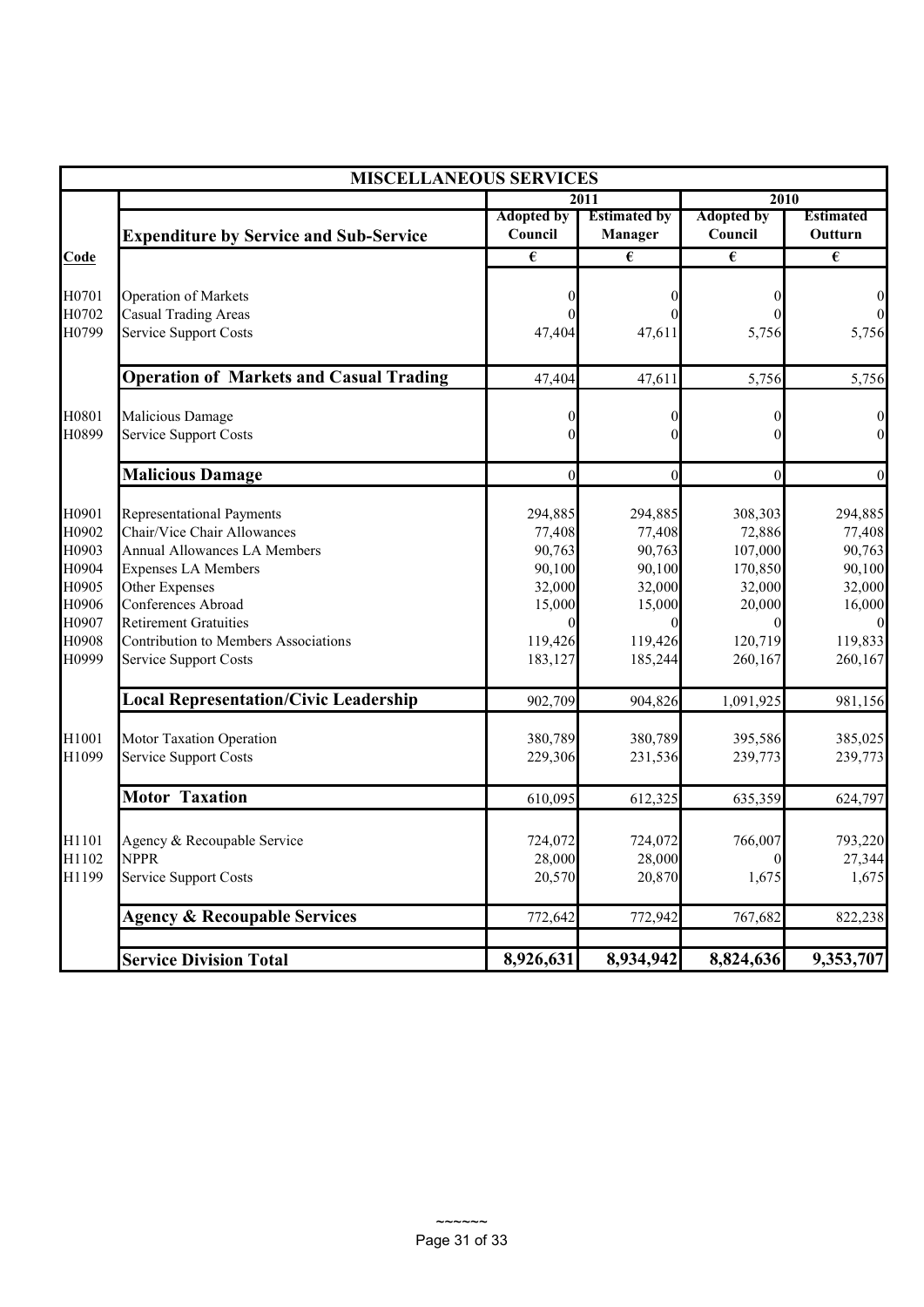| <b>MISCELLANEOUS SERVICES</b>              |                              |                                       |                              |                             |  |
|--------------------------------------------|------------------------------|---------------------------------------|------------------------------|-----------------------------|--|
|                                            |                              | 2011                                  |                              | 2010                        |  |
| <b>Income by Source</b>                    | <b>Adopted by</b><br>Council | <b>Estimated by</b><br><b>Manager</b> | <b>Adopted by</b><br>Council | <b>Estimated</b><br>Outturn |  |
|                                            | €                            | €                                     | €                            | €                           |  |
| <b>Government Grants</b>                   |                              |                                       |                              |                             |  |
| Environment, Heritage & Local Government   | 17,424                       | 17,424                                | 17,424                       | 17,424                      |  |
| Agriculture, Fisheries and Food            |                              | $\theta$                              | $\Omega$                     |                             |  |
| Social and Family Affairs                  | 60,000                       | 60,000                                | 65,000                       | 50,000                      |  |
| Justice, Equality and Law Reform           | 50,000                       | 50,000                                | 50,000                       | 135,204                     |  |
| Non-Dept HFA and BMW                       |                              |                                       |                              |                             |  |
| Other                                      |                              |                                       |                              | $\theta$                    |  |
| <b>Total Grants &amp; Subsidies</b><br>(a) | 127,424                      | 127,424                               | 132,424                      | 202,628                     |  |
| <b>Goods and Services</b>                  |                              |                                       |                              |                             |  |
| Superannuation                             | 54,027                       | 54,027                                | 64,864                       | 64,864                      |  |
| Agency services                            |                              | 0                                     | $\Omega$                     |                             |  |
| <b>Local Authority Contributions</b>       | 66,574                       | 66,574                                | 66,574                       | 66,574                      |  |
| <b>NPPR</b>                                | 1,240,000                    | 1,240,000                             | 1,000,000                    | 1,240,000                   |  |
| Other income                               | 154,821                      | 154,821                               | 98,650                       | 460,174                     |  |
| <b>Total Goods and Services</b><br>(b)     | 1,515,422                    | 1,515,422                             | 1,230,088                    | 1,831,612                   |  |
| <b>Total Income</b><br>$c=(a+b)$           | 1,642,846                    | 1,642,846                             | 1,362,512                    | 2,034,240                   |  |